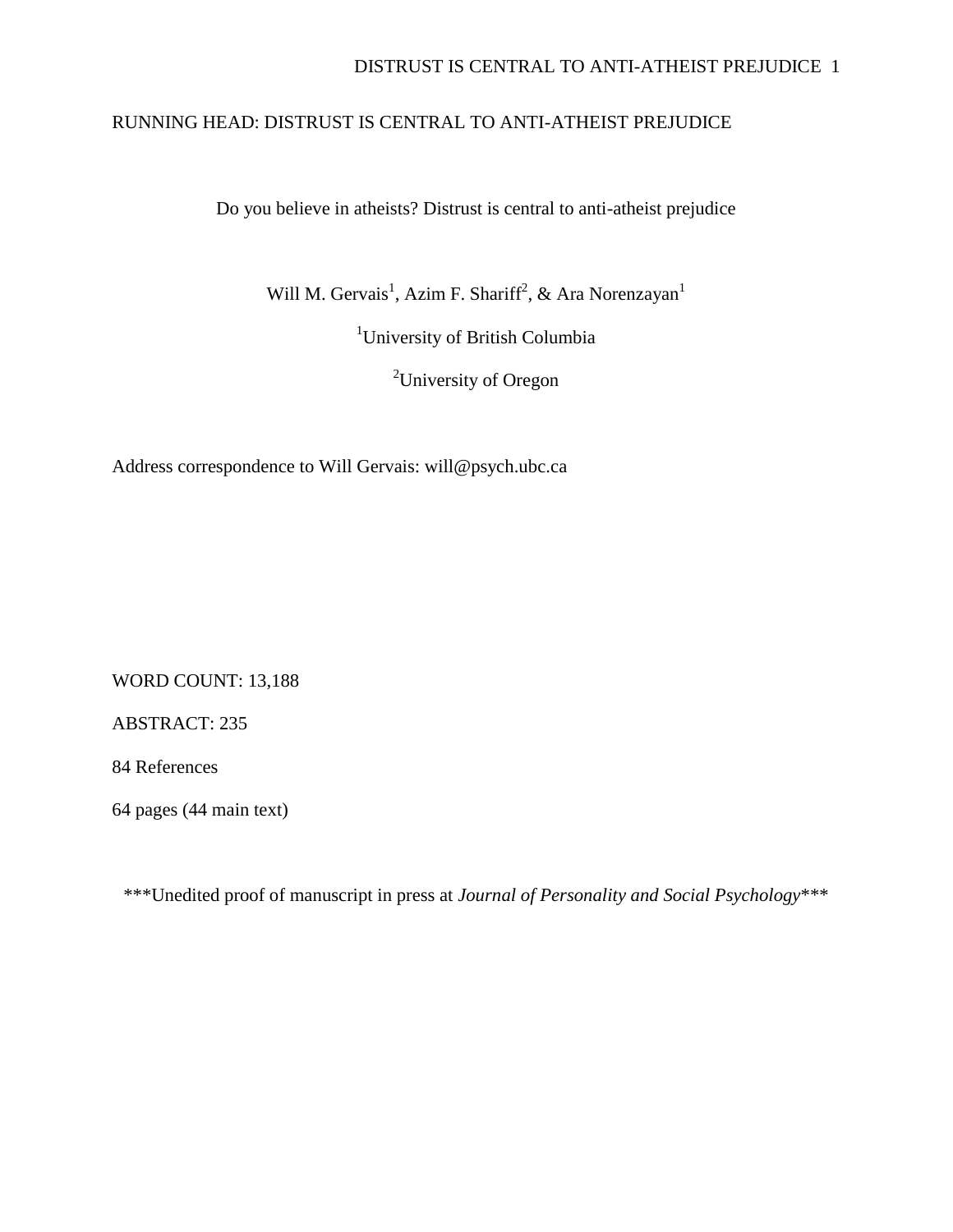## Abstract

Recent polls indicate that atheists are among the least liked people in areas with religious majorities (i.e., in most of the world). The sociofunctional approach to prejudice, combined with a cultural evolutionary theory of religion's effects on cooperation, suggest that anti-atheist prejudice is particularly motivated by distrust. Consistent with this theoretical framework, a broad sample of American adults revealed that distrust characterized anti-atheist prejudice, but not anti-gay prejudice (Study 1). In subsequent studies, distrust of atheists generalized even to participants from more liberal, secular populations. A description of a criminally untrustworthy individual was seen as comparably representative of atheists and rapists, but not representative of Christians, Muslims, Jewish people, feminists, or homosexuals (Studies 2-4). In addition, results were consistent with the hypothesis that the relationship between belief in God and atheist distrust was fully mediated by the belief that people behave better if they feel that God is watching them (Study 4). In implicit measures, participants strongly associated atheists with distrust, and belief in God was more strongly associated with implicit distrust of atheists than with implicit dislike of atheists (Study 5). Finally, atheists were systematically socially excluded only in high-trust domains; belief in God, but not authoritarianism, predicted this discriminatory decision-making against atheists in high trust domains (Study 6). These six studies are the first to systematically explore the social psychological underpinnings of anti-atheist prejudice, and converge to indicate the centrality of distrust in this phenomenon.

Keywords: Prejudice; trust; religious beliefs; atheism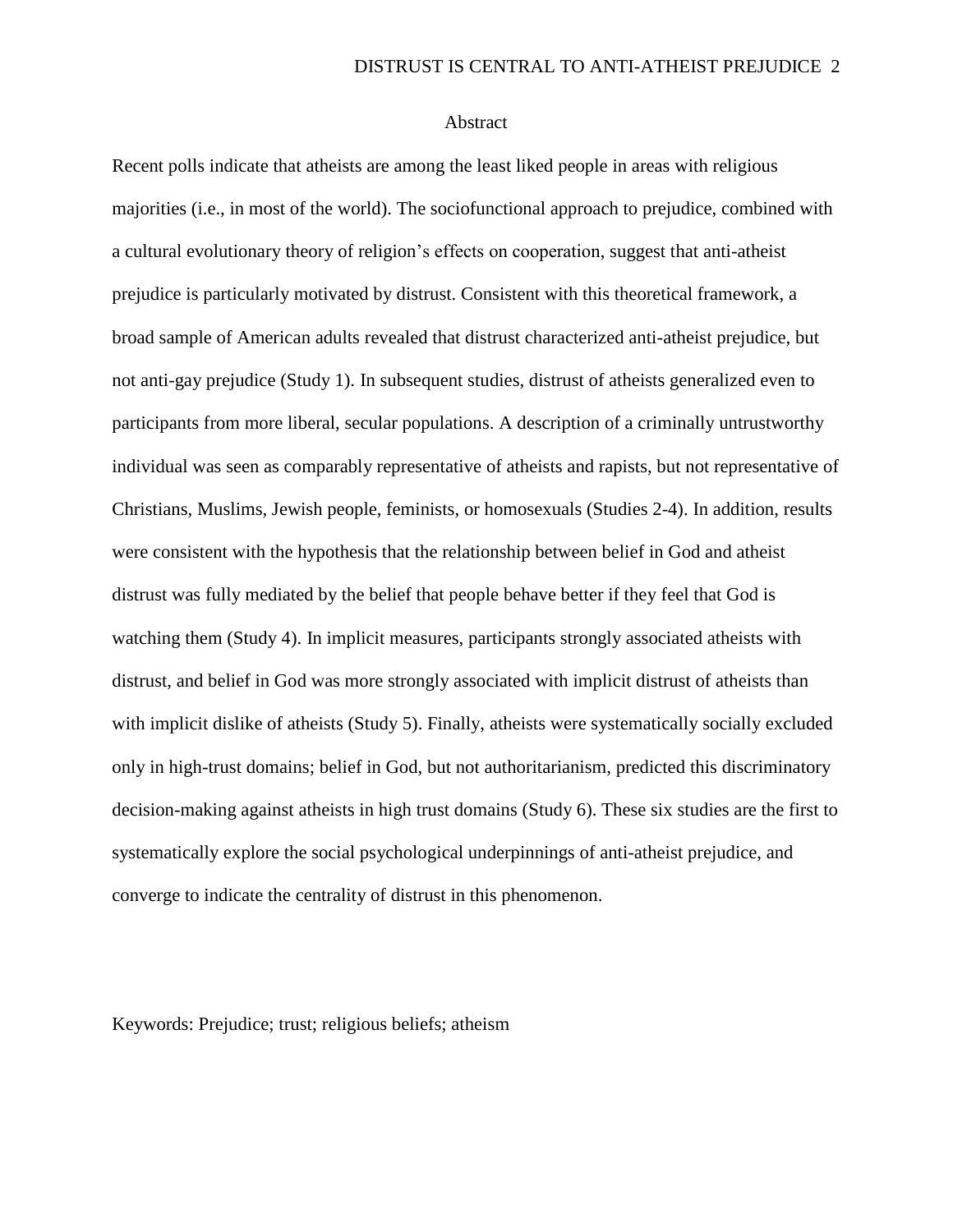Do you believe in atheists? Distrust is central to anti-atheist prejudice

"The fool says in his heart, "There is no God." They are corrupt, their deeds are vile; there is no one who does good." $1$ 

Psalm 14:1, *NIV*

Religion has long been seen as a precondition for moral living, leading to the marginalization and persecution of individuals denigrated as atheists (Jacoby, 2004). In his *Letter Concerning Toleration*, Locke explained: "...Those are not at all to be tolerated who deny the Being of a God. Promises, Covenants, and Oaths, which are the Bonds of Humane Society, can have no hold upon an Atheist." (1983/1689, p. 51). These sentiments have prevailed throughout history and still resonate today throughout most of the world. In a contemporary poll, only 45% of American respondents said that they would vote for a qualified atheist presidential candidate—the lowest percentage of several hypothetical minority candidates and the only who could not garner a majority vote (Jones, 2007). In contrast, overwhelming majorities expressed willingness to vote for African-American, Jewish, and female candidates. Similarly, Americans rated atheists as the group that least agrees with their vision of America, and the group that they would most disapprove of their children marrying (Edgell, Gerteis, & Hartmann, 2006). This antipathy is striking because atheists are not a coherent, visible, or powerful social group (Dawkins, 2006).

Nonetheless, atheists are quite numerous. According to the most comprehensive estimate to date, there are more than half of a billion atheists in the world (defined as people who do not believe in God; Zuckerman, 2007), meaning that anti-atheist prejudice has the potential to affect a substantial number of people. Although prejudice has been a central topic of social psychology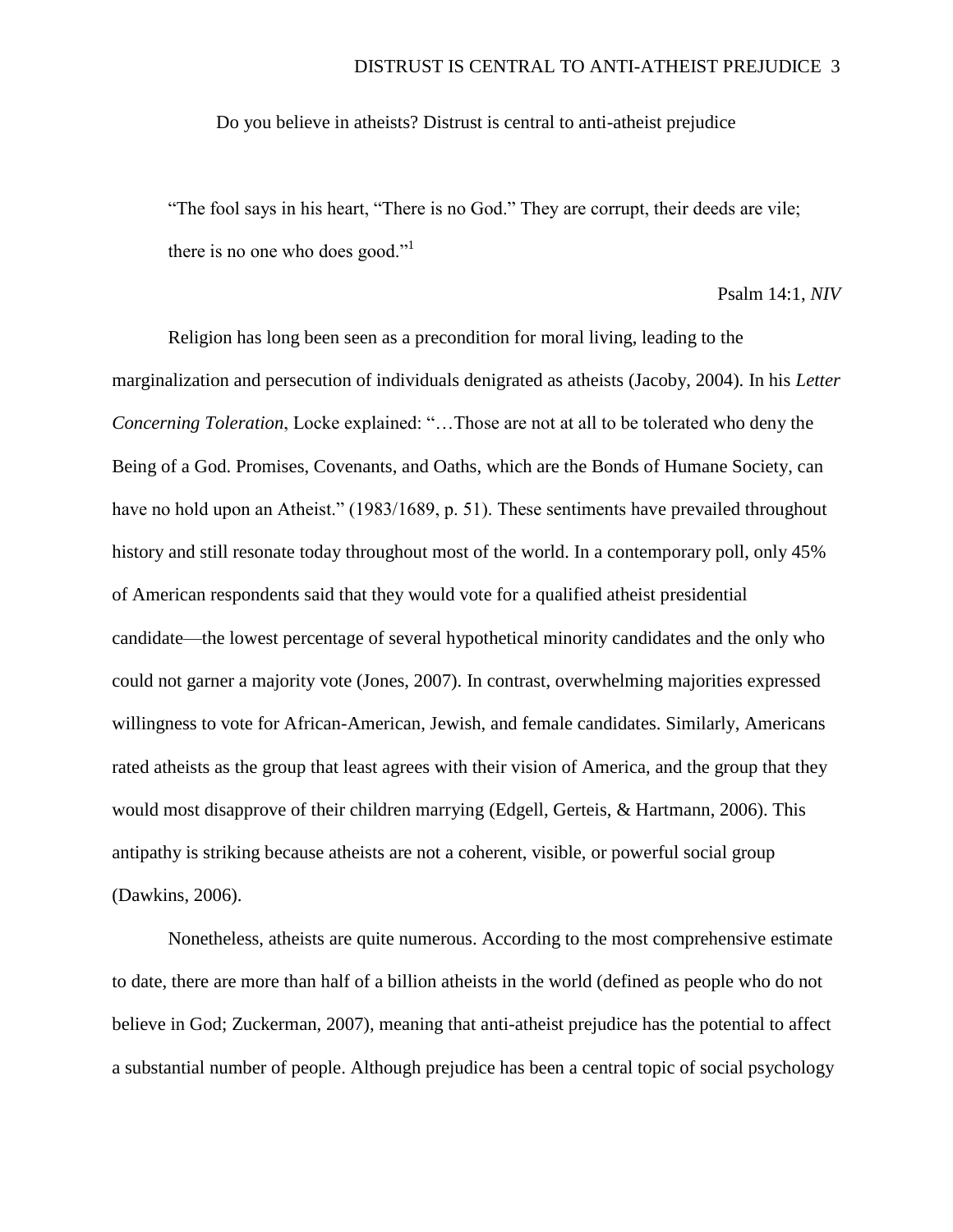for decades, most of this research has been along racial, ethnic, and gender lines. Despite its prevalence and peculiarity, little is known about the social psychology of anti-atheist prejudice. The present paper offers the first known systematic exploration of the social psychological processes underlying anti-atheist prejudice, and also contributes to the scientific understanding of both the psychology of prejudices and the cultural evolutionary landscape of religion.

In this paper, we investigate anti-atheist prejudice in light of two recent theoretical perspectives. First, we adopt the *sociofunctional approach* to prejudice (e.g., Cottrell & Neuberg, 2005; Schaller & Neuberg, 2008; see also Kurzban & Leary, 2001), which recognizes that different prejudices arise from the functionally distinct threats that different groups of people are perceived to pose. According to this perspective researchers need to first understand the specific functional threat posed by a group in order to understand prejudice against that group. Second, we use a cultural evolutionary approach to *religious prosociality* (e.g., Johnson & Krueger, 2004; Norenzayan & Shariff, 2008; Roes & Raymond, 2003), which recognizes that throughout history, religions have been potent sources of social cohesion, coordination, and cooperation in human societies. This perspective informs our hypotheses regarding the vital question of *why* atheists are seen as threatening. Combined, these perspectives suggest that distrust is central to anti-atheist prejudice (see also Beit-Hallahmi, 2010). Next, we elaborate on each perspective, and then derive specific testable hypotheses regarding the psychology of anti-atheist prejudice.

# A Sociofunctional Account of "Prejudice"

Historically, prejudice has been characterized and studied as a generalized feeling of unpleasantness and dislike towards outgroups and outgroup members, which has led to important discoveries and interventions (see Brewer & Brown, 1998, for a review). In the past decade, however, researchers have increasingly emphasized the multidimensional nature of prejudice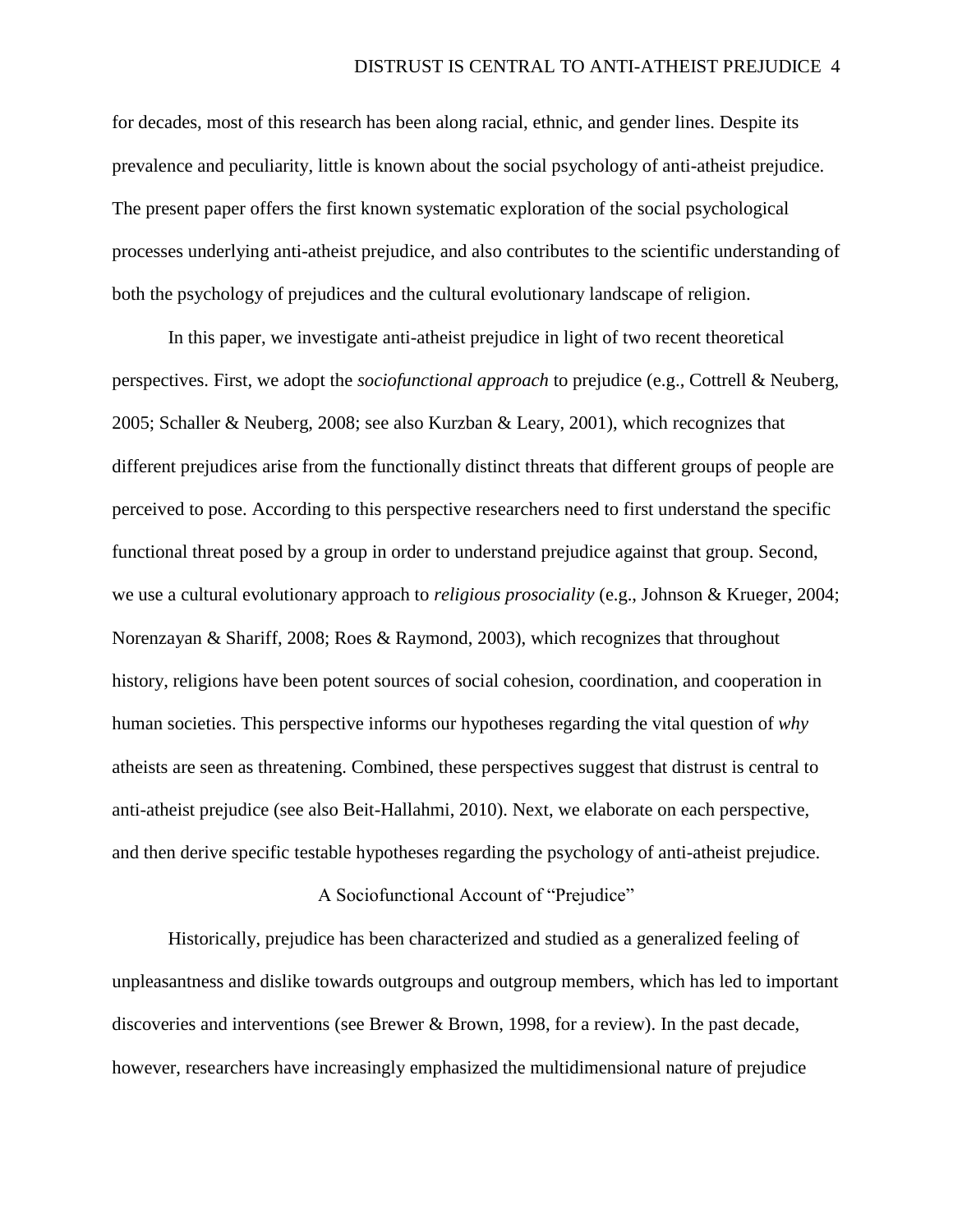(e.g., Cuddy, Fiske, & Glick, 2007, 2008; Fiske, Cuddy, & Glick, 2007; Fiske, Cuddy, Glick, & Xu, 2002). Recently, the sociofunctional perspective (Cottrell & Neuberg, 2007; Schaller & Neuberg, 2008; Schaller, Park, & Faulkner, 2003) has extended this trend in emphasizing that a one-size-fits-all approach to prejudice obscures the richly textured reactions that actually characterize specific prejudices. Different outgroups are clearly distinct from each other, and are perceived to threaten other groups and individuals in distinct ways. Categorically different threats demand categorically different responses and elicit categorically different reactions. For example, a reaction that is appropriate for dealing with a threat to physical safety—say, experiencing fear and fighting back—may be useless or even damaging if an individual is facing a threat to one's health presented by people who are carrying contagious pathogens, or who undermine the bonds of reciprocal exchange.

Growing evidence supports the sociofunctional perspective. Cottrell & Neuberg (2007) found, for instance, that white American undergraduates viewed African Americans as threatening to physical safety and property, and reacted with prominent fear. On the other hand, participants viewed gay men as threatening to health and values, and reacted with disgust. However, general measures of prejudice masked this nuanced profile of prejudice against different outgroups. This perspective sheds light on the functional origins and consequences of various prejudices (e.g., Ackerman, et al., 2006; Faulkner, Schaller, Park, & Duncan, 2004; Park, Schaller, & Crandall, 2007; Tapias, Glaser, Keltner, Vasquez, & Wickens, 2007).

Aside from these important empirical contributions, the sociofunctional perspective suggests a revised approach to conducting research on the causes and consequences of prejudice against any given outgroup. In order to understand a given form of prejudice, researchers must first understand the threat that the target of prejudice is seen to pose. Only then can they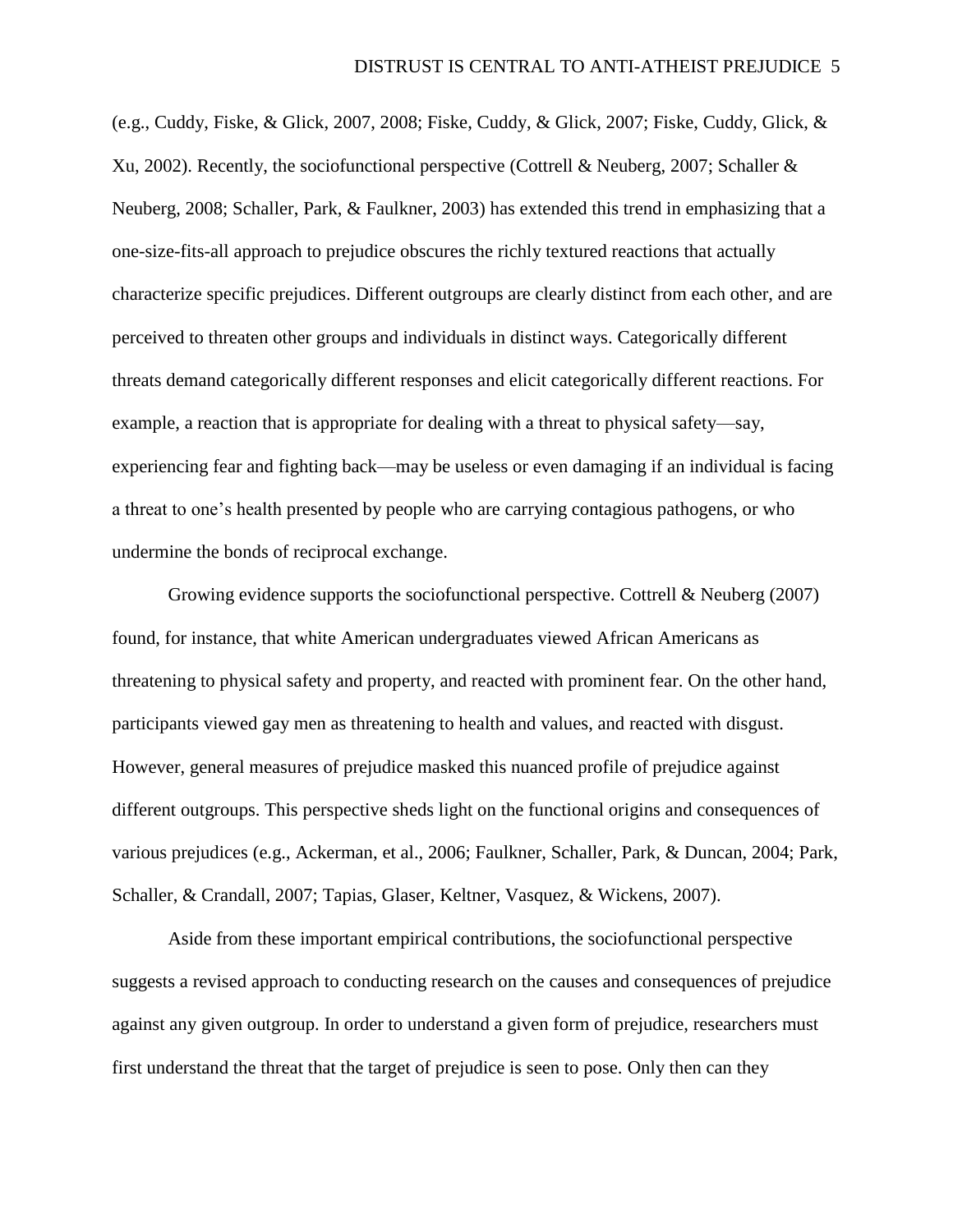formulate precise hypotheses about the possible reactions that characterize any specific prejudice. This process provides a powerful conceptual framework for uncovering the bases of different prejudices.

According to the sociofunctional perspective, the puzzle of anti-atheist prejudice can be resolved when it is viewed in terms of the specific functional threats that atheists are seen to pose. However, in order to understand this perceived threat, it is necessary to first consider the possible social and psychological functions served by religious beliefs.

## Religious Prosociality

Evolutionary scientists have long been puzzled by the problem of large-scale cooperation. By definition a cooperative group produces benefits to a group, but requires the costly investment from numerous individuals. However, it is possible for some individuals to collect the benefits provided by the group without actually contributing their own time or effort. These selfish freeriders can outcompete other members within their group by extracting benefits from the group without paying any associated costs. Within a group, defection is advantageous to the individual, even as it becomes profoundly costly to the overall performance and stability of the group (e.g., Sober & Wilson, 1998). Understanding potential solutions to the problem of defection has therefore been a central aim of much evolutionary theorizing (e.g., Fehr & Fischbacher, 2003; Henrich & Henrich, 2007). Widely applied theories such as inclusive fitness (Hamilton, 1964) and reciprocal altruism (Trivers, 1971) can help explain cooperation in families and dyads, respectively. But as groups grow in size, social interactions become increasingly anonymous, where genetic relatedness diminishes and both repeated interaction with the same individuals and social monitoring of selfish behavior is hard to sustain. Therefore, neither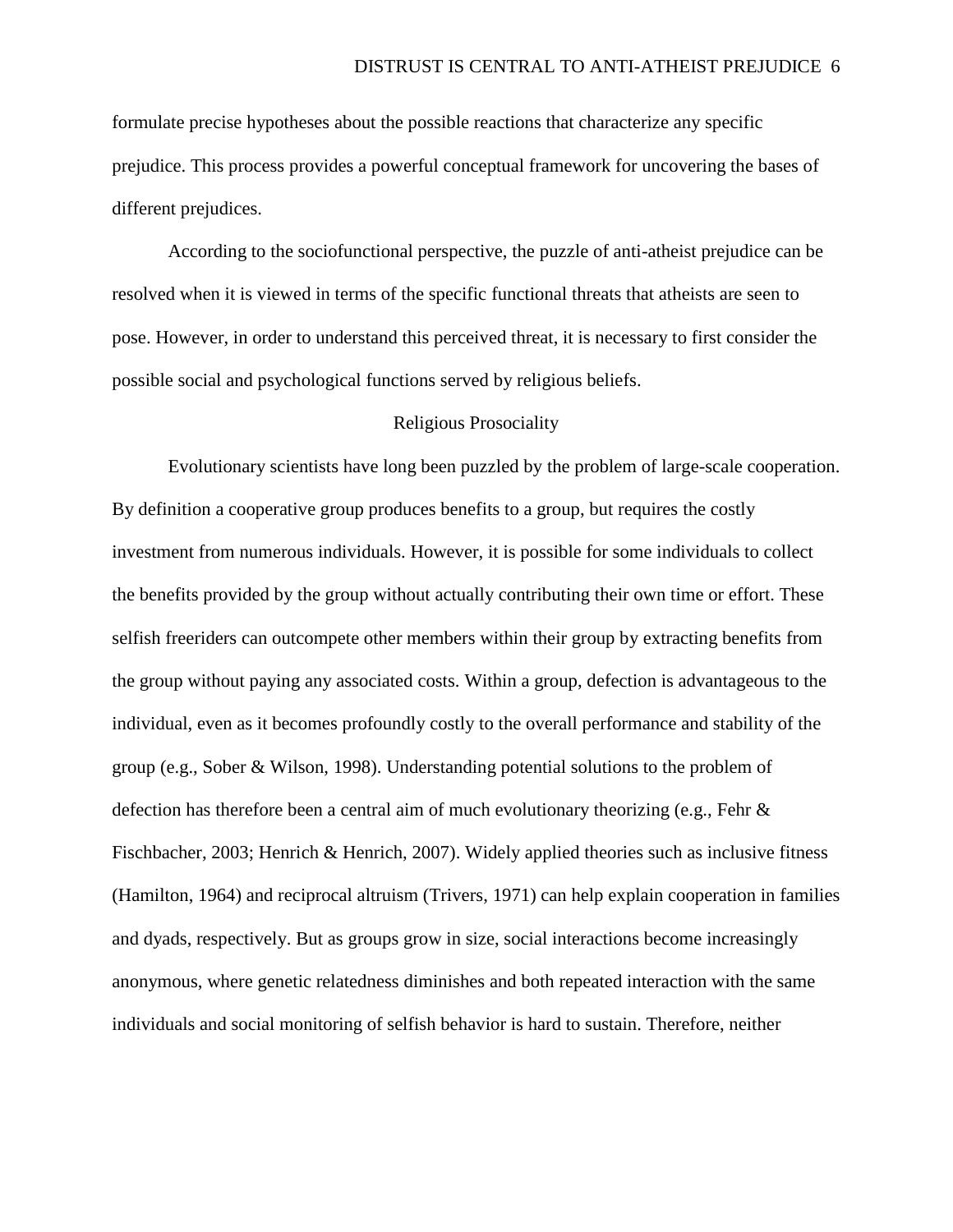inclusive fitness nor reciprocal altruism can completely explain the degree of large-scale cooperation observed among humans worldwide (Henrich, 2004; Henrich, et al., 2005).

One potential solution to the problem of freeriders stems from punishment. If freeriding incurs a reliably hefty punitive cost, potential freeriders may restrain their selfish urges (e.g., Henrich, 2006; Henrich, et al., 2006). However, monitoring and punishing freeriders is itself costly, which merely creates opportunities for people to freeride on their punishment. Moreover, institutionalized forms of punishment such as the police and courts—which do promote prosocial tendencies and create trust—are largely recent historical phenomena and are not cross culturally widespread even today.

A number of researchers have argued that religious beliefs may have been one of several mechanisms allowing people to cooperate in large groups by in effect outsourcing social monitoring and punishment to supernatural agents not bound to the costs of monitoring and punishment. The supernatural agents endemic to the world's most ‗successful' (i.e. widespread) religions across the world are often described as able to monitor, reward, and—importantly punish human behavior (Atran & Norenzayan, 2004). Therefore, beliefs about punishing supernatural agents might have the same psychological and behavioral effects as actual human punishers (e.g., Gervais & Norenzayan, 2011; Johnson & Bering, 2006; Johnson & Kruger, 2004; Norenzayan & Shariff, 2008; Shariff & Norenzayan, 2011). Just as people behave prosocially when they feel they are being watched by other humans (e.g., Bateson, Nettle, & Roberts, 2006), they behave prosocially when reminded of watchful supernatural agents (e.g., Bering, McLeod, & Shackelford, 2005; Shariff & Norenzayan, 2007). The intimate connection between supernatural monitors and cooperation is evident in both cross-cultural research and more focused laboratory experiments. If belief in morally concerned supernatural watchers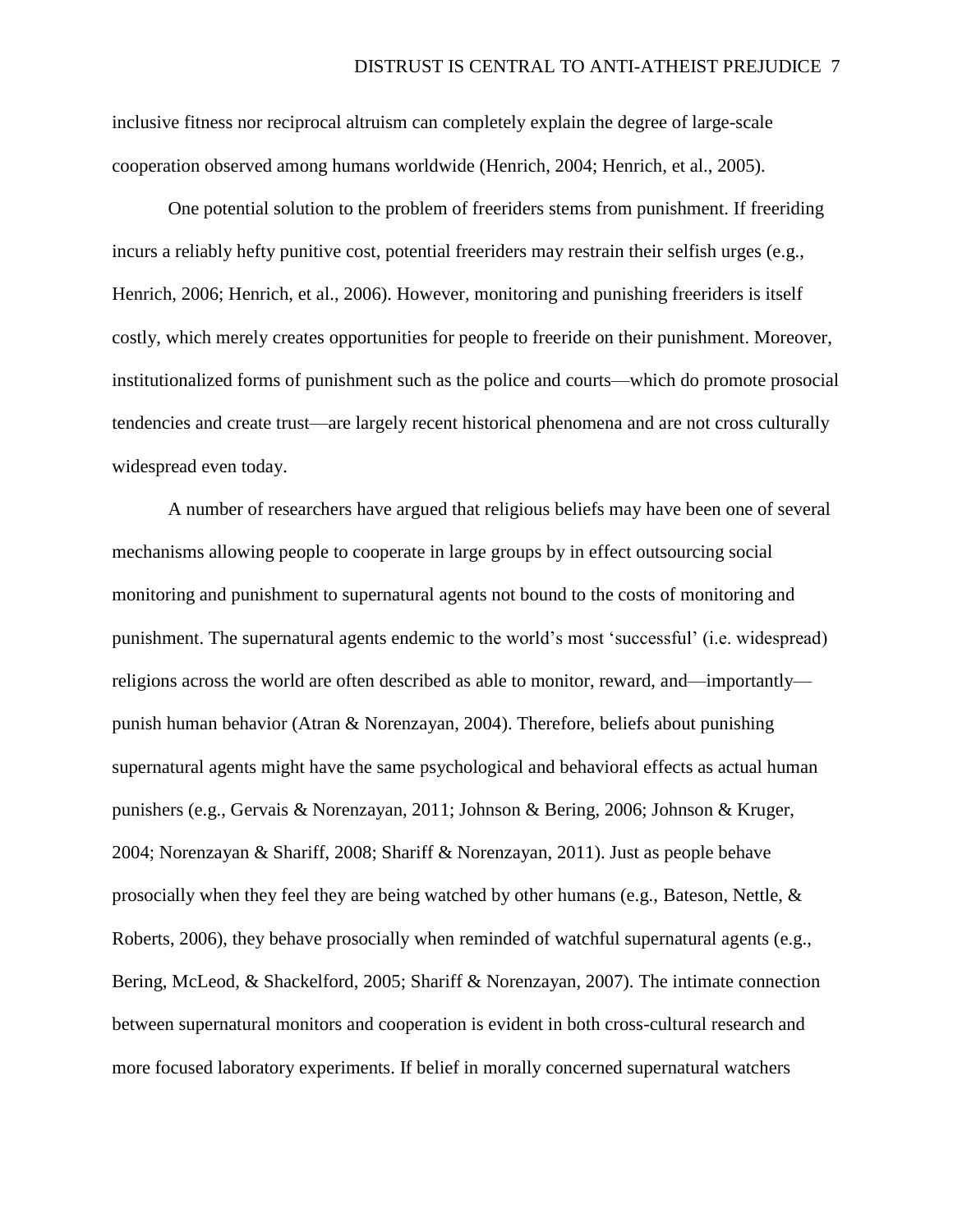promotes cooperation in large groups, then belief in such gods should be a positive predictor of group size and cooperation across cultures. Indeed, Roes and Raymond (2002) found that, across 186 societies, belief in omniscient, all-powerful, morally concerned gods who are described as policing behavior was associated with larger groups (see Johnson, 2005 for similar results). In addition, Henrich and colleagues (2010) found that across 14 societies, people from cultures that believe in the omniscient, moralizing gods of the major world faiths (e.g., Islam, Christianity) are more generous in anonymous economic games.

These cross-cultural patterns are further bolstered by social psychological experiments that reveal that reminders of supernatural agents and religious concepts increase volunteerism (Pichon, Boccato, & Saroglou, 2007), honesty (Bering, et al., 2005; Randolph-Seng & Nielsen, 2007), and anonymous generosity (Shariff & Norenzayan, 2007). One interpretation of these findings is that the reminders of supernatural agents make people feel like they are being watched, leading to increased prosocial behavior, much as cues of being watched by other humans increase prosocial behaviour (e.g., Bateson, et al., 2006; Haley & Fessler, 2005). Consistent with this, God primes also affect a variety of other dependent variables sensitive to cues of social surveillance (Gervais & Norenzayan, 2011). By piggy-backing on already established psychological processes that make people acutely sensitive to reputational information and concerns about social surveillance, beliefs in moralizing gods may have been instrumental in the cultural success of human social groups. As successful groups spread, they carried their beliefs in moralizing gods with them, viewing them as supernatural guarantors of prosocial behaviour among people. As a result, most people in most large, cooperative societies in human history have believed in watchful moralizing gods.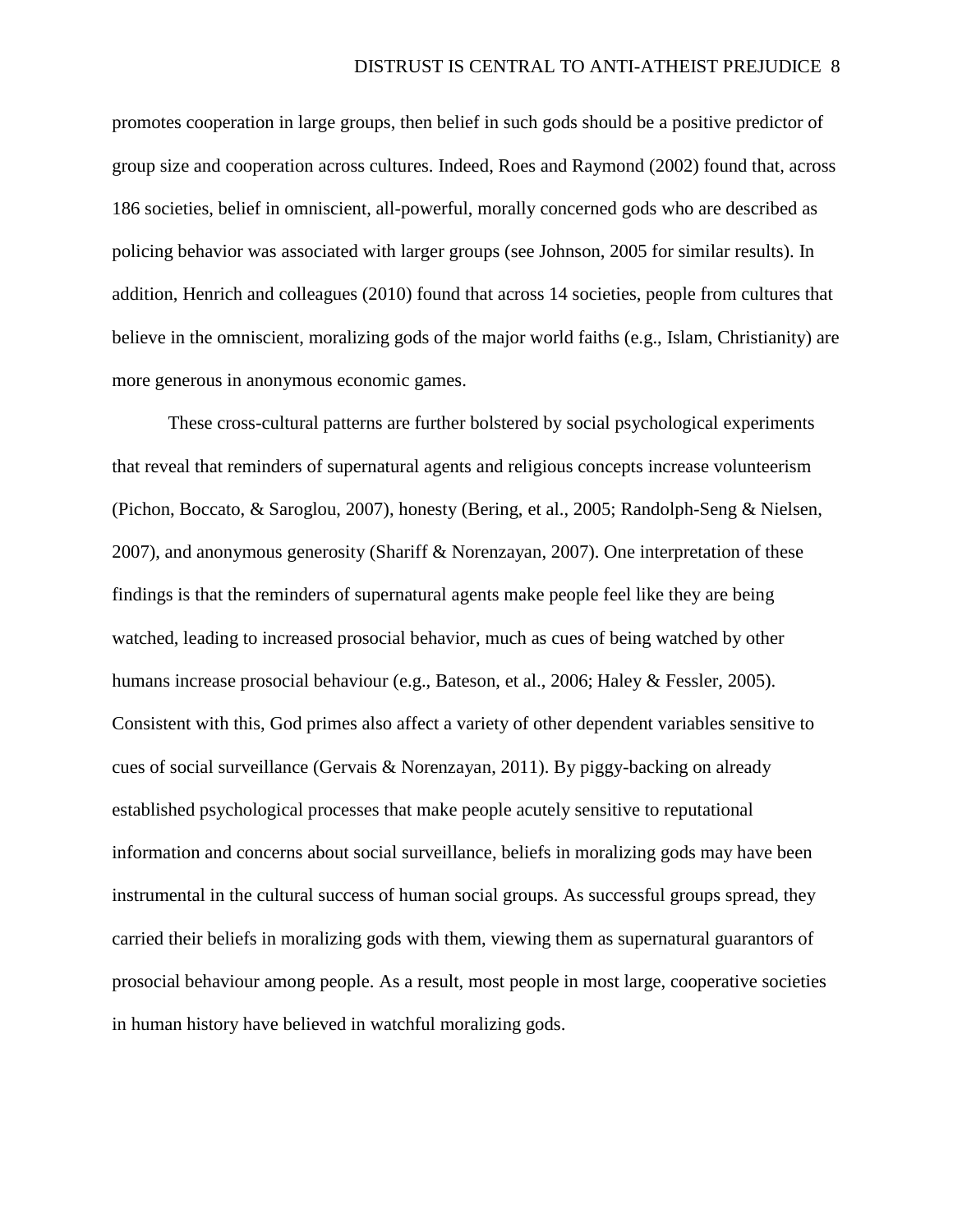# (Dis)Trust and Anti-Atheist Prejudice

Although cooperative social life provides vital benefits to individuals, the potential existence of freeriders who receive benefits but do not reciprocate leaves people vulnerable to manipulation. As a result, trustworthiness is the most valued trait in other people (Cottrell, Neuberg, & Li, 2007). However, a complex social world allows only partial inferences to be made about the trustworthiness of others (e.g., Simpson, 2007), and individuals may come to use a variety of heuristic cues when evaluating trustworthiness.

Religious individuals may use the religious beliefs of others as just such cues: religiosity may be viewed as a proxy for trustworthiness, particularly by religious believers (Norenzayan & Shariff, 2008). Consistent with this, in one experiment with the anonymous "trust game," participants, particularly those who were religious, transferred more money to more religious partners (Tan & Vogel, 2008). Indeed, people may even preferentially trust members of *other* faiths, to the extent that the other individuals are seen as fearful of their own deities' displeasure. Sosis (2005) argues that religious signals of trustworthiness can be co-opted by members of other religious groups and notes, for example, that Mormons are viewed as particularly trustworthy nannies by non-Mormon New Yorkers (Frank, 1988), and Sikhs are viewed by non-Sikhs as trustworthy economic partners (Paxson, 2004). In at least some situations, observers use commitment to even rival gods as signals of trustworthiness.

Matters are different for atheists, however. If belief in moralizing gods is used as a signal of trustworthiness, it follows that those who explicitly deny the existence of gods are not merely expressing private disbelief; they are also sending the wrong signal. A key consequence of religious prosociality, therefore, is distrust of atheists. A widespread view in religious societies that belief in gods guarantees morality would cause equally widespread distrust of atheists.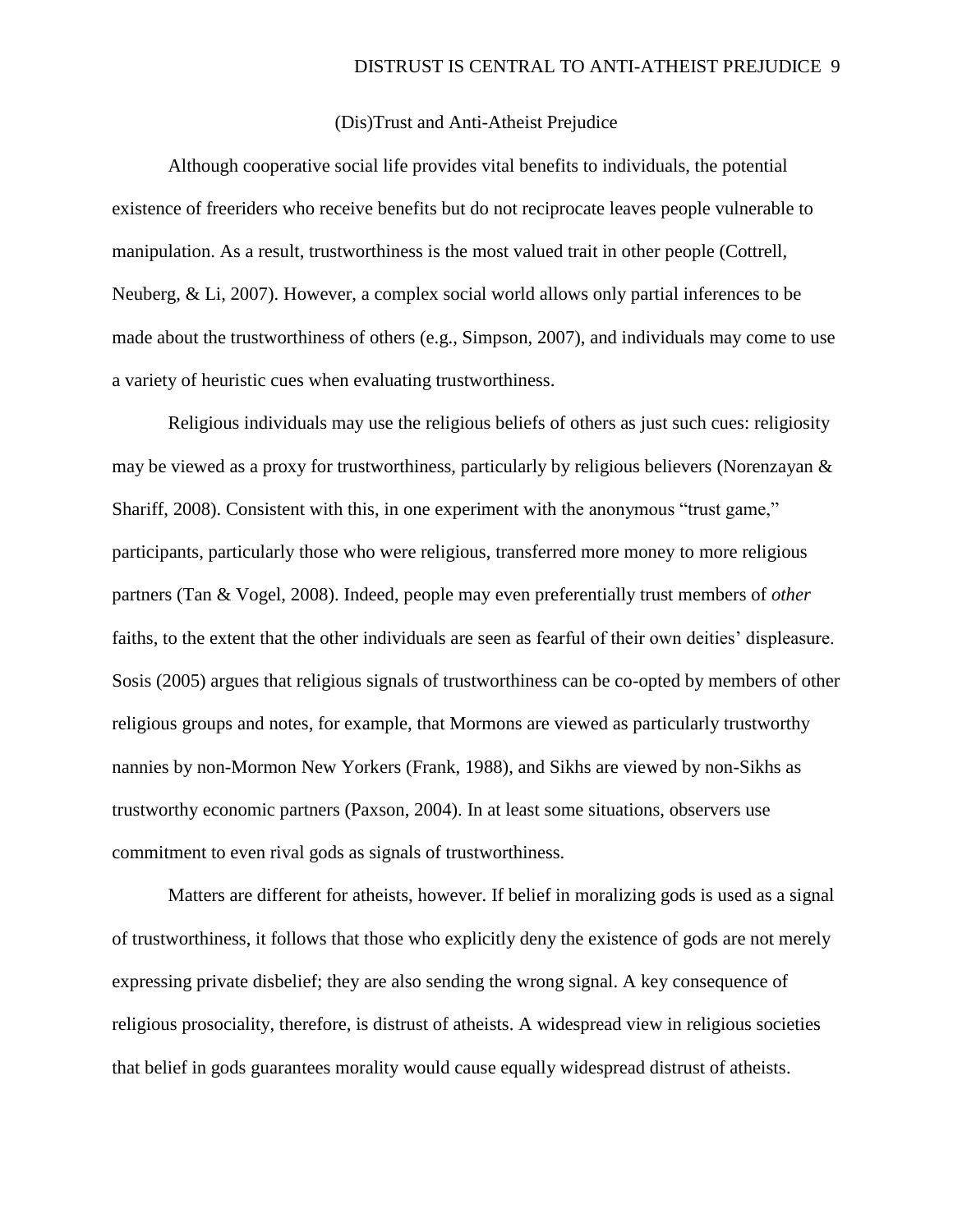Indeed, nearly half of Americans believe that morality is impossible without belief in God (Pew Research Center, 2002). This view may be especially pronounced among the most highly religious individuals in a society, who most strongly adhere to the view that religion underpins morality (e.g., Edgell, et al., 2006). This leads to the prediction that anti-atheist prejudice should be characterized by specific distrust of atheists (see Beit-Hallahmi, 2010, and Bulbulia, 2004 for similar arguments), rather than by general dislike of atheists or other specific appraisals. Moreover, this tendency should be systematically related to the degree to which individuals espouse belief in God.

In sum, according to the sociofunctional perspective, to understand prejudice against a given group, it is necessary to understand the threats that the group is perceived to pose. Independent theory and evidence indicates that under specific conditions, religious thinking promotes intragroup cooperation and trust, and that people use cues of religiosity as a signal for trustworthiness. Combined, these two perspectives suggest that distrust is central to anti-atheist prejudice, an insight that leads to a specific set of hypotheses regarding the nature of anti-atheist prejudice.

# Present Research and Hypotheses

If religiosity is used as a signal of trustworthiness, atheists should be seen as less trustworthy than their "God-fearing" counterparts, particularly by individuals who strongly believe in God. Therefore,

1. Stereotypes of atheists should center on themes of distrust. This should be more true for atheists than for other comparable outgroups disliked by religious groups but not seen to pose a specific trust-based threat (e.g., homosexuals).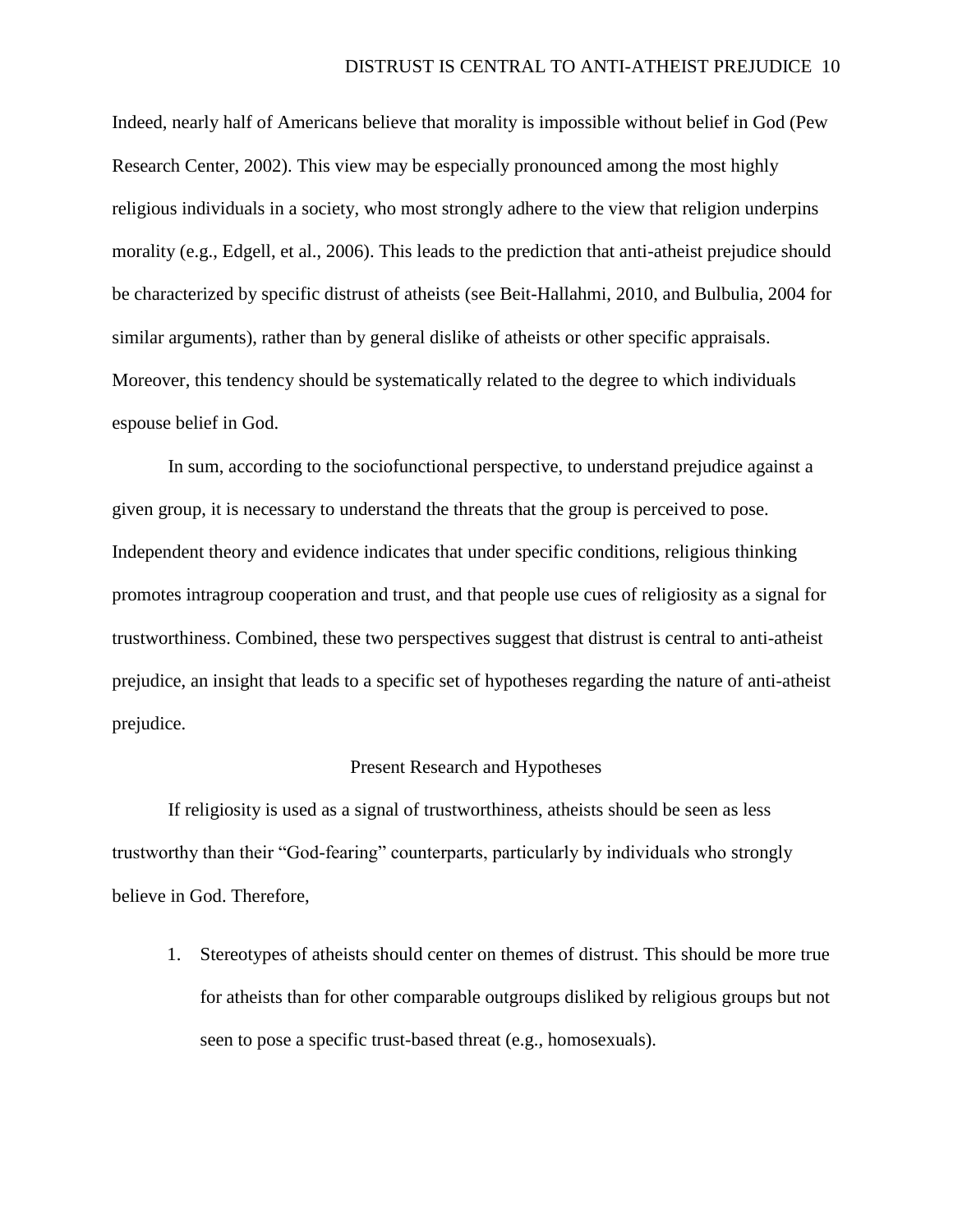- 2. Anti-atheist prejudice should be most evident in measures of distrust, rather than in more general measures of dislike or other specific (non-trust-based) appraisals.
- 3. Belief in God should, in turn, more strongly predict distrust of atheists than generalized dislike of atheists. This relationship should be specifically mediated by a belief that people behave better when they believe they are under supernatural surveillance.
- 4. Prejudice against atheists should be context-specific, especially evident when the need for trust—rather than other dimensions such as likeability or pleasantness—is particularly potent.

From these core hypotheses, we derived a number of specific empirical tests. First, we compared anti-atheist prejudice and anti-gay prejudice in a large sample of American adults, predicting that anti-atheist prejudice, but not anti-gay prejudice, would be characterized by distrust (Study 1). After establishing the centrality of distrust to anti-atheist prejudice in a predominantly religious population, we examined whether atheist distrust generalized to more liberal locales by utilizing Canadian university samples in five subsequent studies. Second, we exploited the well-known conjunction fallacy (Tversky & Kahnemann, 1983) to indirectly measure distrust of various groups, predicting that a description of a criminally untrustworthy individual would be seen as more representative of atheists than of a number of other outgroups (Studies 2-4), and that this effect would be specific to descriptions of untrustworthy people, rather than merely unpleasant people (Study 3). Third, we tested whether the relationship between belief in God and anti-atheist prejudice is mediated by a belief that people behave better when they feel that they are being watched by God (Study 4). Fourth, we investigated implicit attitudes towards atheists, and hypothesized both that atheists would be implicitly associated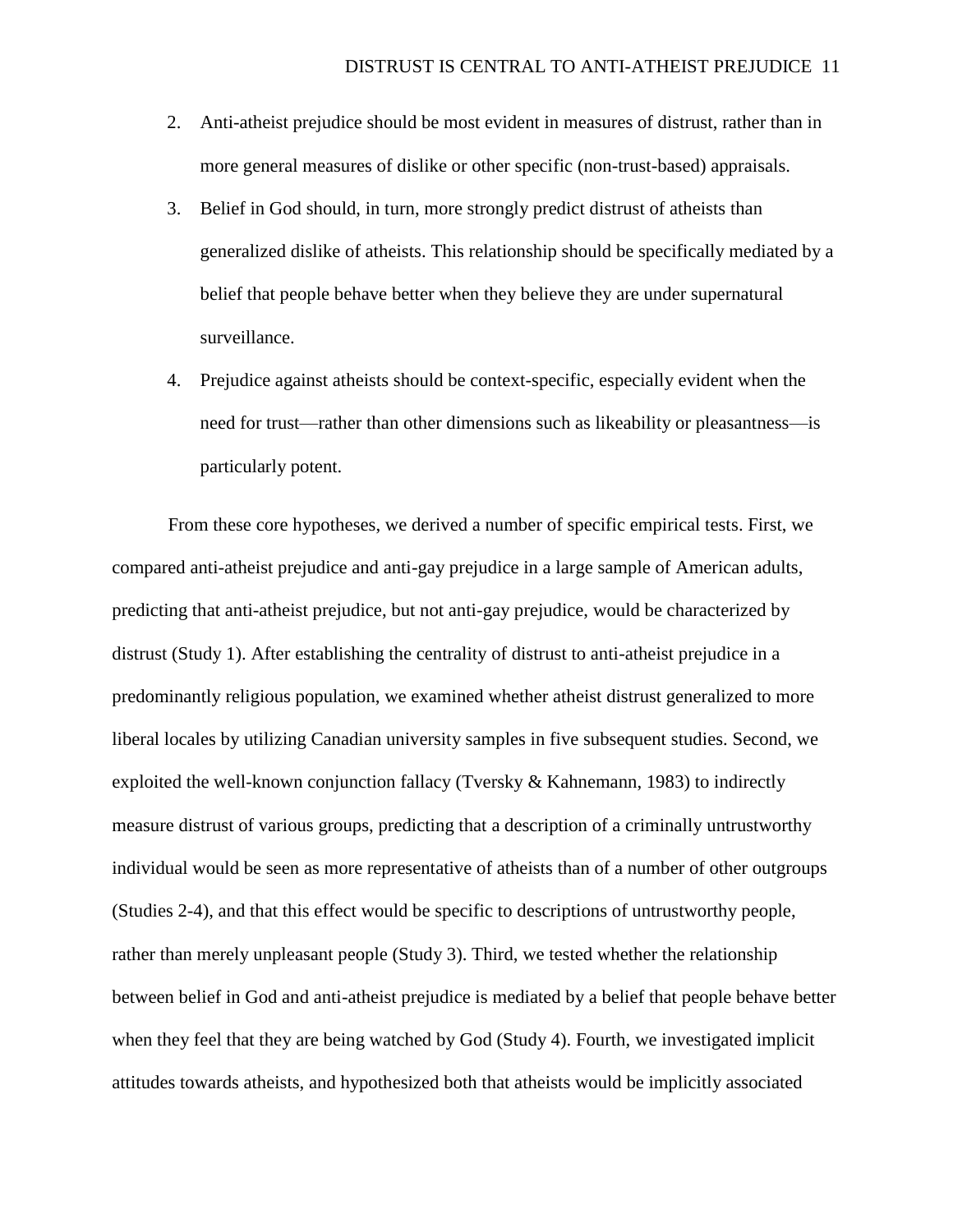with distrust, and also that belief in God would be more strongly associated with implicit distrust of atheists than with implicit dislike of atheists (Study 5). Finally, we hypothesized that discriminatory behavior against atheists would be pronounced in contexts requiring high trust, but attenuated or eliminated in contexts in which the need for trust is reduced (Study 6). We consistently predicted that measures of atheist distrust would be associated with individual differences in belief in God. In addition, we performed a number of additional analyses to clearly distinguish our theoretical model from alternative approaches to prejudice.

# Study 1

# *Overview*

We designed Study 1 to replicate and extend previous sociological investigations of antiatheist prejudice (e.g., Edgell, et al., 2006) by testing whether distrust characterizes anti-atheist prejudice in a large national sample of American adults. We accomplished this by comparing peoples' attitudes towards both atheists and gay men.

A comparison of anti-atheist prejudice and prejudice based on sexual orientation allows us to both test our hypotheses and also to contrast our theoretical model with a more general approach to prejudice and distrust because both atheists and homosexuals are often described as threatening to majority religious values and morality. People tend to view their ingroups in moral terms (e.g., Leach, Ellemers, & Baretto, 2007), and the moral threats to religious ingroups posed by both atheists and homosexuals may engender distrust of both groups, particularly among individuals from those religious backgrounds threatened by atheism or homosexuality. Consistent with this view, atheists and homosexuals routinely score at the bottom on large-scale cultural acceptance polls in America, and have for decades (Edgell et al., 2006). Like atheists, homosexuals are frequently targeted and excluded by strong religious believers and religious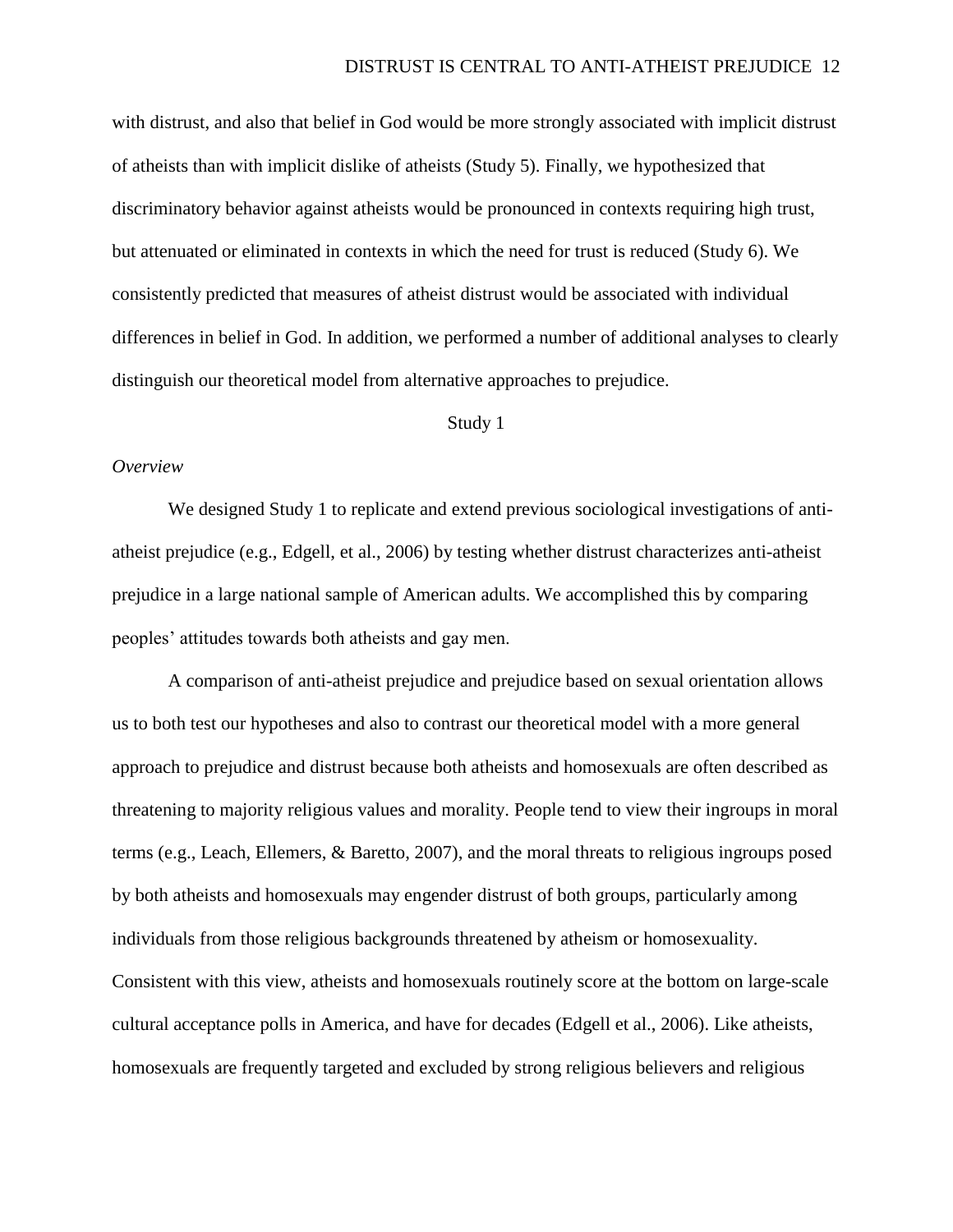organizations. This is typified by the Boy Scouts of America, who explicitly deny membership to both atheists and gay men. Although a general ingroup morality account of prejudice may predict distrust of both atheists and homosexuals, our theoretical model predicts different psychological underpinnings for anti-atheist and anti-gay prejudice, consistent with the different threats that both groups are perceived to pose. We argue that distrust characterizes anti-atheist prejudice, whereas attitudes towards gay men in particular are more characterized by disgust (e.g., Cottrell & Neuberg, 2007; Inbar, Pizarro, Knobe, & Bloom, 2009). In sum, Study 1 examined reactions to both atheists and gay men among American adults using a general measure of prejudice, as well as measures of specific distrust and disgust. The focal test in Study 1 was thus a 2 (Target: Atheists vs. Gay Men) by 2 (Trait: Distrust vs. Disgust) within-subject manipulation. We hypothesized that distrust would be central to anti-atheist prejudice, but that disgust would be central to anti-gay prejudice. As an additional test of our hypotheses, we then examined whether distrust might be a particularly powerful mediator of the relationship between religious belief and negative attitudes towards atheists.

Finally, we performed one additional key analysis to examine how religiously unaffiliated individuals view atheists. Unlike a general framework based on perceived threats to ingroup morality, our theoretical framework submits that the motivations for prejudice against atheists are not limited solely to the mentality of ingroup chauvinism and outgroup derogation. Given the specific hypotheses about *why* atheists would be distrusted, our model clearly predicts that even religiously unaffiliated individuals (that is, people who do not have a religiouslymotivated ingroup to moralize) should distrust atheists, and also that distrust of atheists in this group should be positively related to the degree to which participants feel that God is important in their lives.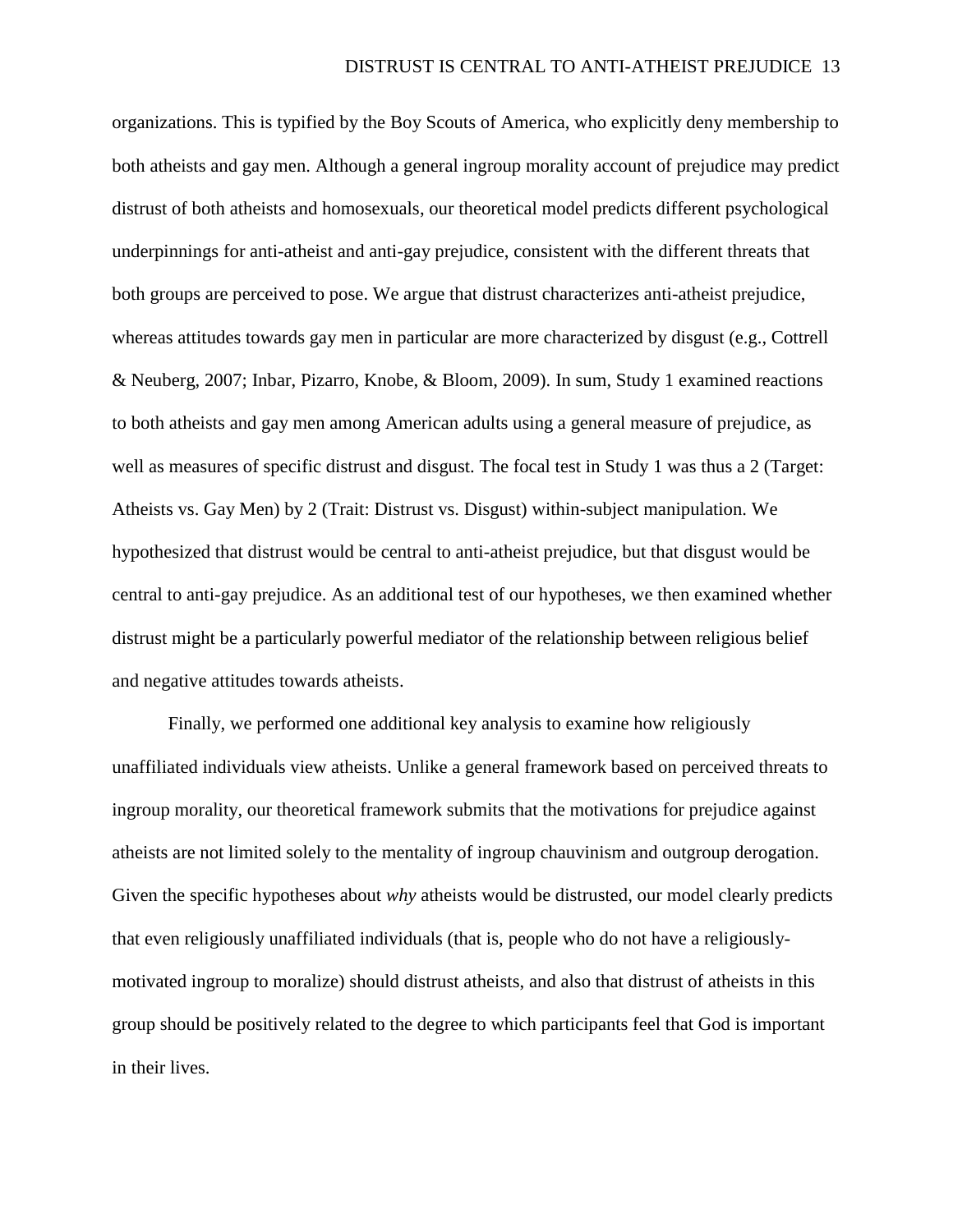*Method*

We drew a broad and diverse national sample of 351 American participants (Age: 18-82,  $M = 43.9$ ; 59% female) from a paid subject pool administered by a US-based survey company (www.zoomerang.com). Reported religious affiliations included: Christian (67%), Jewish (1%), Atheist<sup>2</sup> (3%), Agnostic (4%), "None" (17%), and "Other" (9%). On a binary Yes/No question assessing belief in God, 14% ( $N = 49$ ) indicated that they did not believe in God.

First, participants rated atheists, gay men, and people in general from 0-100 on a standard ―feeling thermometer‖ to provide a general measure of prejudice. This measure was primarily collected to replicate previous research indicating that atheists are less accepted than even homosexuals on broad, general measures of prejudice in the United States (e.g., Edgell, et al., 2006). Next, participants completed both a "distrust thermometer" and a "disgust thermometer" for the same three groups (atheists, gay men, and people in general). For the "distrust" thermometer" participants rated how trustworthy they found people from each group from 0-100. We then reversed this score (i.e., subtracted the provided value from 100) to obtain a measure of distrust. Then, we created a measure of both Atheist Distrust and Gay Distrust by subtracting each individual's rating of distrust for people in general from his or her ratings of atheist distrust and gay distrust, respectively. For the "disgust thermometer" participants rated how disgusting they found each group and we then subtracted each participant's rating of disgust for people in general from his or her ratings of atheist disgust and gay disgust, respectively, to create measures of both Atheist Disgust and Gay Disgust. Finally, participants completed demographic information, including two face-valid measures of belief in God; participants rated (from 1-10) the importance of God in their life, and also indicated whether or not they believe in God given a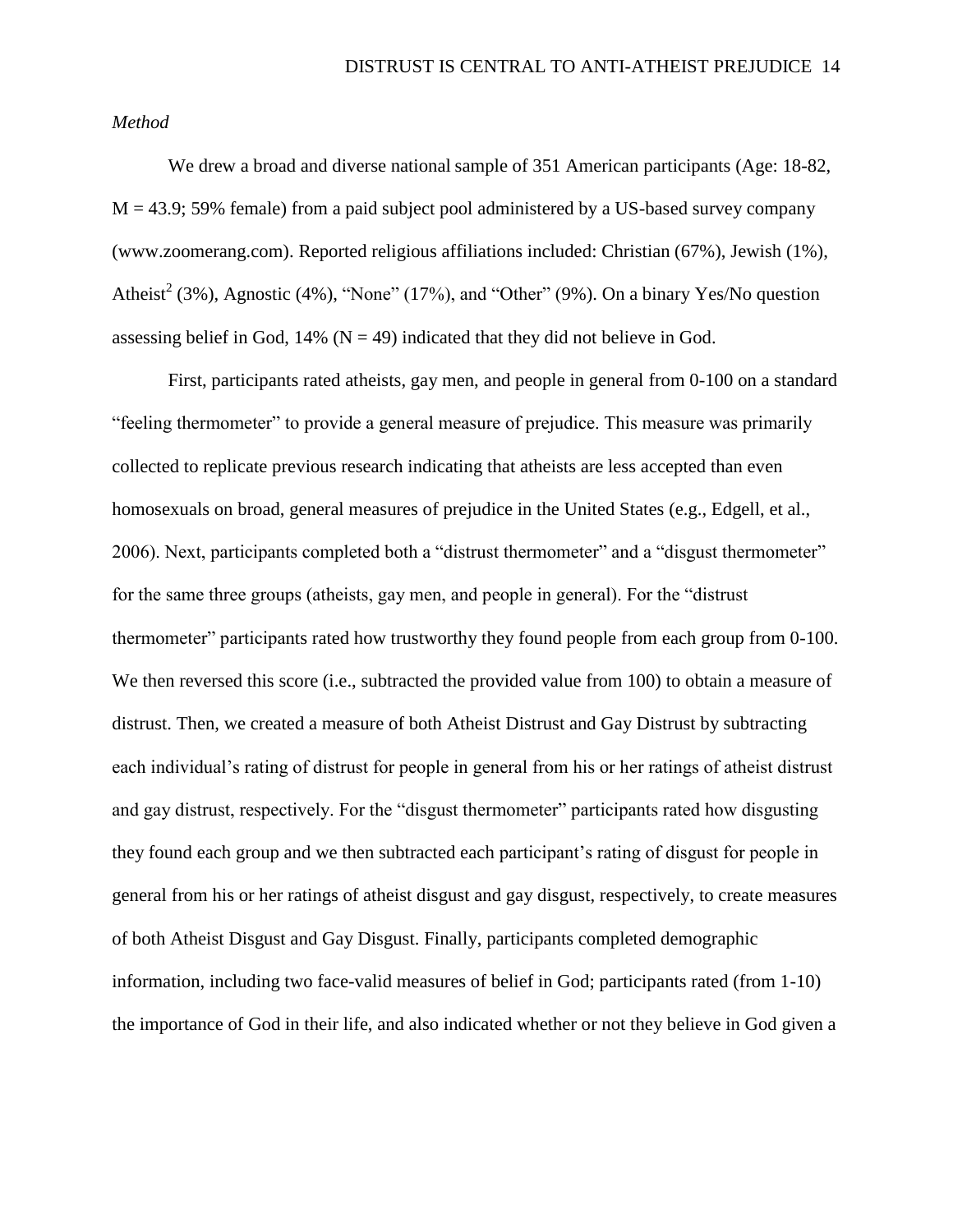simple binary (Yes/No) choice. The former item mirrors an item commonly used in large-scale international polling.

# *Results and Discussion*

First, we tested whether atheists, gay men, and people in general were rated differently on a general measure of prejudice, consistent with previous research. As predicted, a repeated measures ANOVA revealed the three groups were rated differently,  $F(2, 700) = 92.6$ ,  $p < .001$ ,  $\eta_G^2$  = .09<sup>3</sup>, see Figure 1a. Replicating previous research (e.g., Edgell et al., 2006), atheists were rated less favorably than were either gay men or people in general,  $F(1, 350) = 21.20$ ,  $p < .001$ ,  $\eta_G^2 = .01$ , and  $F(1, 350) = 173.68$ ,  $p < .001$ ,  $\eta_G^2 = .14$  respectively.

We also made the more specific prediction that people would show distinct attitude profiles for both atheists and gay men, with atheists being rated higher on distrust, but lower on disgust, than gay men. To test this hypothesis, we conducted a 2 (Target: Atheist vs. Gay) by 2 (Trait: Distrust vs. Disgust) repeated measures ANOVA. As predicted, this analysis revealed a significant Target by Trait interaction,  $F(1, 350) = 44.81$ ,  $p < .001$ ,  ${\eta_G}^2 = .01$ , see Figure 1b, but no significant main effects (both  $ps \geq .55$ ). We decomposed this interaction by performing planned pairwise comparisons within each Trait level. As hypothesized, participants rated atheists significantly higher than gay men on Distrust,  $F(1, 350) = 23.86$ ,  $p < .001$ ,  $\eta_G^2 = .01$ . Atheists were rated lower than gay men on Disgust,  $F(1, 350) = 8.14$ ,  $p = .005$ ,  $\eta_G^2 = .005$ . Distrust characterized anti-atheist prejudice, whereas disgust characterized anti-gay prejudice.

These data also allowed for an alternative approach for testing the hypothesis that distrust is central to anti-atheist prejudice. Religiosity has previously been linked to negative attitudes towards both atheists and gay men, but we expected that distrust and disgust might differentially mediate these relationships. Multiple mediation testing (Preacher & Hayes, 2008) allows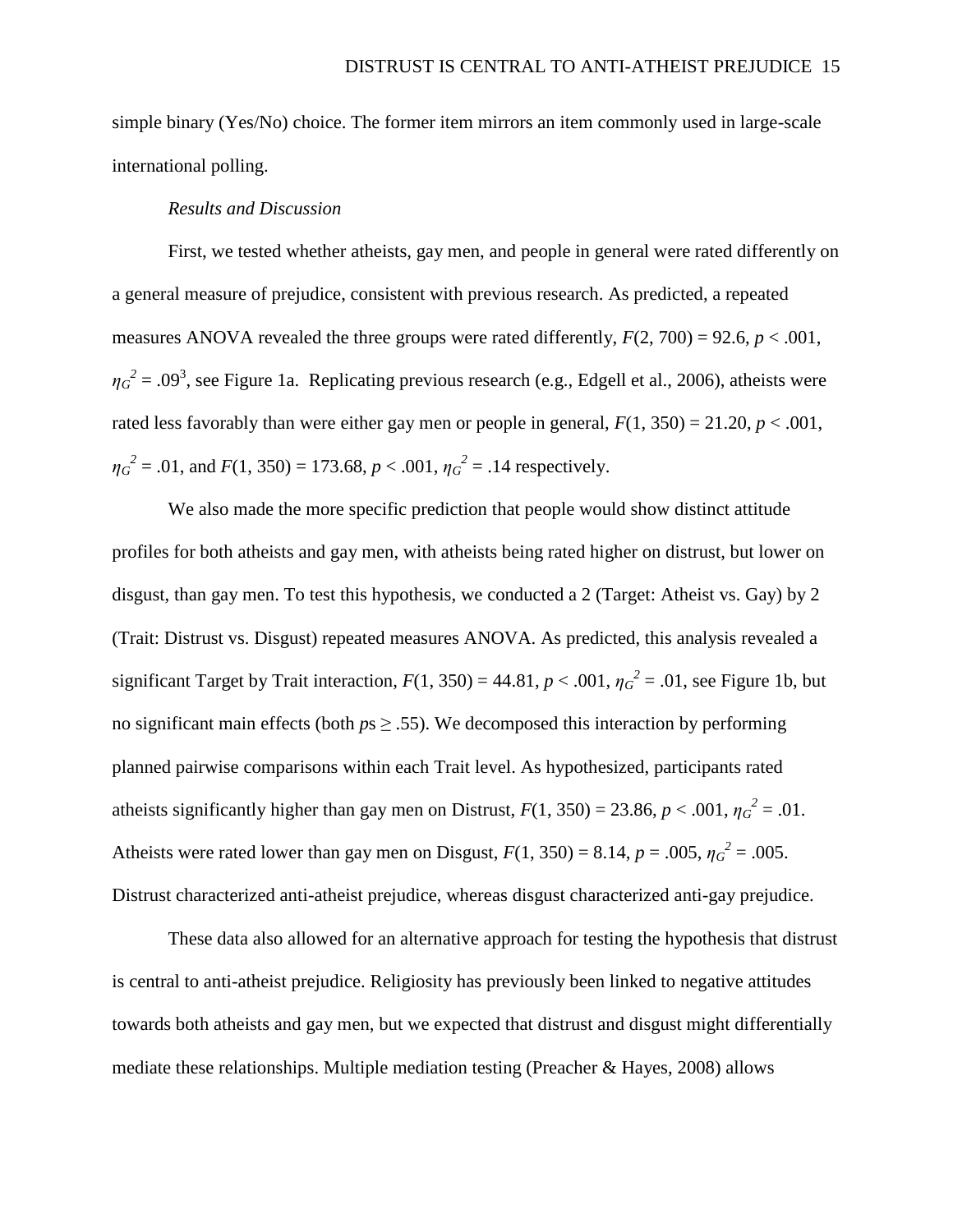researchers to test models with more than one mediator simultaneously (thus limiting the wellknown inferential challenges posed by sequentially performing multiple analyses), and also provides a contrast test of whether the indirect effects of two mediators significantly differ in magnitude.

We tested whether distrust and disgust might differentially mediate prejudice against atheists and gay men using two separate multiple mediation models, one each for anti-atheist and anti-gay prejudice, respectively. We found that ratings of the "importance of God in your life" predicted both atheist distrust and atheist disgust,  $b = 2.12$ ,  $p < .001$  and  $b = 2.37$ ,  $p < .001$ , respectively; distrust, and to a lesser extent, disgust also both predicted "feeling thermometer" scores for atheists in this model,  $b = -.65$ ,  $p < .001$  and  $b = -.19$ ,  $p < .001$ . Although data were consistent with the hypothesis that both distrust and disgust significantly mediated the effect of religious belief on "feeling thermometer" scores for atheists (*Sobel z* = 5.04,  $p < .001$  and *Sobel z*  $= 3.24, p = .001$ , respectively; 95% CI of the indirect effect<sup>4</sup>: Distrust = -1.93 to -.88, Disgust = -.88 to -.15), the contrast test revealed that distrust, as predicted, emerged as a significantly stronger mediator than disgust, *Sobel z* = 3.13,  $p = .002$ , 95% CI of the indirect contrast effect = .20 to 1.61. The second model (focusing on anti-gay prejudice) revealed that data were consistent with the hypothesis that both distrust and disgust mediated the effect of religious belief on "feeling thermometer" scores for gay men (*Sobel z* = 2.49, *p* = .01 and *Sobel z* = 3.72, *p* < .001, respectively; 95% CI of the indirect effect: Distrust  $= -1.10$  to  $-17$ , Disgust  $= -1.15$  to  $-36$ ); in contrast to the pattern found for atheists, distrust was not a significantly stronger mediator than disgust, *Sobel z* =  $-.39$ , *p* = .70, 95% CI of the indirect contrast effect =  $-.63$  to .42. We note that these proposed mediation frameworks included variables that were measured in a temporal order that differed from that tested in the mediation analyses. However, all variables were measured in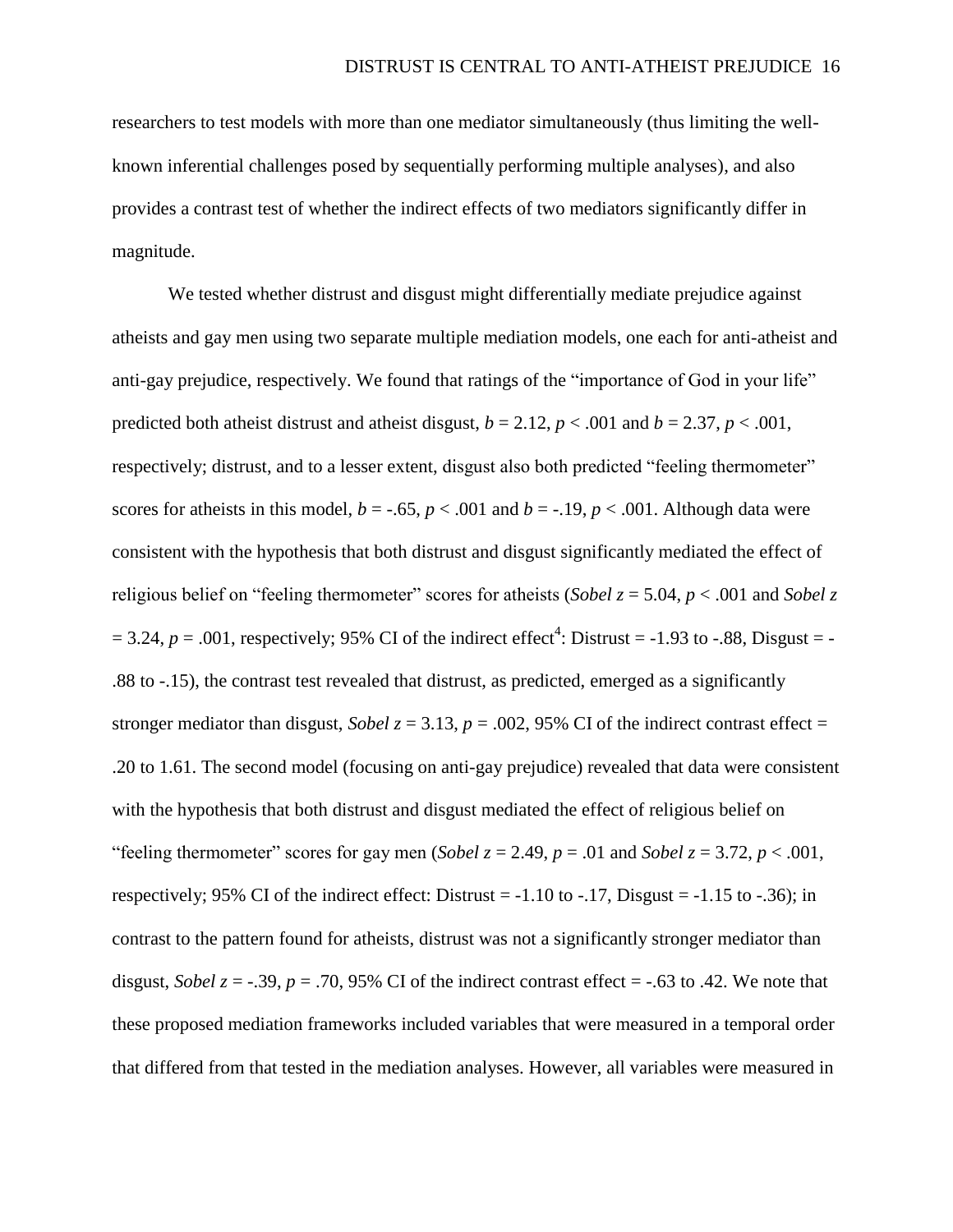a single experimental session, within minutes of each other. Temporal order of measurement is both unnecessary for data to be consistent with mediation, and also insufficient to establish mediation; as with any correlational analysis, alternative causal structures are possible and causation can only be established via experimentation (e.g., Fielder, Schott, & Meiser, in press; Gelfand, Mensinger, & Tenhave, 2009; Shrout & Bolger, 2002). Nonetheless, data were consistent with the hypothesis that distrust is a particularly potent mediator of the relationship between belief in God and anti-atheist prejudice.

Finally, we examined atheist distrust among the religiously unaffiliated. To do so, we isolated a subset of 58 participants who listed their religious affiliation as "None." Although there were appreciable individual differences in the degree to which this group rated God as important in their lives( $M = 4.34$ ,  $SD = 3.32$ ), this subsample consisted of individuals who do not actively participate in any religious group activities (88% indicated attending religious services less than once per year) and do not identify with any religious group. In other words, the "Nones" are a group of people who vary in belief in God, but, although they may constitute a sort of nonreligious ingroup, do not constitute an ingroup defined by a religious worldview directly threatened by atheism. A one sample *t*-test revealed that, even among this subsample, Atheist Distrust was significantly higher than zero,  $M = 5.91$ ,  $SD = 20.44$ ,  $t(57) = 2.20$ ,  $p = .03$ , *Cohen's d*= .58. Moreover, atheist distrust was significantly positively associated with the degree to which these participants rated God as important in their lives,  $r = .26$ ,  $p = .046$ . Although both of these findings are consistent with the present theoretical framework, they are more difficult to reconcile with an intergroup prejudice framework uniquely derived from perceived threats to ingroup morality, which would not have led to the predictions that anti-atheist prejudice exists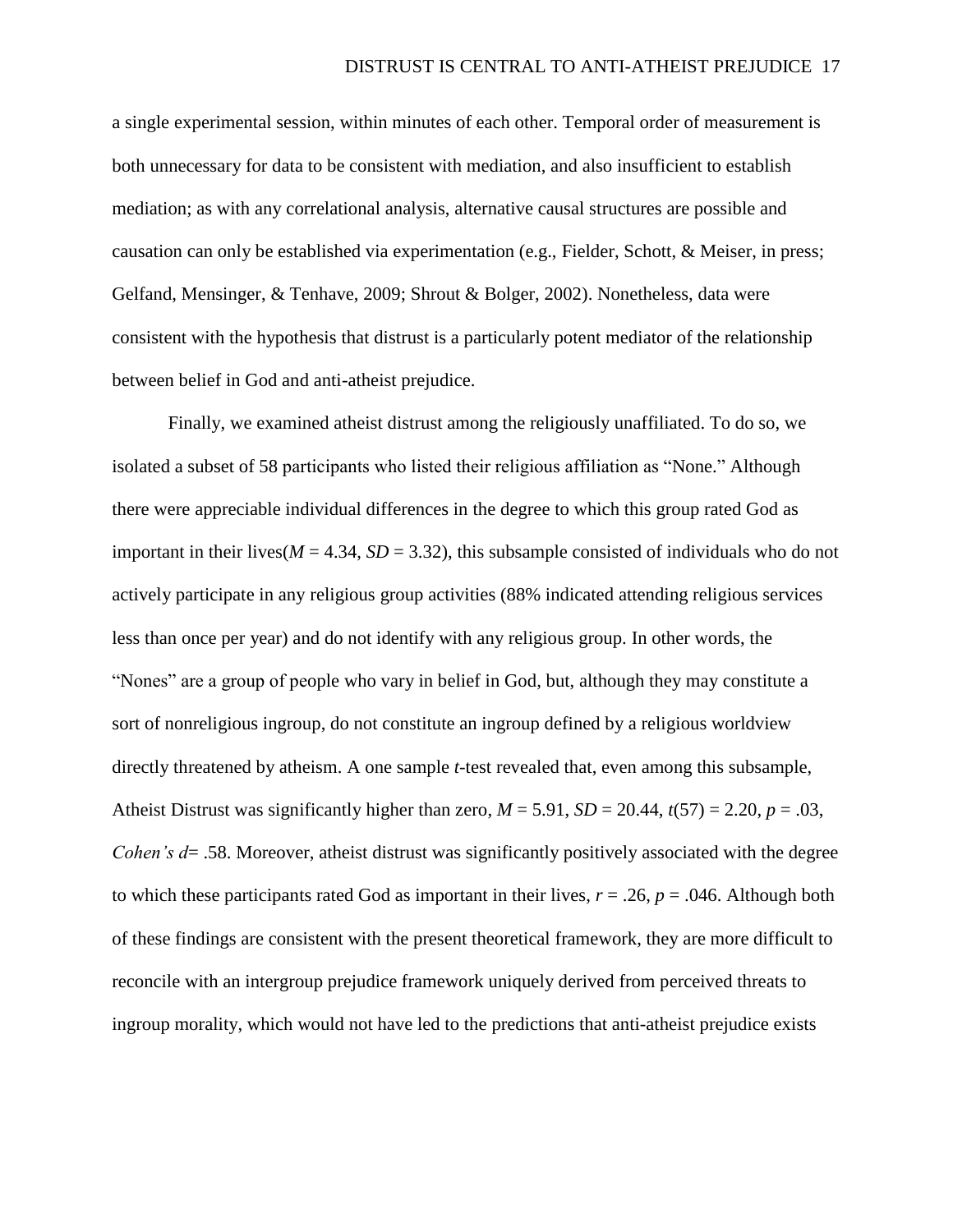among religiously unaffiliated individuals, particularly those who rate God as important in their  $lives^5$ .

In sum, these data provide converging support for our hypotheses in a broad sample of American adults. Replicating previous work, atheists are less liked than gay men, and disgust is central to anti-gay prejudice. More importantly, however, distrust was more characteristic of anti-atheist prejudice than of anti-gay prejudice. Data were consistent with the interpretation that distrust was a particularly potent mediator of the relationship between religious beliefs and negative attitudes towards atheists. In addition, distrust of atheists was even present among religiously unaffiliated individuals. Given that trust is so central to social life (e.g., Cottrell, et al., 2007), acute distrust of atheists may explain why atheists consistently rank below homosexuals on large-scale polls of cultural inclusion.

# Study 2

#### *Overview*

Study 1 revealed that, in a broad sample of Americans, distrust was central to anti-atheist prejudice. The remaining studies complemented this finding by utilizing student samples from The University of British Columbia (UBC), a university located in the Canadian Pacific Northwest, which is itself among the least religious regions in North America. More demographic details about the population from which these students were drawn are available in the Appendix. Although anti-atheist prejudice is rampant in the largely religious United States, conceptually replicating these effects in largely secular, liberal locale provides a more stringent test of our hypotheses.

Study 2 compared atheists to a number of different groups of people to provide a measure of where distrust of atheists stands, relative to distrust of other groups. The theoretical model we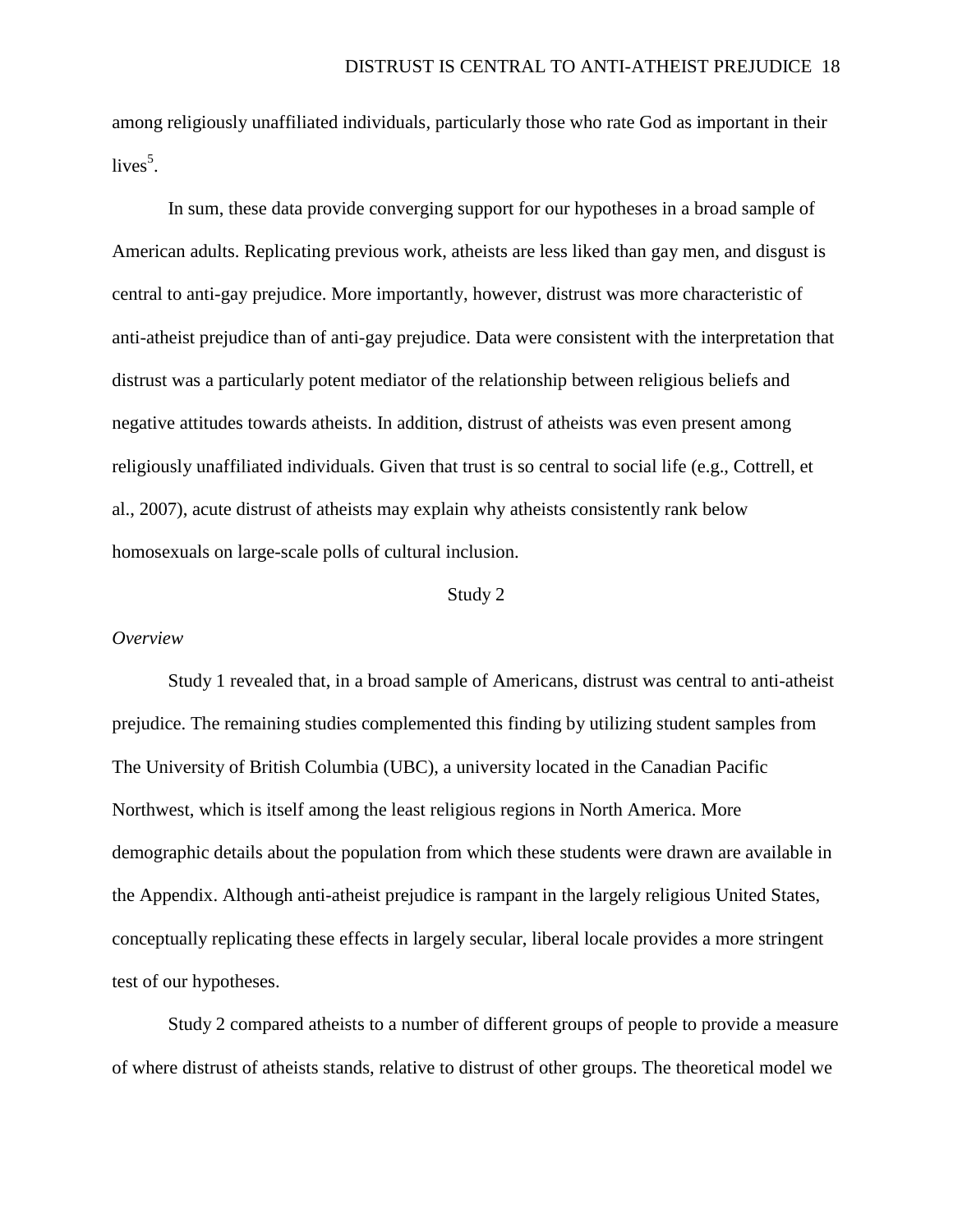have articulated predicts that distrust is central to prejudice against atheists. This framework raises an intriguing possibility. Individuals may trust people from a variety of outgroups including, perhaps, people from other religions—more than they would trust an atheist. After all, somebody of a different (even competing) religion would still believe in some form of supernatural surveillance. Consistent with this prediction, the predominantly Christian samples in the aforementioned polls tend to prefer Muslims, Mormons, and Jews to atheists; despite this evidence, distrust of atheists has not been directly compared to distrust of other religious groups in psychological studies. Study 2 therefore tested whether distrust of atheists is more pronounced than distrust of a number of other groups of people, including Muslims, a prominent and often vilified religious outgroup in North America (Cimino, 2005).

Because overt, explicit measures of prejudice often diverge from more subtle or implicit measures of prejudice (e.g., Devine, 1989; McConnell & Leibold, 2001; Wittenbrink, Judd, & Park, 1997), Study 2 used an indirect measure of prejudice. When dealing with sensitive topics like prejudice, where norms of tolerance make self-presentation a genuine concern (Banse, Seise, Zerbes & 2001), it is important to measure prejudice using diverse methodologies. Study 1 demonstrated explicit distrust of atheists, but it is possible that instead of being representative of personal feelings, participants' explicit responses may have instead reflected cultural norms determining which groups are fair game for criticism and which should be insulated. The varied permissibility of such criticism is itself an interesting indicator of prejudice, but does not specifically map on to the questions of distrust at the heart of this project.

As a result, in Study 2, we adapted a classic conjunction fallacy paradigm (e.g., Tversky & Kahnemann, 1983) to create an indirect measure of distrust for various groups of people. In the most well-known version of this task, participants are given a description of Linda, an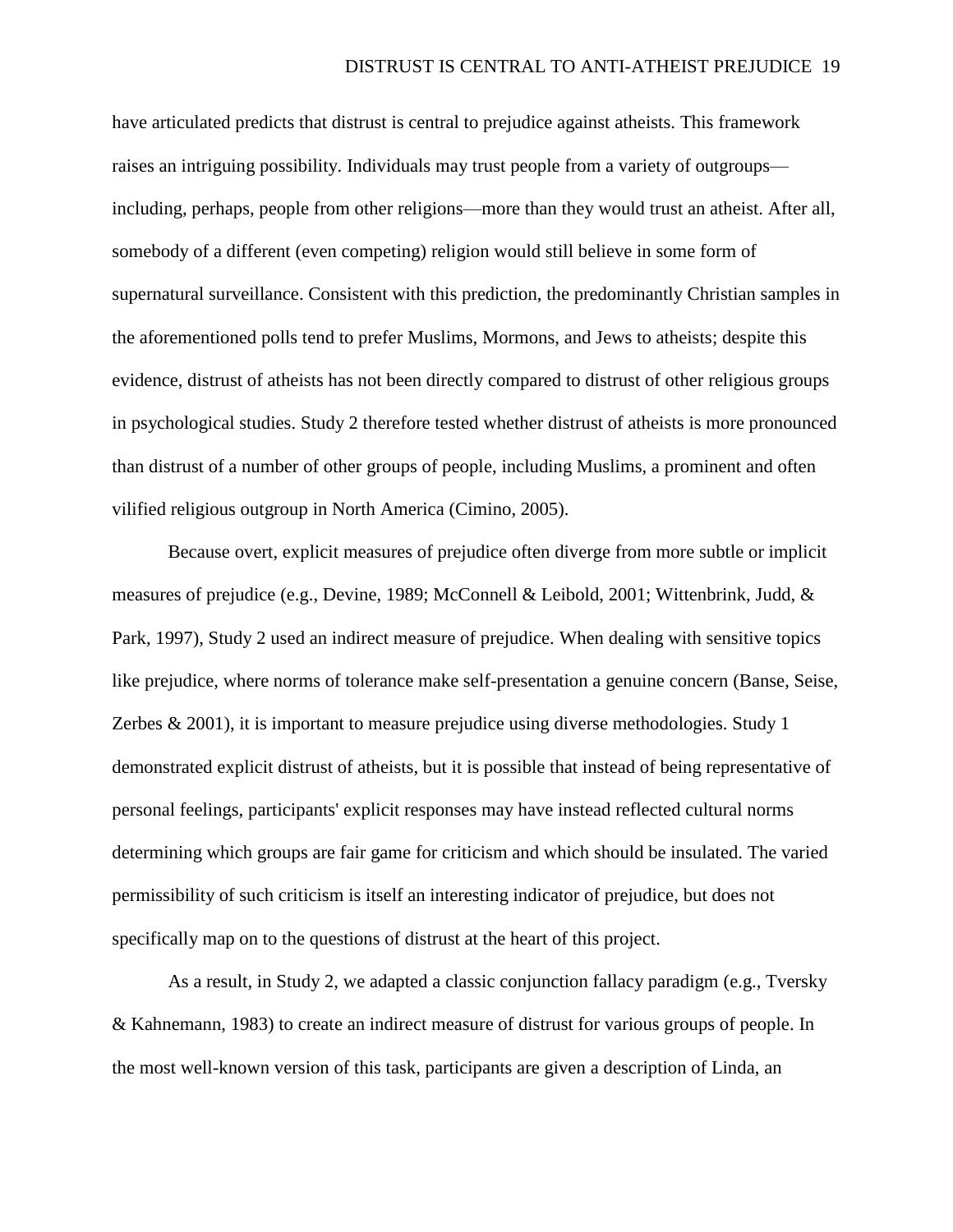outspoken and politically active single woman. When deciding whether it is more probable that Linda is a bank teller, or that Linda is a bank teller *and* a feminist, most participants incorrectly choose the latter option—that is, they commit the conjunction fallacy—because they heuristically judge that the description sounds representative of a feminist, even though logic dictates this option is necessarily less probable. People only commit the conjunction fallacy when the target's description (single, outspoken, and liberal) is deemed representative of the target's potential group membership (feminist).

We capitalized on this classic finding by presenting participants with a description of an untrustworthy individual and evaluating whether they committed the conjunction fallacy across a number of different target groups. In this study, we constructed a description of a person who commits a variety of selfish and illegal acts when he feels he can get away with it—an archetypal freerider. Across subjects, we manipulated the target groups to which the man might belong by asking participants whether they thought it more probable that the man was a teacher, or a teacher *and* 1) a Christian, 2) a Muslim, 3) a rapist, and 4) an atheist. In this way, we evaluated the degree to which people find an untrustworthy description to be representative of atheists, relative to a majority religious ingroup (Christians), a religious outgroup (Muslims), and an unambiguously distrusted group (rapists). The latter two conditions provided especially important contrasts. If distrust is extended indiscriminately to religious outgroups, or to groups who are perceived to hold views antithetical to an ingroup's perceived basis for morality, then both atheist targets and Muslim targets should elicit more conjunction errors, relative to Christian targets. On the other hand, our framework predicts that atheists should elicit more conjunction errors than even Muslims. In addition, religious prosociality is far from the only source for distrust of outgroups, and some people (such as rapists) are probably distrusted because they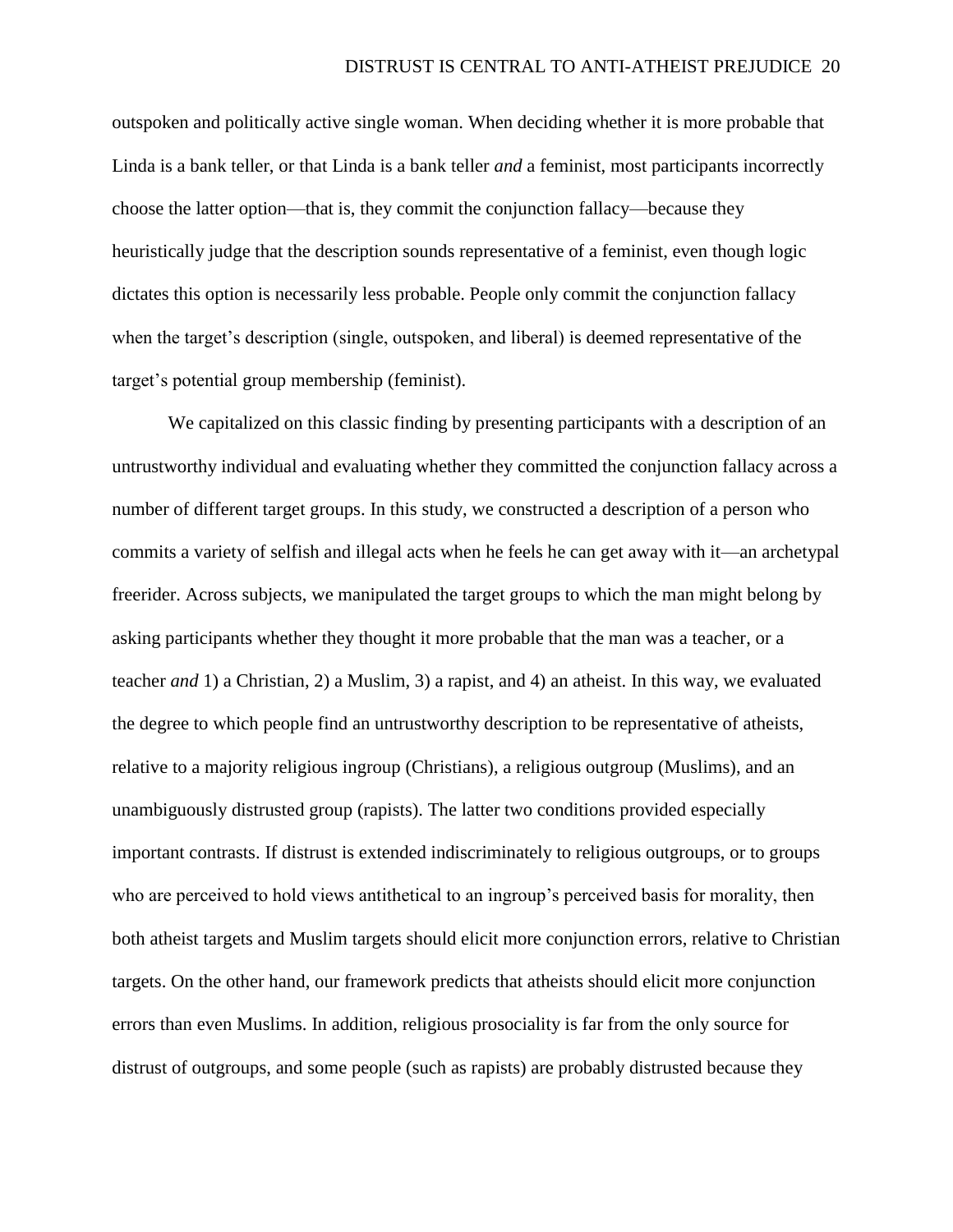have a proven track record of betraying trust. The inclusion of a rapist target allowed us to evaluate whether distrust derived from religious prosociality was as severe as distrust based on direct knowledge of somebody's malicious history. We hypothesized that participants would *only* tend to commit the conjunction fallacy for the groups who have either a known history of demonstrably untrustworthy behavior (rapists) or a dubious reputation derived from a failure to send religious signals of trustworthiness (atheists).

# *Method*

One hundred five UBC undergraduates (Age 18-25, *M* = 19.95; 71% Female) participated for extra credit.

Participants read the following description of an untrustworthy man who is willing to behave selfishly (and criminally) when other people will not find out:

―*Richard is 31 years old. On his way to work one day, he accidentally backed his car into a parked van. Because pedestrians were watching, he got out of his car. He pretended to write down his insurance information. He then tucked the blank note into the van's window before getting back into his car and driving away.*

*Later the same day, Richard found a wallet on the sidewalk. Nobody was looking, so he took all of the money out of the wallet. He then threw the wallet in a trash can.*‖

Next, participants chose whether they thought it more probable that Richard was either 1) a teacher, or 2) a teacher and XXXX. We manipulated XXXX between subjects. XXXX was either "a Christian" (N = 26), "a Muslim" (N = 26), "a rapist" (N = 26), or "an atheist (someone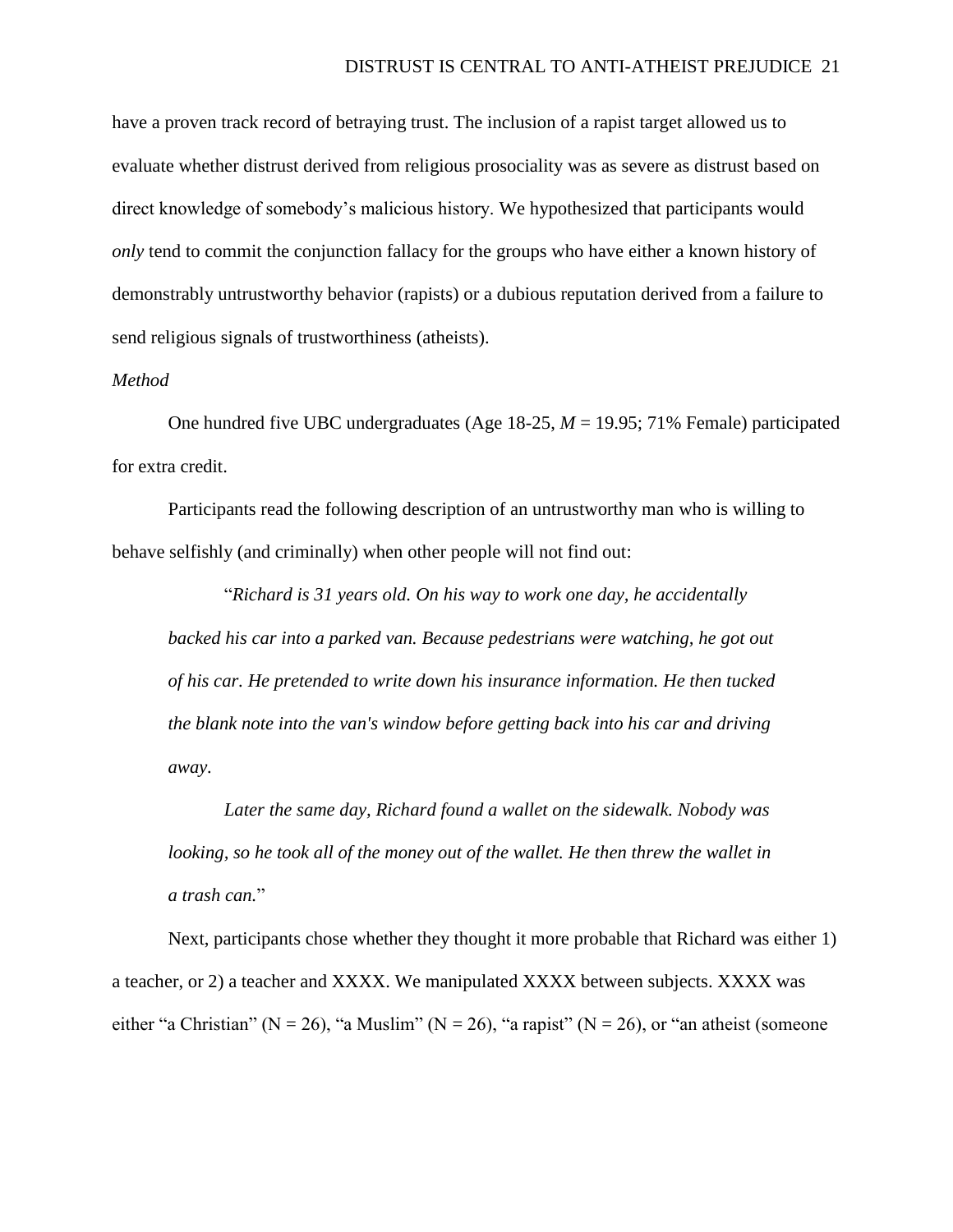who does not believe in God)" ( $N = 27$ ). The only difference in descriptions across targets was that the Muslim target was called "a man" rather than "Richard."

# *Results and Discussion*

We hypothesized that participants would be more likely to commit the conjunction fallacy when given a description of an untrustworthy target when the target could be either an atheist or a rapist than when the target could be a Christian or a Muslim. Consistent with this hypothesis, the proportion of conjunction errors differed significantly across the four targets,  $\chi^2(3, N = 105) = 17.32, p < .001$ , see Figure 2. To clarify this effect, we performed three separate binary logistic regressions comparing the atheist target and the Christian, Muslim, or rapist target, respectively. As hypothesized, participants were significantly more likely to commit the conjunction error for an atheist target than for either a Christian target or a Muslim target, odds ratio = 22.29 (95% C.I.: 3.82, 427.10),  $b = 3.10$ ,  $p = .004$  and odds ratio = 5.11 (95% C.I.: 1.48, 21.13),  $b = 1.63$ ,  $p = .01$ , respectively. The atheist target did not significantly differ from the rapist target, odds ratio = 1.27 (95% C.I.: .43, 3.79), *b* = .24, *p* = .67.

In sum, participants frequently committed the conjunction fallacy when given a description of an untrustworthy person and a target who could be an atheist or a rapist, but not for targets who could be a Christian or a Muslim (full pattern of results: Christian<sup>a</sup>, Muslim<sup>a</sup>, Rapist<sup>b</sup>, Atheist<sup>b</sup> with the proportion of errors for each group significantly differing among groups not sharing a common superscript). In terms of classic work on the representativeness heuristic, this implies that a description of an untrustworthy person is not viewed as representative of religious individuals, be they Christian or Muslim. On the other hand, this description—of an individual who commits insurance fraud and steals money when the chances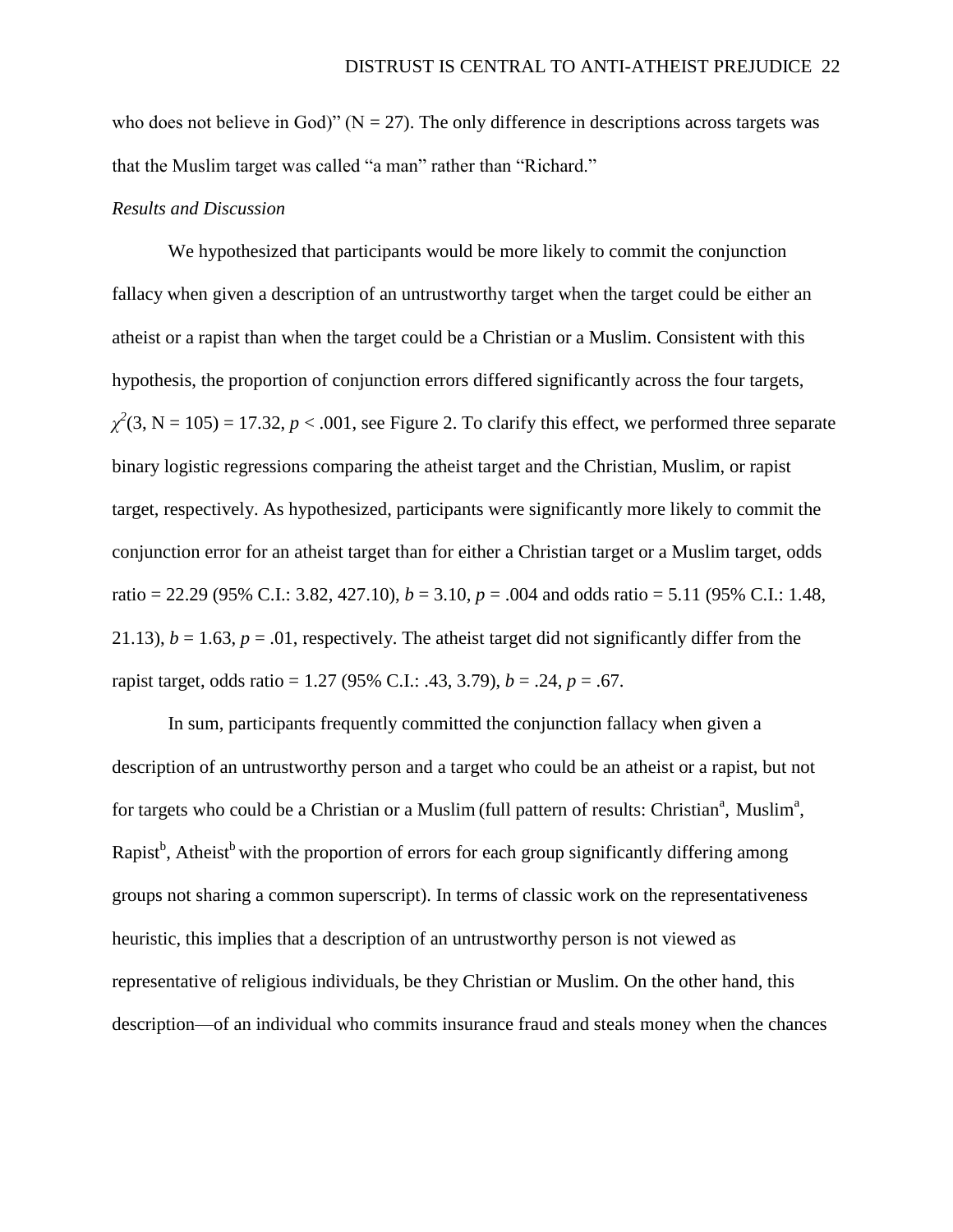of detection are minimal—was only seen as representative of atheists and rapists, and people did not significantly differentiate atheists from rapists.

#### Study 3

## *Overview*

Study 2 demonstrated that people view untrustworthiness as representative of atheists and rapists, but not of Christians or Muslims. Study 3 continued this line of inquiry, also incorporating the major theme of Study 1 by comparing peoples' attitudes towards atheists and homosexuals. In addition, Study 3 made two important changes to the conjunction fallacy paradigm.

First, in Study 2, Richard was described as untrustworthy, but he nonetheless also came off as unpleasant. Trust and pleasantness were confounded, and our theoretical framework predicts that distrust, rather than mere perceived unpleasantness, underlies anti-atheist prejudice. Thus in Study 3, we included two different descriptions that were matched for unpleasantness, but differed in untrustworthiness. Second, Study 2 did not test one of our key hypotheses. As in Study 1, distrust of atheists should be exaggerated among participants who strongly believe in God, but we did not collect religiosity data in Study 2. Thus in Study 3, we collected information about how strongly people believe in God to see if this predicts the likelihood of committing the conjunction error.

We hypothesized that participants would be more likely to commit the conjunction error when given a description of an untrustworthy (but not merely unpleasant) individual, and when given a potential atheist target (but not a potentially gay target). Furthermore, we hypothesized individuals who strongly believe in God would be more likely to view untrustworthiness as representative of atheists.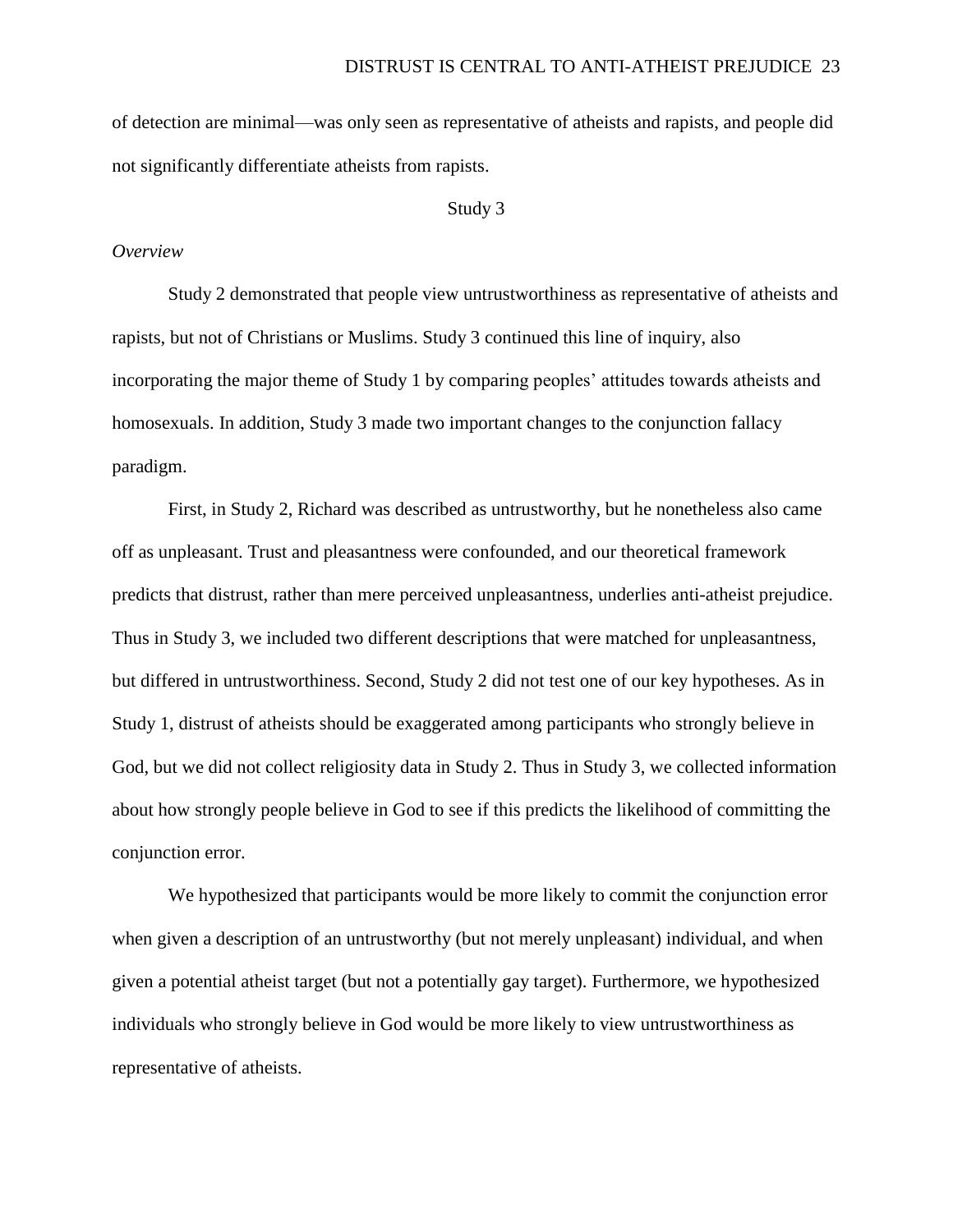# *Method*

One hundred seventeen UBC undergraduates (Age  $18-44$ , M = 19.56; 76% Female) participated for extra credit.

Study 2 used a 2 (Description: Distrust vs. Unpleasant) by 2 (Target: Atheist vs. Homosexual) factorial design. In the Distrust Description conditions, participants read the same description of Richard as that used in Study 2. In the Unpleasant Description conditions, participants read the following description:

―*Richard is 31 years old. He has a rare inherited medical condition. This leads him to have dry, flaky skin and produce excess mucus. His skin often flakes off at embarrassing times, and he almost always has a dripping nose and phlegm in his throat.*

*On his way to work one day, Richard was scratching his itchy shoulder. Some of the dry skin that flaked off caused him to sneeze, and some snot ended up on his tie. He failed to notice that the phlegm got on his tie. He wore this dirty tie through an entire work day.*‖

While it could be argued that in this description Richard is not merely unpleasant, but also disgusting (perhaps promoting to anti-gay prejudice), sexual disgust (such as many reactions to gay men) and pathogen avoidance disgust (such as aversion to this phlegm-soaked, flakyskinned protagonist) are theoretically and empirically dissociable (Tybur, Lieberman, & Griskevicious, 2009). Thus we focused only on ratings of untrustworthiness and general unpleasantness, lest participants conflate these two categories of disgust.

An independent sample of student participants drawn from the same population  $(N = 35)$ rated how unpleasant and how untrustworthy they found the character in each description,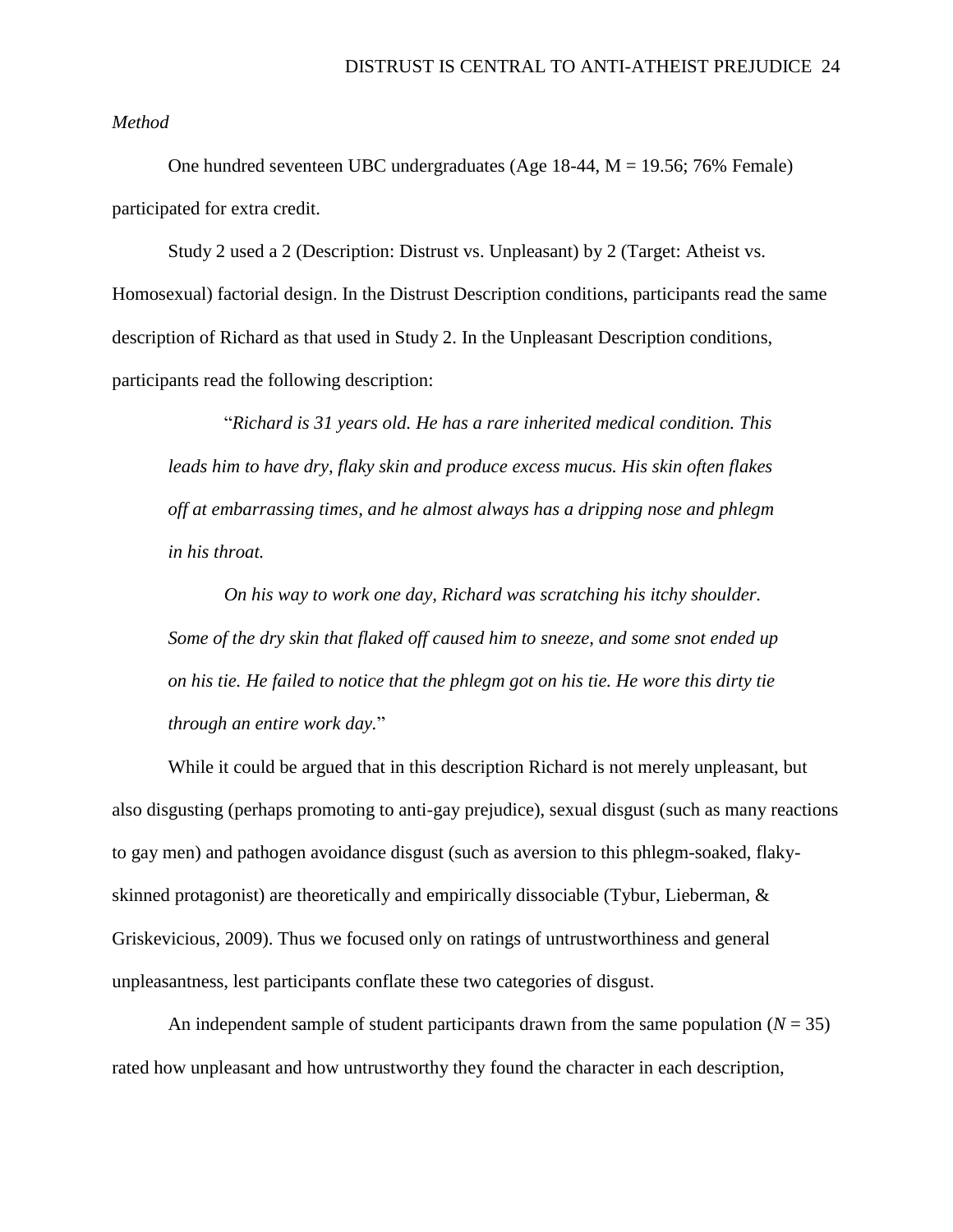yielding a significant Description by Trait (unpleasant vs. untrustworthy) interaction,  $F(1, 34) =$ 35.28, *p* < .001, repeated measures ANOVA. Participants rated the Distrust Description character as significantly more untrustworthy than the Unpleasant Description character, paired  $t(34)$  = 8.73,  $p < .001$ , but not significantly more unpleasant, paired  $t(34) = .29$ ,  $p = .77$ . The two descriptions elicited differences on perceived untrustworthiness, but not perceived unpleasantness.

Next, participants chose whether they thought it more probable that Richard was either 1) a teacher, or 2) a teacher and XXXX. We manipulated XXXX between subjects. XXXX was either "an atheist (someone who does not believe in God)" or "a homosexual." The participants were therefore randomly assigned to either a Distrust Description atheist target ( $N = 28$ ), a Distrust Description homosexual target ( $N = 30$ ), an Unpleasant Description atheist target ( $N =$ 30), or an Unpleasant Description homosexual target  $(N = 30)$ . Finally, participants completed a face-valid single item measure of belief in God. Participants were asked to rate their own belief in God from 0-100.

## *Results and Discussion*

First, we used a binary logistic regression model with factors Description (coded Unpleasant = 0, Distrust = 1), Target (coded homosexual = 0, atheist = 1), and their interaction term predicting the likelihood of committing the conjunction fallacy. As hypothesized, there was a significant Description by Target interaction,  $b = 4.06$ ,  $p = .01$ , see Figure 3. To decompose this interaction, we performed separate logistic regression analyses examining the effect of Target within each Description condition.

In the Distrust Description condition, participants were significantly more likely to commit the conjunction fallacy when given an atheist target than when given a homosexual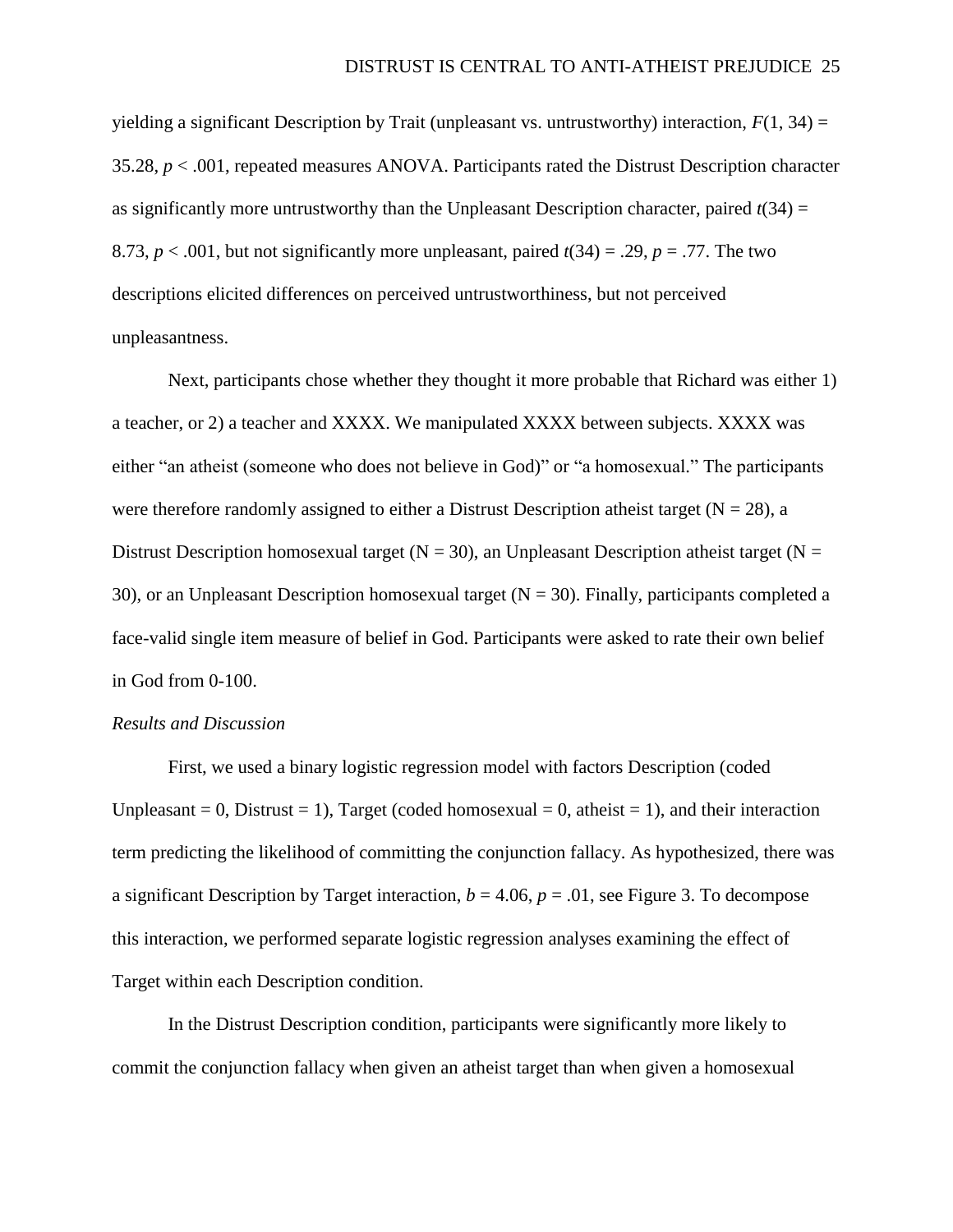target,  $b = 3.37$ ,  $p = .002$ . In fact, when given the Distrust Description, participants were 29 times more susceptible to the conjunction fallacy for an atheist target than for a homosexual target (95% CI of the odds ratio: 5.07, 552.53). In the Unpleasant Description condition, conjunction errors were rare for both the atheist target (3.4%) and for the homosexual target (6.7%); the likelihood of committing an error did not significantly differ by target,  $b = -.69$ ,  $p = .58$ . Participants only tended to commit the conjunction fallacy when an untrustworthy description was paired with an atheist target.

Furthermore, belief in God predicted the likelihood of conjunction errors in the Distrust Atheist condition. A separate logistic regression analysis was conducted with belief in God (standardized) predicting the likelihood of committing the conjunction error, given the Distrust Description and the atheist target. An increase of one standard deviation in belief in God increased the likelihood of committing the conjunction fallacy by a factor of 2.49, 95% CI of the odds ratio: 1.09, 6.66;  $b = .91$ ,  $p = .04$ . A similar analysis revealed that belief in God did not predict the likelihood of errors in any other conditions; this is unsurprising given the near-floor level of conjunction errors.

In sum, Study 3 demonstrated that the effects of Study 2—that people view an untrustworthy description as representative of atheists—were indeed driven by distrust, rather than mere unpleasantness. In addition, Study 2 demonstrated that this effect did not generalize to homosexual targets. Combined with Study 2, this indicates that atheists—but not Muslims, Christians, or homosexuals—are seen as particularly untrustworthy. This effect is, in turn, predicted by belief in God, supporting our major predictions.

Study 4

#### *Overview*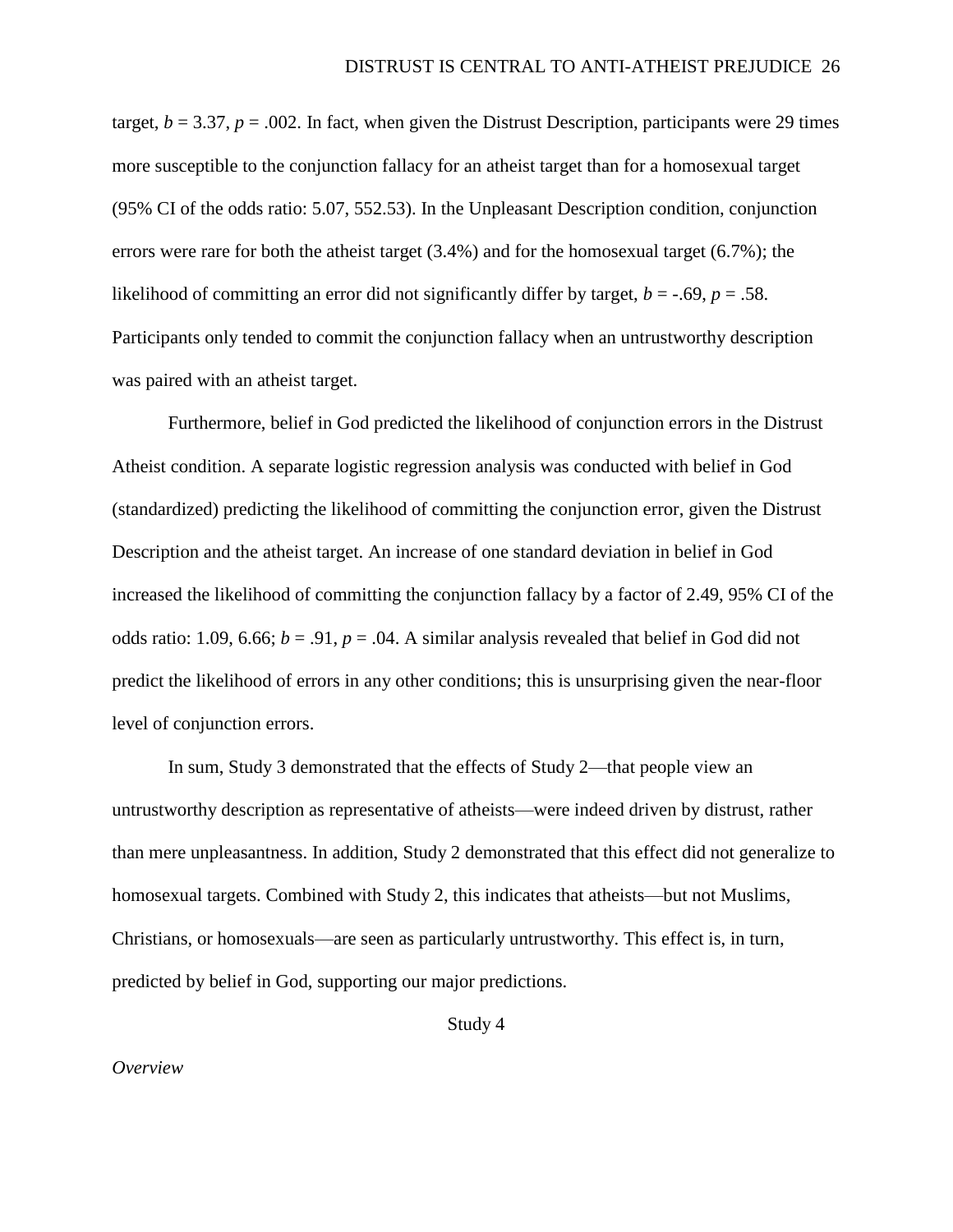Study 4 replicated and extended results from Studies 2-3, and in addition, addressed a crucial alternative explanation. The present theoretical framework describes distrust of atheists as one result of religious prosociality, but other, more general, theoretical frameworks might also be able to explain the present results. In particular, the content of many stereotypes is influenced by the degree to which targets are viewed as either warm or competent (e.g., Fiske, et al., 2002). The "warmth" dimension is often described as a moral dimension (e.g., Wojciszke, 1994; Wojciszke, Bazinska, & Jaworski, 1998) and it is possible that it is not religious prosociality, per se, which engenders distrust of atheists, but rather a general process by which low-warmth (or perhaps low-warmth and high-competence) groups are distrusted. If this is the case, then untrustworthiness should be viewed as representative of any outgroup viewed similarly to atheists within a two-factor stereotype content model. On the other hand, our model predicts that untrustworthiness should be viewed as more representative of atheists than of other groups even groups viewed as comparably competent and comparably lacking in warmth. Study 4 tested these divergent predictions to assess which theoretical model best explains anti-atheist prejudice.

Study 4 also allowed for a direct test of another key hypothesis. Our theoretical model uniquely predicts that the belief that people hold themselves to a higher moral standard when they feel that a watchful God is monitoring their behavior leads to distrust of atheists (who do not believe that God is watching them). If this is the case, then endorsement of concerns about supernatural monitoring (above and beyond mere belief in God) should predict atheist distrust. Thus we included a measure of the degree to which participants think that people behave better if they feel watched by God. Our framework—but not theoretical frameworks silent about the special role played by religion, such as ingroup morality (e.g., Leach, et al., 2007) or stereotype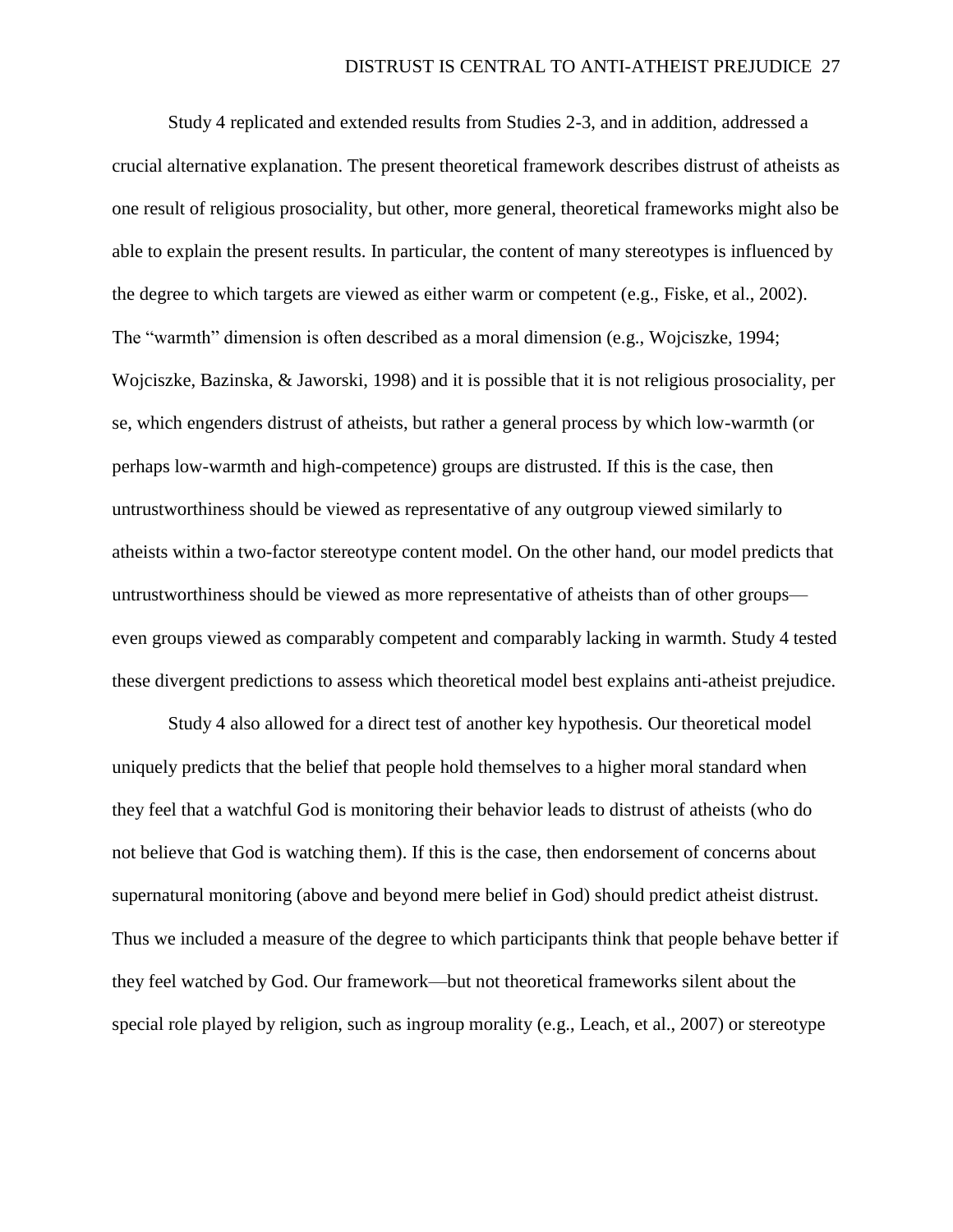content (e.g., Fiske, et al., 2002)—predicts that supernatural monitoring concerns should mediate the relationship between belief in God and atheist distrust.

#### *Method*

One hundred twenty six UBC undergraduates (Age  $18-45$ , M = 20.74; 81% Female) participated for extra credit.

A primary goal of Study 4 was to compare the degree to which untrustworthiness is viewed as representative of atheists, relative to groups rated similarly in terms of warmth and competence. To select target groups with which to compare atheists, we performed a pilot study in which participants drawn from the same population  $(N = 31)$  rated atheists, poor people, housewives, elderly people, feminists, Jewish people, homosexuals, Christians, and rich people on the dimensions of warmth and competence. The adjectives used to assess both warmth and competence in this pilot study were identical to those previously used by Fiske and colleagues (2002, Study 2; Warmth: friendly, good-natured, sincere, trustworthy, warm, well-intentioned; Competence: capable, competent, confident, efficient, intelligent, skillful). Atheists were rated as higher in competence than warmth,  $t(30) = 2.43$ ,  $p = .02$ . In this regard, atheists ( $M_w = 3.16$ ,  $M_c$  $= 3.42$ ) were viewed similarly as feminists (M<sub>w</sub> = 2.95, M<sub>c</sub> = 3.38), Jewish people (M<sub>w</sub> = 3.11,  $M_c = 3.51$ ), and, to a lesser extent, homosexuals ( $M_w = 3.33$ ,  $M_c = 3.20$ ). We decided to use atheists, feminists, and Jewish people as targets in Study 3 because in the pilot study, separate repeated measures ANOVAs revealed that these three groups did not significantly differ on either warmth or competence,  $F(2, 60) = 1.42$ ,  $p = .25$  and  $F(2, 60) = .60$ ,  $p = .55$ , respectively. Study 4 thus compared distrust of three groups that were statistically indistinguishable in terms of warmth and competence.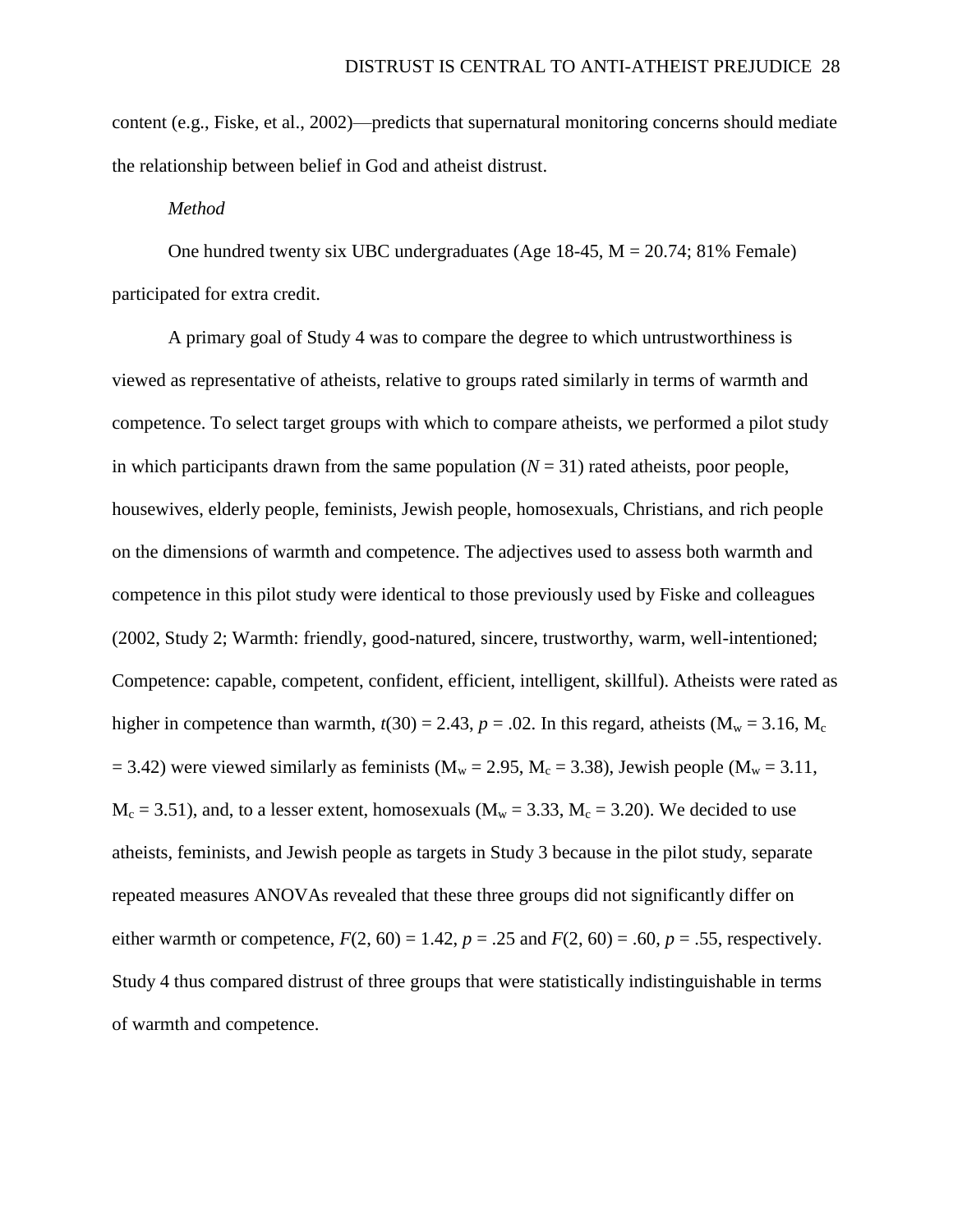Study 4 used the same description of an untrustworthy individual used in Studies 2-3, except that the target was female ("Sarah"), both as this made for a more believable feminist option, and to test whether the anti-atheist effects seen in Studies 2-3 generalize to female targets. After reading the description, participants chose whether they thought it more probable that Sarah was either 1) a teacher, or 2) a teacher and XXXX. We manipulated XXXX between subjects, as either "a Jewish person" ( $N = 42$ ), "a feminist" ( $N = 38$ ), or "an atheist (someone who does not believe in God)" ( $N = 46$ ). After a number of filler tasks, participants rated their belief in God from 0-100 exactly as in Study 3. Finally, participants completed a face-valid item that measured endorsement of supernatural monitoring concerns: participants rated (from 1-7) their agreement with the statement "People behave better when they feel that God is monitoring their behavior."

# *Results and Discussion*

We hypothesized that participants would be more likely to commit the conjunction fallacy when given a description of an untrustworthy target when the target could be an atheist, relative to when the target could be a Jewish person or a feminist. Consistent with this hypothesis, the proportion of conjunction errors differed significantly across the three targets,  $\chi^2(2, N = 126) = 12.11$ , *p* = .002, see Figure 4. To clarify this effect, we performed three separate binary logistic regressions comparing the three targets. As hypothesized, participants were significantly more likely to commit the conjunction error for an atheist target than for either a Jewish target or a feminist target, odds ratio = 5.50 (95% C.I.: 2.04, 16.79), *b* = 1.70, *p* = .001 and odds ratio = 2.57 (95% C.I.: 1.04, 6.68),  $b = .94$ ,  $p = .045$ , respectively. The Jewish target did not significantly differ from the feminist target, odds ratio = 2.14 (95% C.I.: .71, 6.97),  $b =$ .76,  $p = 0.19$ . As in other studies, we did not exclude any participants based on their membership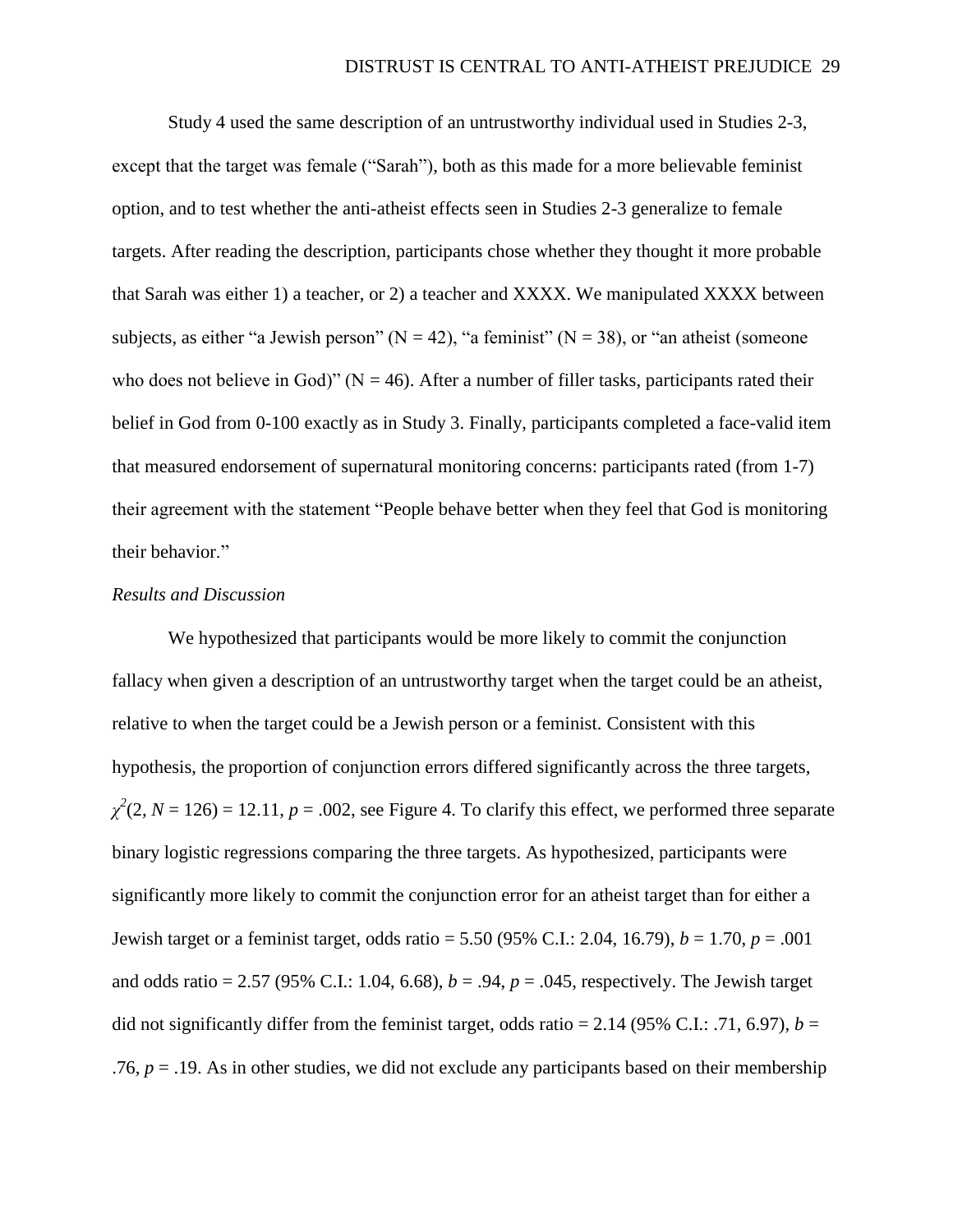in target groups. In pilot testing  $(N=26)$ , atheist and feminist participants were approximately equally frequent, and Jewish participants were much more rare. The present results thus yield a pattern that is inconsistent with simple ingroup preferences, which would predict that the Jewish target would have elicited the most conjunction errors, and that atheist and feminist targets would not elicit different response patterns. Despite the relative frequency of atheist participants in our samples, atheist targets were still the least trusted in Study 4.

As in Study 3, we tested whether belief in God predicted atheist distrust. We conducted a separate logistic regression analysis with belief in God (standardized) predicting the likelihood of committing the conjunction error, given the atheist target. An increase of one standard deviation in belief in God increased the likelihood of committing the conjunction fallacy by a factor of 1.98, 95% CI of the odds ratio: 1.06, 4.01; *b* = .69, *p* = .04. Belief in God did not predict conjunction errors for either feminist or Jewish targets, *p* = .82 and .50, respectively.

Finally, we tested whether data were consistent with the hypothesis that the relationship between belief in God and atheist distrust was mediated by supernatural monitoring concerns. As expected, belief in God predicted stronger endorsement of the prosocial effects of believed supernatural monitoring,  $\beta = .48$ ,  $p < .001$ . In a model with belief in God and supernatural monitoring concerns predicting conjunction errors for the atheist target, an increase of one standard deviation in supernatural monitoring concerns (controlling for belief in God) increased the likelihood of committing the conjunction fallacy by a factor of 2.50, 95% CI of the odds ratio: 1.22, 6.07,  $p = 0.02$ , but belief in God no longer significantly predicted conjunction errors (*p*) =.40). Bootstrapping analysis revealed that data were consistent with supernatural monitoring concerns fully and significantly mediating the relationship between belief in God and conjunction errors, 95% confidence interval of the indirect effect: .07, 1.84. As in Study 1,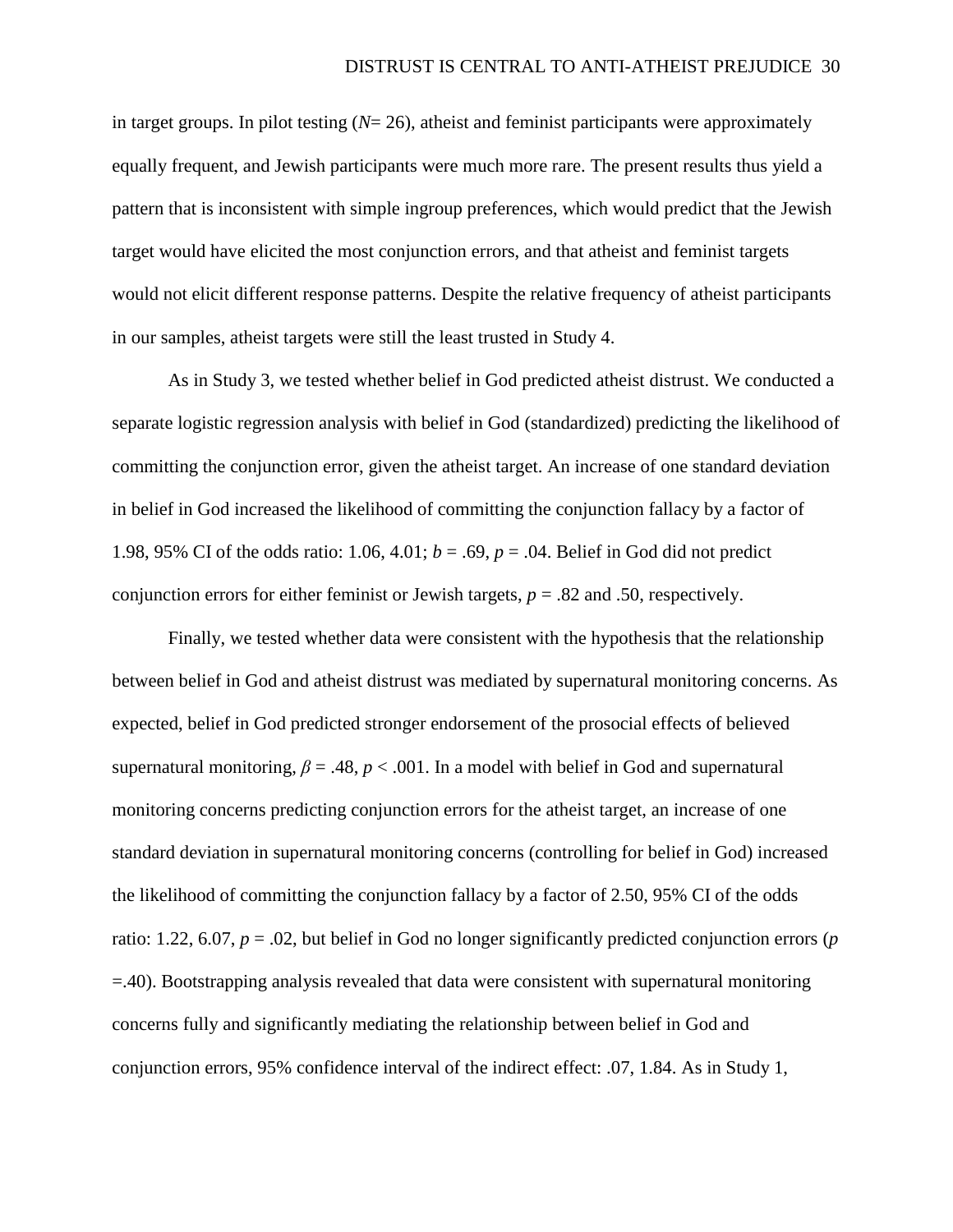however, we acknowledge that meditational analyses using only measured variables cannot establish causal relationships (e.g., Shrout & Bolger, 2002).

Study 4 tested whether two-factor (warmth/morality vs. competence) models of stereotyping can explain distrust of atheists by comparing atheists to feminists and Jewish people, two groups that were found to be indistinguishable from atheists within the stereotype content model (e.g., Fiske, et al., 2002). Consistent with our theoretical framework, untrustworthiness was viewed as more representative of atheists than of either feminists or Jewish people. As in Studies 1 and 3, belief in God was associated with greater atheist distrust. Furthermore, as directly predicted by our theoretical framework, data were consistent with the hypothesis that supernatural monitoring concerns mediate the relationship between belief in God and atheist distrust.

## Study 5

Study 1 demonstrated considerable distrust of atheists on explicit ratings. Studies 2-4 demonstrated that these effects can also be obtained using indirect measures of distrust; nonetheless, it would be beneficial to see if these effects also generalize to implicit measures. We examined whether convergent effects emerged when using a widely researched implicit measure of prejudice—the Implicit Association Test (IAT; Greenwald, McGhee, & Schwartz, 1998). Study 5 used implicit measures of both distrust of atheists and dislike of atheists.

If anti-atheist prejudice is characterized by distrust, rather than generalized dislike, then there ought to be a significant implicit association between atheists and distrust. Moreover, belief in God should be more strongly related to measures of atheist distrust than to measures of atheist dislike. Therefore, Study 5 tested these predictions using an IAT paradigm.

*Method*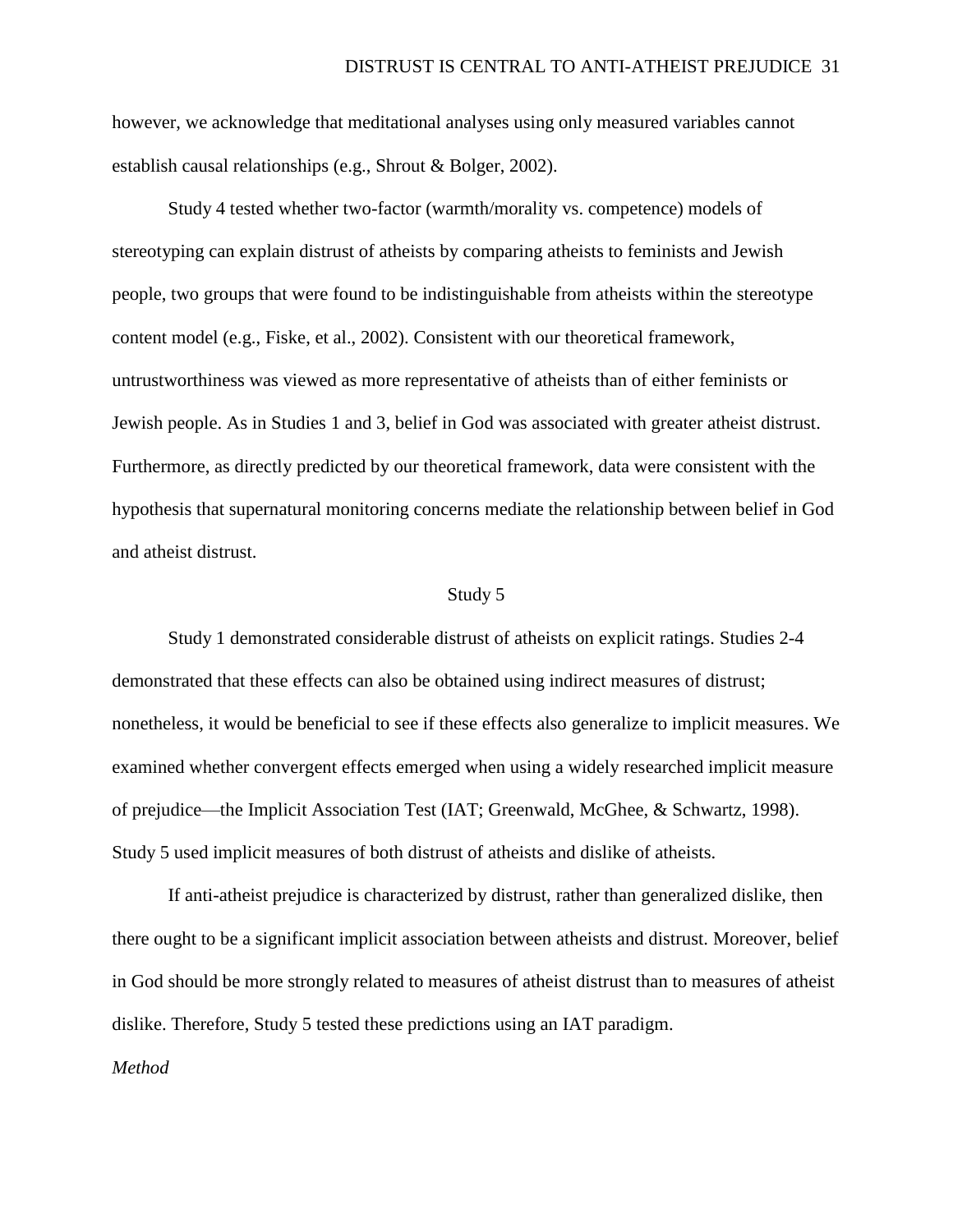Thirty-nine UBC undergraduates (62% female, mean age  $= 20.3$ ) participated for extra credit.

Participants completed questionnaires assessing demographics and belief in God. We measured belief in God with a single face-valid item: participants rated their agreement with the statement "I believe in God or other deity(ies)" on a five-point Likert scale. Following procedures from Park and Schaller (2005), we used two versions of the IAT (Greenwald, et al., 1998) to investigate associations with different concepts; one measured implicit distrust of atheists, and one measured implicit dislike of atheists.

Participants were given two sheets of paper with pictures of "Julie," who is religious and "Vanessa," who is an atheist. Participants were asked to first complete a brief religiosity questionnaire from the perspective of each target, and subsequently to write an imagined religious debate between Julie and Vanessa. These steps were merely taken to familiarize participants with both targets and their respective (non)religious identities. Julie and Vanessa were easily distinguishable, matched for attractiveness, and counterbalanced between subjects. Finally, participants completed the two IATs in counterbalanced order. One measured implicit general dislike of atheists (including positive words such as "friend" and "kind" and negative words such as "hostile" and "hate"), and one measured implicit distrust of atheists (including trust words such as "honest" and "dependable" and distrust words such as "lying" and "dishonest"). Independent pre-ratings revealed that the "dislike IAT" words were significantly more related to the pleasant-unpleasant dimension than were the "distrust IAT" words,  $t(63) =$ 7.59,  $p < .001$ . The "distrust IAT" words were in turn significantly more related to the trustdistrust dimension than were the "dislike IAT" words,  $t(63) = 11.72$ ,  $p < .001$ . Thus any associations found between belief in God and implicit distrust are not the result of the "distrust"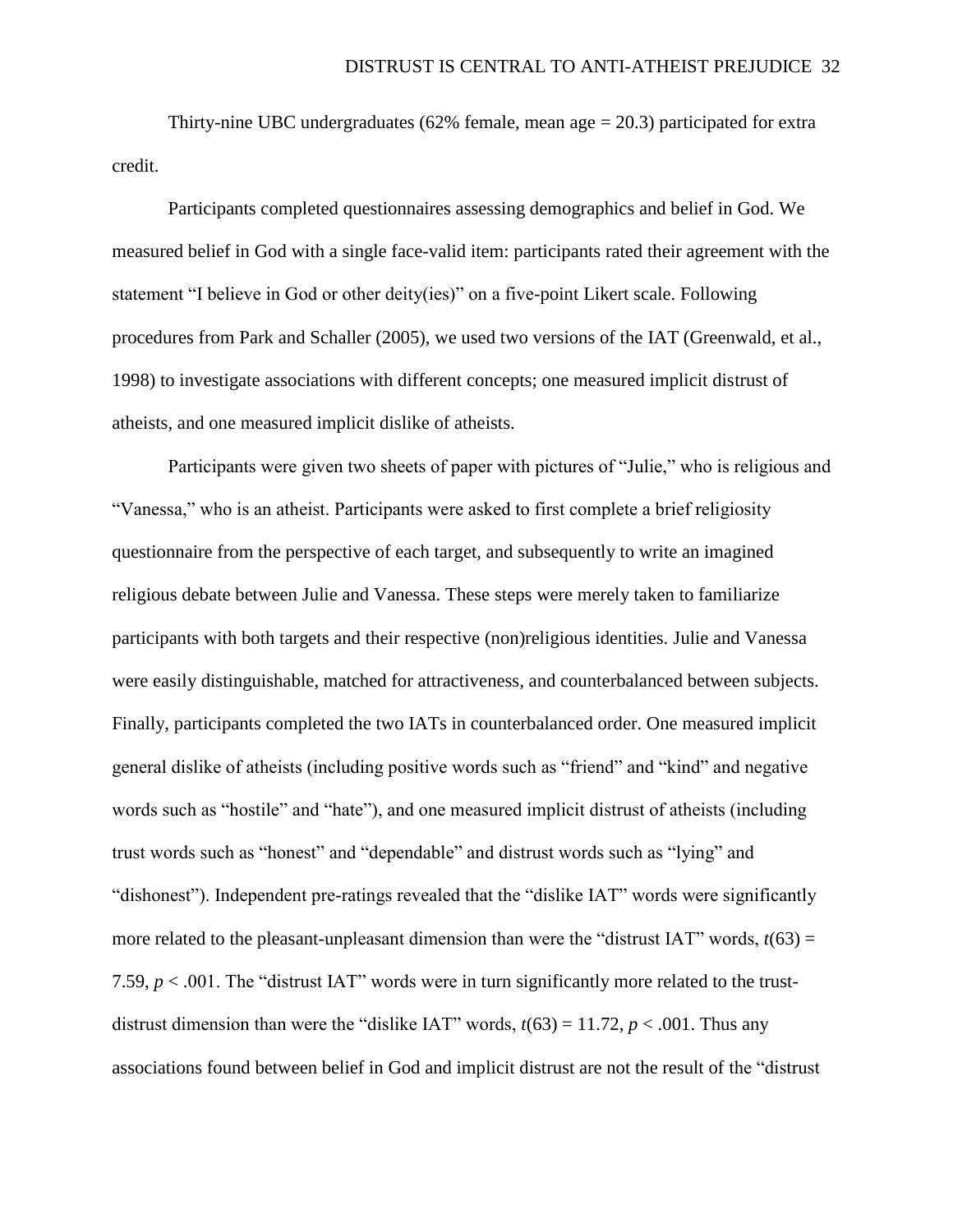IAT" merely containing words that are more extreme representations of the pleasant-unpleasant dimension. Rather, the "distrust IAT" words were more directly related to the concept of distrust. *Results and Discussion*

One sample *t*-tests revealed substantial and significant implicit associations between atheists and both distrust,  $t(38) = 5.66$ ,  $p < .001$ , *Cohen's d* = 1.84, and dislike,  $t(38) = 2.67$ ,  $p =$ .01, *Cohen's d* = .87. Participants tended to exhibit more distrust than dislike, although this difference did not attain conventional statistical significance,  $t(38) = 1.60$ ,  $p = .12$ , *Cohen's d*= .52.

More importantly, we predicted a stronger association between belief in God and implicit atheist distrust than between belief in God and implicit atheist dislike. Belief in God was significantly related to implicit atheist distrust,  $r = .60$ ,  $p < .001$ , but not to implicit dislike,  $r =$ .19,  $p = .24$ . These correlations were significantly different,  $t(36) = 3.03$ ,  $p = .004$ .

As hypothesized, there was a strong implicit association of atheists with distrust, and belief in God was more strongly associated with specific implicit distrust of atheists than with implicit dislike of atheists. However, all of the studies to this point measured stereotyping and prejudice against atheists and did not address whether distrust of atheists translates to discriminatory decision-making in explicit situations. We addressed this issue in Study 6.

# Study 6

## *Overview*

The first five studies demonstrated that distrust is a particularly strong factor in antiatheist prejudice, suggesting that anti-atheist prejudice may be exaggerated when trust is especially important. We investigated this possibility using a job selection survey in which participants chose candidates for two jobs varying in the degree to which they require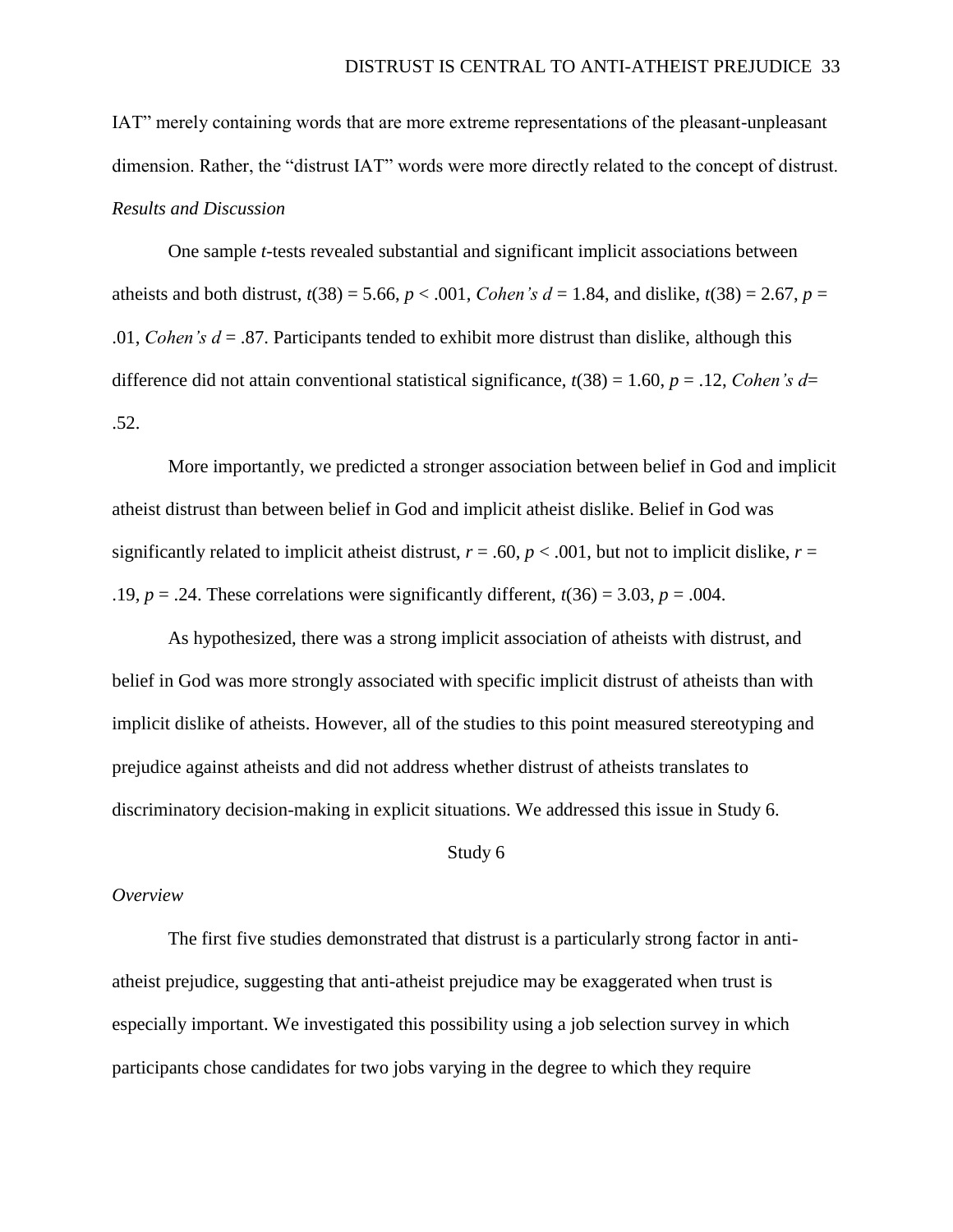trustworthy candidates using only limited demographic information, which included whether the candidate was religious or was an atheist. We compared hiring decisions for two jobs that were matched on required pleasantness, but differed on required trustworthiness, offering a stringently controlled investigation of the impact of trust, independent of pleasantness.

We hypothesized that participants would preferentially hire a religious candidate over an atheist candidate for the high-trust job, but not for the low-trust job. In addition, we hypothesized that this preference would be associated with belief in God for the high-trust job, but not for the low-trust job. Finally, we performed an additional analysis to rule out authoritarianism, known to be associated with both religion and prejudice, as an alternative explanation for this relationship. *Methods*

Forty UBC undergraduates participated for five dollars. Participants were recruited from an introductory psychology class. Although age and gender data were not collected in this study, the participants were drawn from the same population as other student samples in this paper.

First, participants completed measures of belief in God and authoritarianism. Belief in God was assessed with a single item as in Study 4, but on a seven-point Likert scale. Authoritarianism was assessed with the 30-item Right Wing Authoritarianism scale ( $\alpha$  = .94; Altemeyer, 1988). Next, participants chose between a religious candidate and an atheist candidate for two jobs varying on the degree of trust required. Both candidates were female. Participants received information about the age, ethnicity, religious affiliation, nationality, highest degree completed, and the granting university of this degree for each job candidate. Most notably, the two candidates were either identified as religious or an atheist. All other information was counterbalanced across subjects. They selected which of the two candidates they would hire as either a daycare worker or a waitress. An independent sample of 35 raters rated how important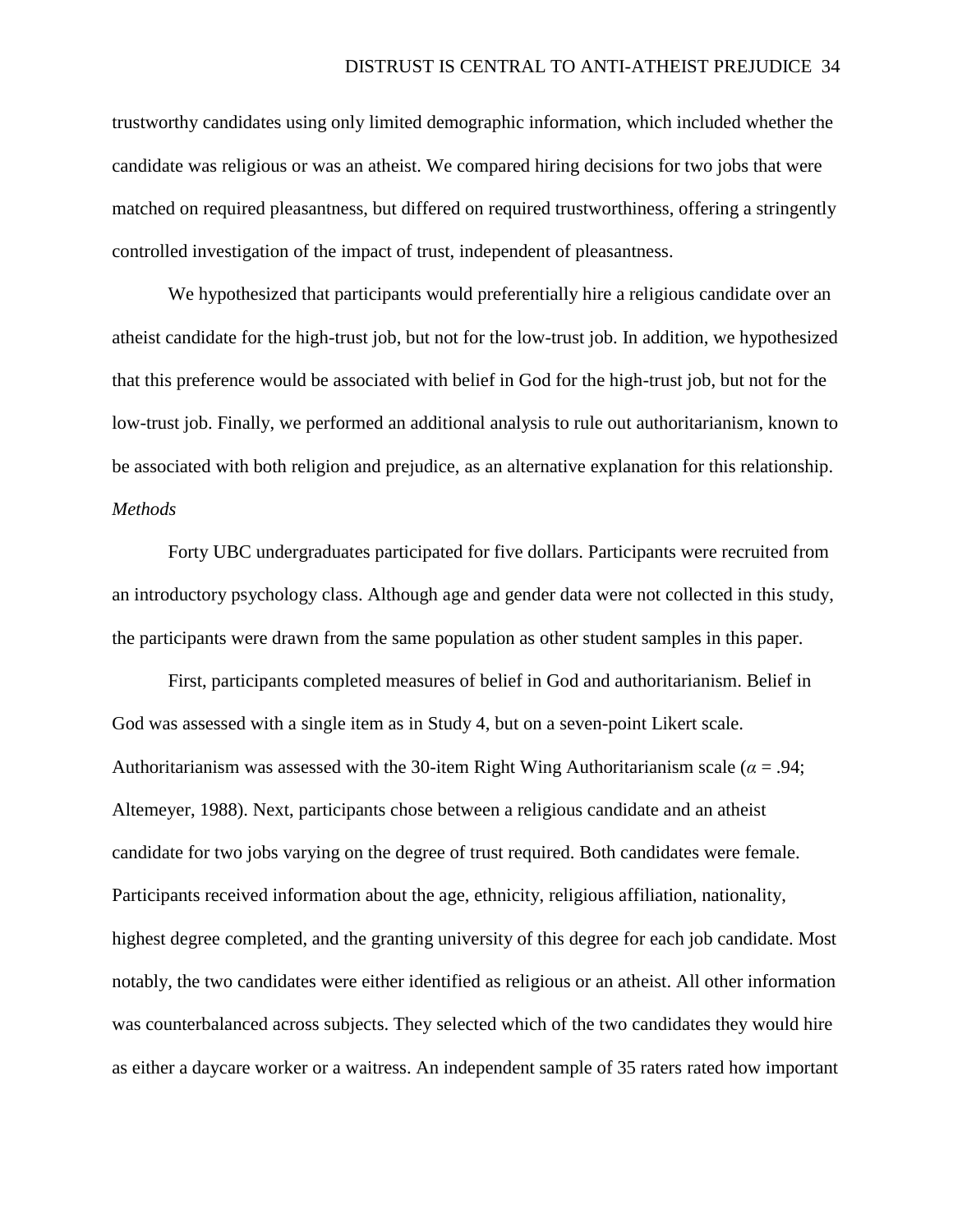both trustworthiness and pleasantness are for both daycare workers and waitresses. There was a significant target by trait interaction,  $F(1, 34) = 14.04$ ,  $p = .001$  (repeated measures ANOVA), indicating that participants viewed trustworthiness as significantly more important for daycare workers than for waitresses, paired  $t(34) = 5.28$ ,  $p < .001$ , but that pleasantness was not more important for daycare workers than for waitresses, paired *t*(34) = .407, *p* = .67.

# *Results and Discussion*

We hypothesized that participants would hire a religious candidate rather than an atheist candidate for jobs that require especially trustworthy candidates. As predicted, participants significantly preferred the religious candidate to the atheist candidate for a high-trust job (as a daycare worker),  $\chi^2(1, N = 40) = 4.90$ ,  $p = .03$ ; conversely, participants marginally preferred the atheist candidate to the religious candidate for a low-trust job (as a waitress),  $\chi^2(1, N = 40)$  = 2.88,  $p = .06$ , see Figure 5.

In addition, we predicted that belief in God would be negatively associated with the odds of hiring an atheist for a high-trust job, but would be unrelated to hiring decisions for a low-trust job. A binary logistic regression with belief in God (standardized) predicting hiring choices revealed that participants who strongly believe in God were significantly less likely to hire an atheist for the high-trust job, odds ratio = .65 (95% C.I.: .45, .92),  $b = .43$ ,  $p = .02$ . A similar analysis revealed no significant association between belief in God and the likelihood of hiring an atheist for the low-trust job, odds ratio = 1.04 (95% C.I.: .77, 1.40),  $b = -.04$ ,  $p = .82$ . As hypothesized, belief in God predicted a reluctance to hire atheists for jobs requiring trustworthy candidates.

Across these studies, belief in God was consistently associated with anti-atheist prejudice. However, authoritarianism—a known antecedent of prejudice against minorities and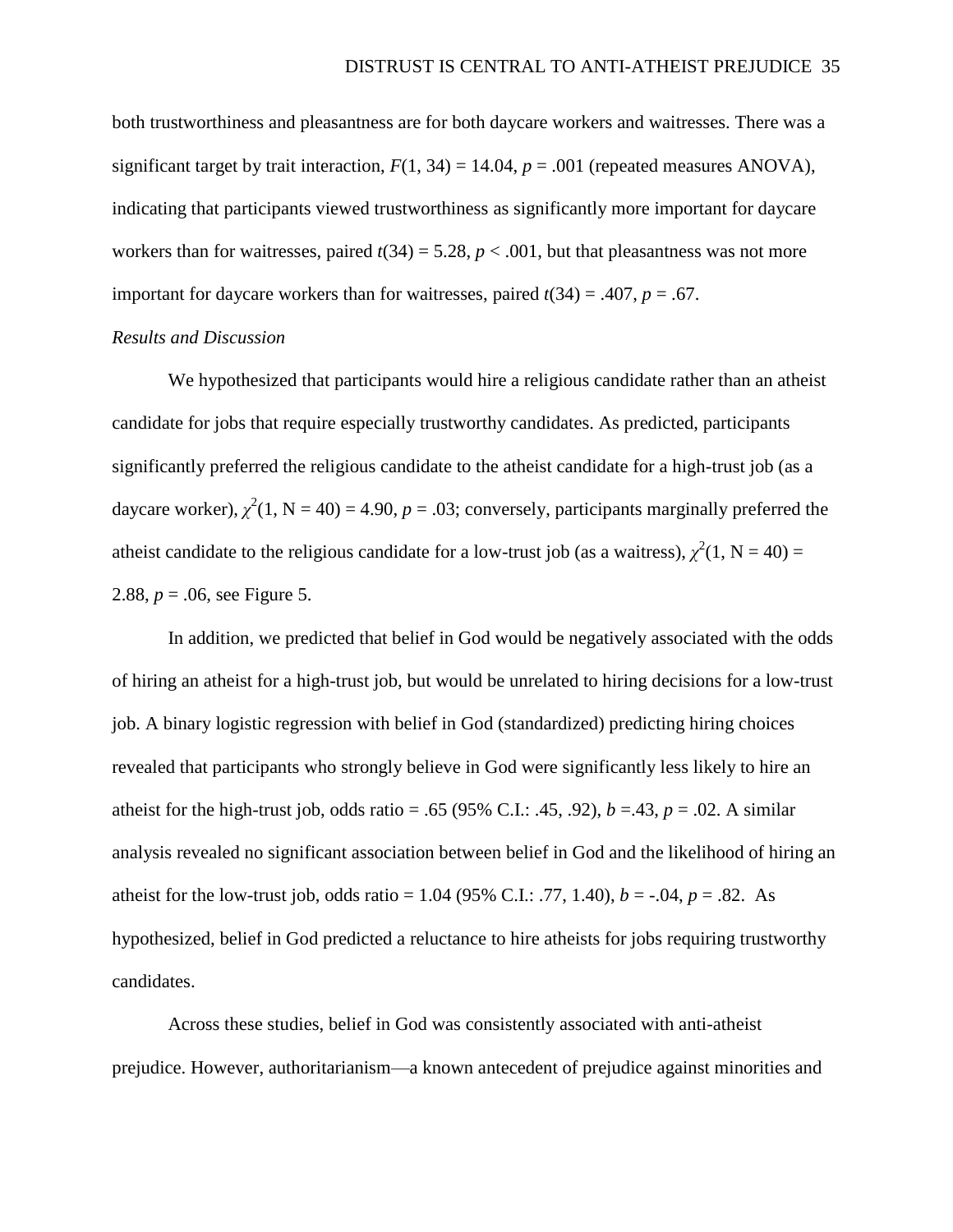of the defense of traditional cultural values (e.g., Laythe, Finkel, & Kirkpatrick, 2002; Altemeyer, 1988)—is associated with religious belief both in this study,  $r(38) = .56$ ,  $p < .001$ , and in previous literature (e.g. Altemeyer & Hunsberger, 1992; Rowatt & Franklin, 2004). Might authoritarianism, not belief in God, underlie discrimination against atheists? To address this possibility, we used a binary logistic regression model with belief in God and authoritarianism (both standardized) predicting the likelihood of hiring an atheist for a high-trust (daycare) job. In this model, belief in God still marginally predicted the likelihood of hiring an atheist, odds ratio = .68 (95% C.I.: .45, 1.03), *b* = .38, *p* = .07, but once belief in God was controlled for, authoritarianism was not a significant independent predictor, odds ratio = 1.00 (95% C.I.: .98, 1.02),  $b = .01$ ,  $p = .64$ . Belief in God, not authoritarianism, predicted discrimination against atheists in high trust domains.

If distrust is central to anti-atheist prejudice, then anti-atheist prejudice should be exaggerated in contexts requiring trust. As hypothesized, participants discriminated against an atheist candidate when hiring for a job that required a particularly trustworthy individual. This discrimination was in turn predicted by belief in God. In addition, although authoritarianism explains many features of prejudice in general, it did not explain distrust of atheists.

# General Discussion

To our knowledge, these studies present the first systematic investigation of the social psychological factors underlying anti-atheist prejudice. Six studies explored the role of distrust in anti-atheist prejudice, consistently finding it to be a central factor. Using a broad sample of American adults, Study 1 demonstrated that anti-atheist prejudice and anti-gay prejudice, although both characteristic of highly religious groups, have markedly different profiles, with distrust being more central to anti-atheist prejudice than to anti-gay prejudice. Furthermore,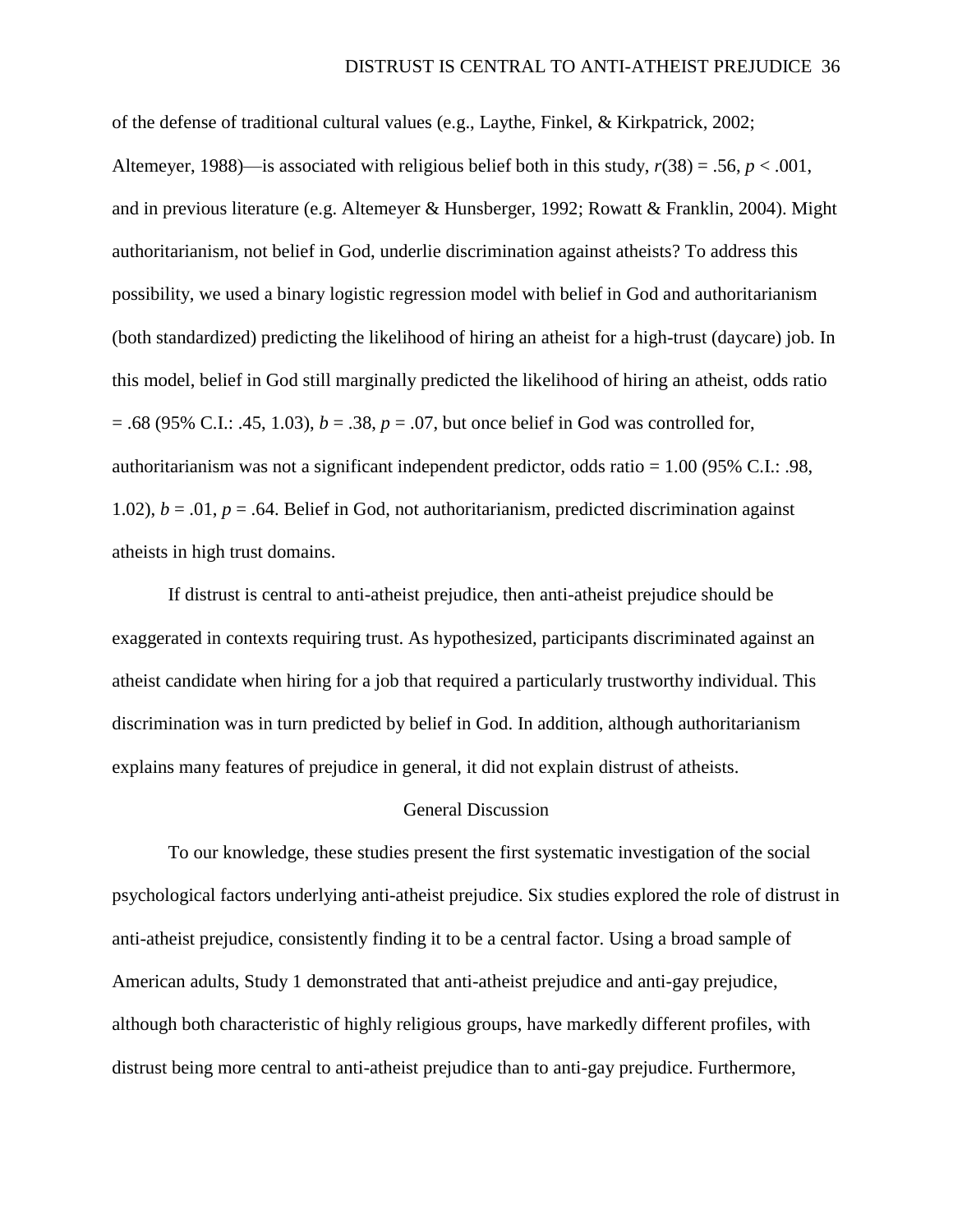distrust appeared to be an especially powerful mediator of the relationship between religious beliefs and negative attitudes towards atheists. Studies 2-4 adapted a conjunction fallacy paradigm to indirectly measure distrust of atheists and other groups of people. Consistent with our theoretical model, participants found a description of an untrustworthy person to be more representative of atheists than of Christians, Muslims, gay men, feminists, or Jewish people. Only people with a proven track record of untrustworthy conduct—rapists—were distrusted to a comparable degree as atheists. This effect was specific to distrust, rather than to general unpleasantness (Study 3). In addition, distrust of atheists was not merely a product of the perceived competence or (lack of) warmth of atheists (Study 4). Distrust effects generalized to implicit measures, as Study 5 demonstrated a strong association between atheists and distrust, and showed that belief in God was more strongly associated with implicit distrust of atheists than with implicit dislike of atheists. Finally, Study 6 demonstrated that distrust of atheists translates into discriminatory decision-making: anti-atheist prejudice was context specific, occurring exclusively in domains requiring a high level of trust.

Supporting another key prediction derived from our framework, belief in God proved to be a potent predictor of atheist distrust (Studies 1, 3-6). Importantly, this relationship was fully mediated by the belief that people behave better if they feel that God monitors their behavior (Study 4). Overall, these studies present consistent converging evidence of distrust-based prejudice against atheists. Given the dearth of research on the psychological foundations of antiatheist prejudice, we use the present findings to explore in some detail implications, limitations, and future research directions.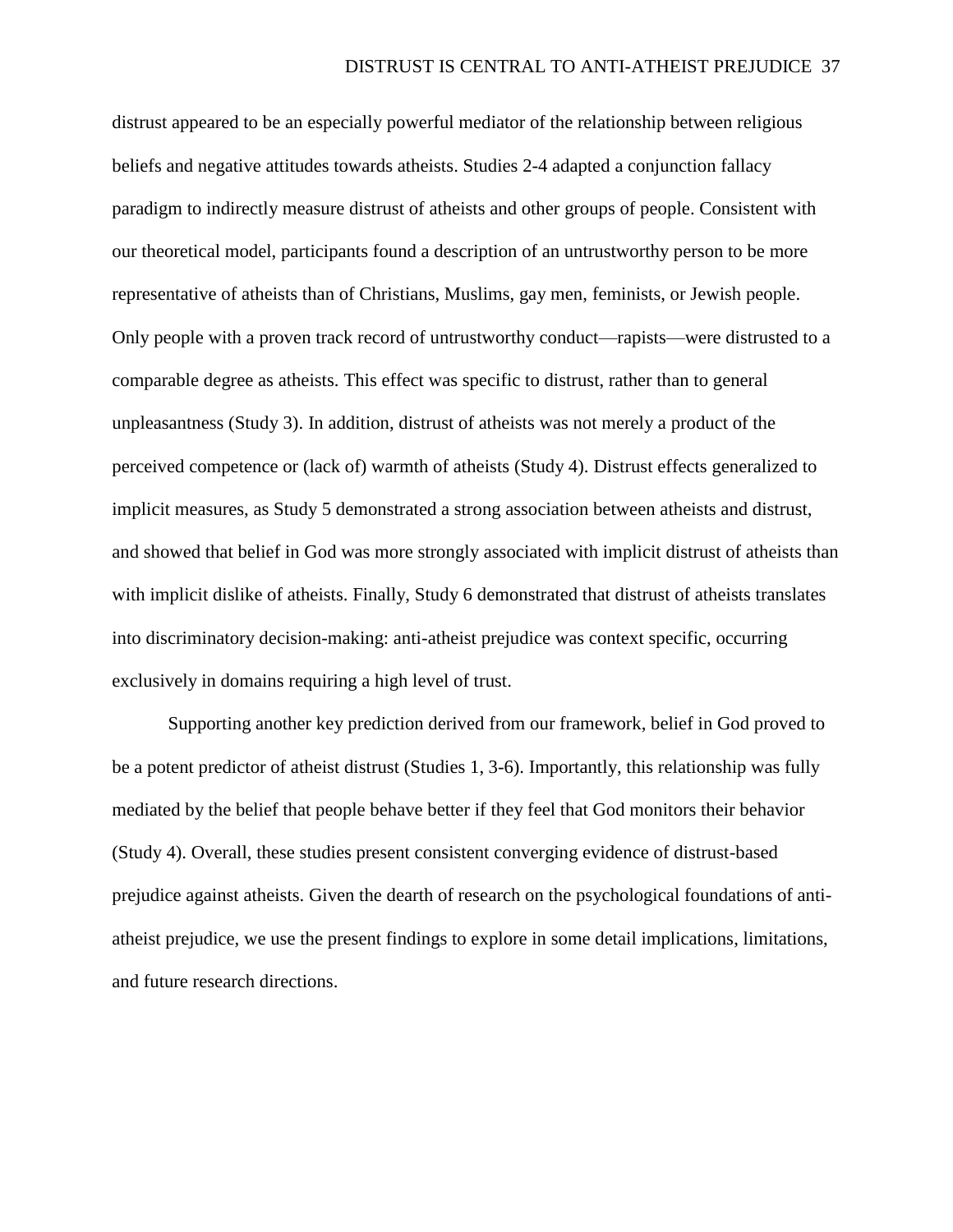# *Generalizability*

Although we only collected data in North America, our theoretical framework and the present data allow us to make detailed predictions about systematic variability in atheist distrust around the world. We conducted most of these studies within the atypically secular settings of a university, in one of the most secular cities in North America, yet still found robust anti-atheist prejudice. Given that anti-atheist prejudice was strongest among our most strongly religious participants across all studies, distrust of atheists is likely even more pronounced in more typically religious areas. Because the samples from the latter five studies are less religious than most populations around the world (e.g., Norris & Inglehart, 2004) and we still found acute distrust of atheists, we expect that distrust of atheists would be even more pronounced in most countries, and among the majority of people on earth. Indeed, Study 1 found consistent and strong distrust-based prejudice against atheists in a broad sample of American adults.

On the other hand, based on the present findings, we predict that people living in largely nonreligious countries (e.g., Denmark; Zuckerman, 2008)—much like nonreligious participants in our studies—would exhibit greatly attenuated anti-atheist prejudice, or possibly none at all. Available evidence supports these predictions: explicit anti-atheist prejudice among religious individuals is most pronounced in strongly religious countries, an association that holds up across more than 50 countries, even after including important individual-level and country-level relevant control measures (Gervais, 2011). Finally, it is possible that there could be important cultural variability in the degree to which religiosity predicts anti-atheist distrust. For example, religious groups that place less emphasis on religious belief than on practice, such as Jewish people (Cohen, Siegel, & Rozin, 2003), may tolerate atheists to a greater degree.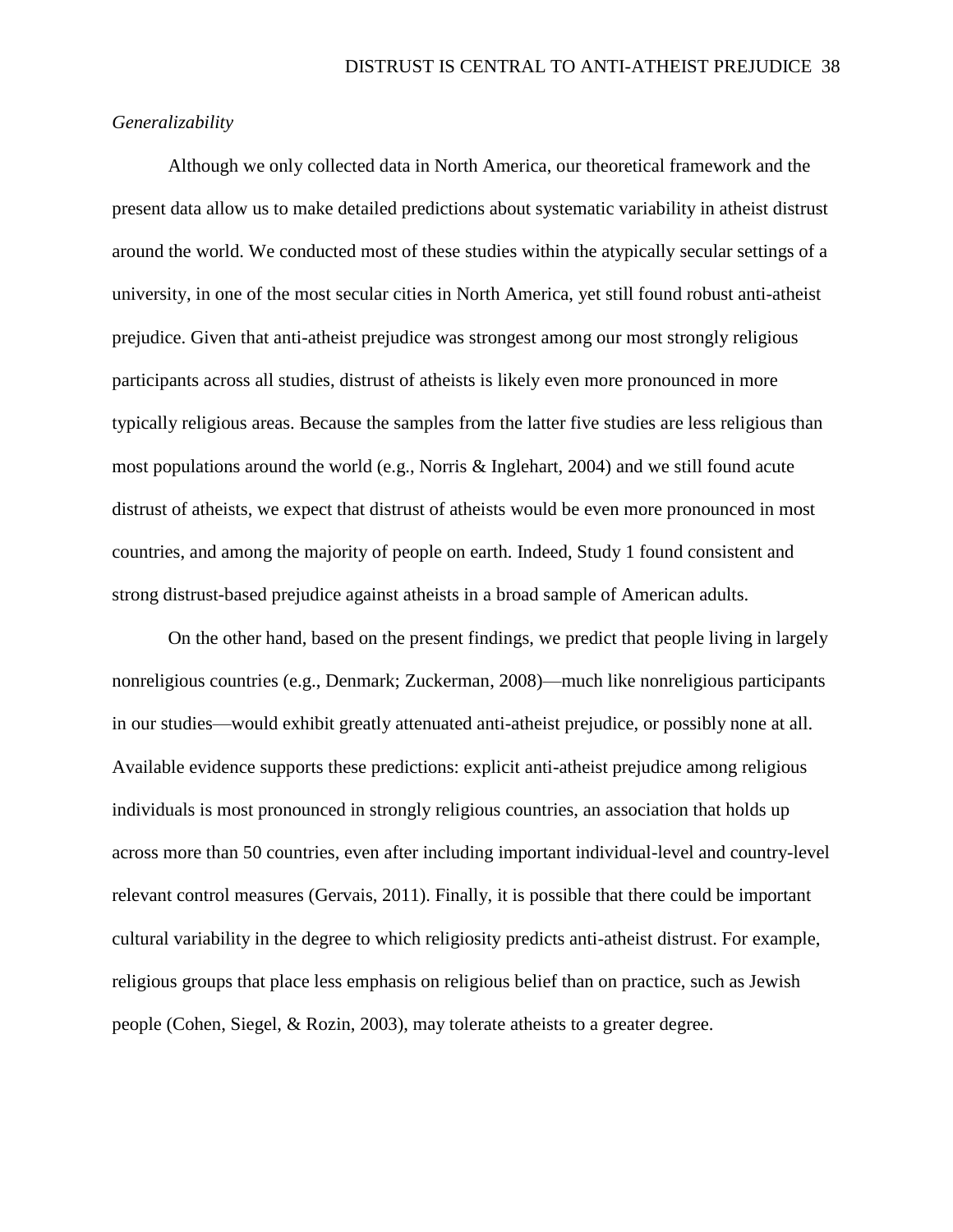How well might these findings generalize to other contexts and situations? Although our religious participants did not want to hire atheists as daycare workers, they did not discriminate against atheists when making choices about who to hire as a waitress. This is somewhat surprising because polls indicate widespread anti-atheist prejudice. However, these polls use ‗trust-biased' prejudice indicators, such as questions about who people would support as the leader of their country, or the marriage partner for their child. In these high-trust situations, atheists are the least favored group. Although it remains an open question, we suspect that atheists would be similarly excluded by religious individuals from a whole host of other hightrust positions that do not explicitly relate to religion, including (but by no means limited to) bankers, CEOs, teachers, and judges. If large-scale polls of cultural inclusion used items that focused more on dislike than distrust, however, we suspect that atheists might not rank so low.

The context-sensitivity of anti-atheist prejudice provokes additional hypotheses. For example, there might be situations in which atheists are preferred: religiosity is negatively associated with values of both hedonism and stimulation (Saroglou, Delpierre, & Dernelle, 2004), and atheists might be preferred in situations that incentivize these values. In Study 6, the participants marginally preferred the atheist as a waitress, and the target's atheism may have actually been a benefit. Perhaps the atheist targets were viewed as uninhibited and fun. Furthermore, the context-sensitivity of anti-atheist prejudice might help explain the finding that people report increased religious belief when they perceive the mating market as particularly competitive (Li, Cohen, Weeden, & Kenrick, 2010). Trust is of paramount importance in romantic relationships, and a competitive mating market might lead people to present themselves as less atheistic in order to appear more trustworthy.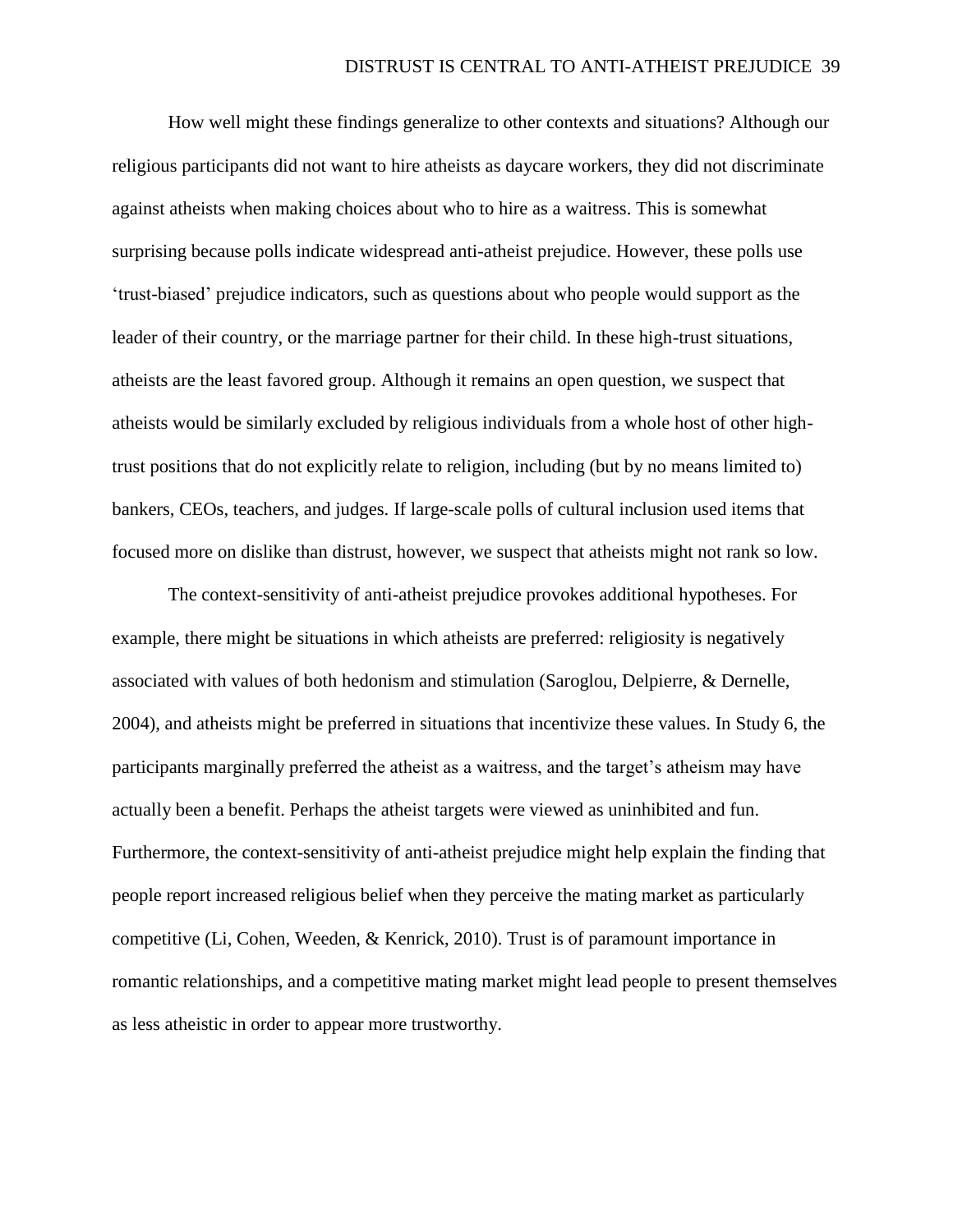# *Theoretical Alternatives?*

In their pioneering sociological investigation, Edgell and colleagues (2006) document anti-atheist prejudice in America, and argue that it is not driven simply by generalized dislike of outgroups. They present two sets of sociological evidence for this claim: 1) only modest correlations exist between people's negative ratings of atheists and negative ratings of other marginalized groups and 2) there remains a sizeable and potentially growing gap between explicit acceptance of atheists (which remains low) and explicit acceptance of other marginalized groups (e.g., Blacks, Jews, homosexuals), which has increased over the last several decades. They argue that, instead, prejudice against atheists is driven by exclusion of atheists based on symbolic group membership and threat (see Edgell, et al., 2006 for a more thorough discussion of this sociological perspective, as applied to atheists). Atheists are an ultimate "other," and therefore shunned.

Our theoretical model is largely consistent with the view that anti-atheist prejudice is not driven by general dislike of outgroups, and many of our results offer further evidence for this conclusion. However, we view alternative psychological processes as basic to anti-atheist prejudice, and our model (but not a model based on symbolic group identity and threat) specifies supernatural monitoring concerns as a crucial mediator of the relationship between belief in God and anti-atheist prejudice (see Study 4). Furthermore, models of general intergroup conflict or symbolic threat cannot straightforwardly explain the present findings that untrustworthiness is seen as more representative of atheists than of a wide variety of other outgroups (Studies 2-4), that belief in God is a better predictor of distrust than dislike (Study 5), or, that belief in God is also a better predictor of anti-atheist discrimination than authoritarianism, which is associated to, but distinct from, religiosity (Study 6). Finally, ingroup favoritism and exclusion based on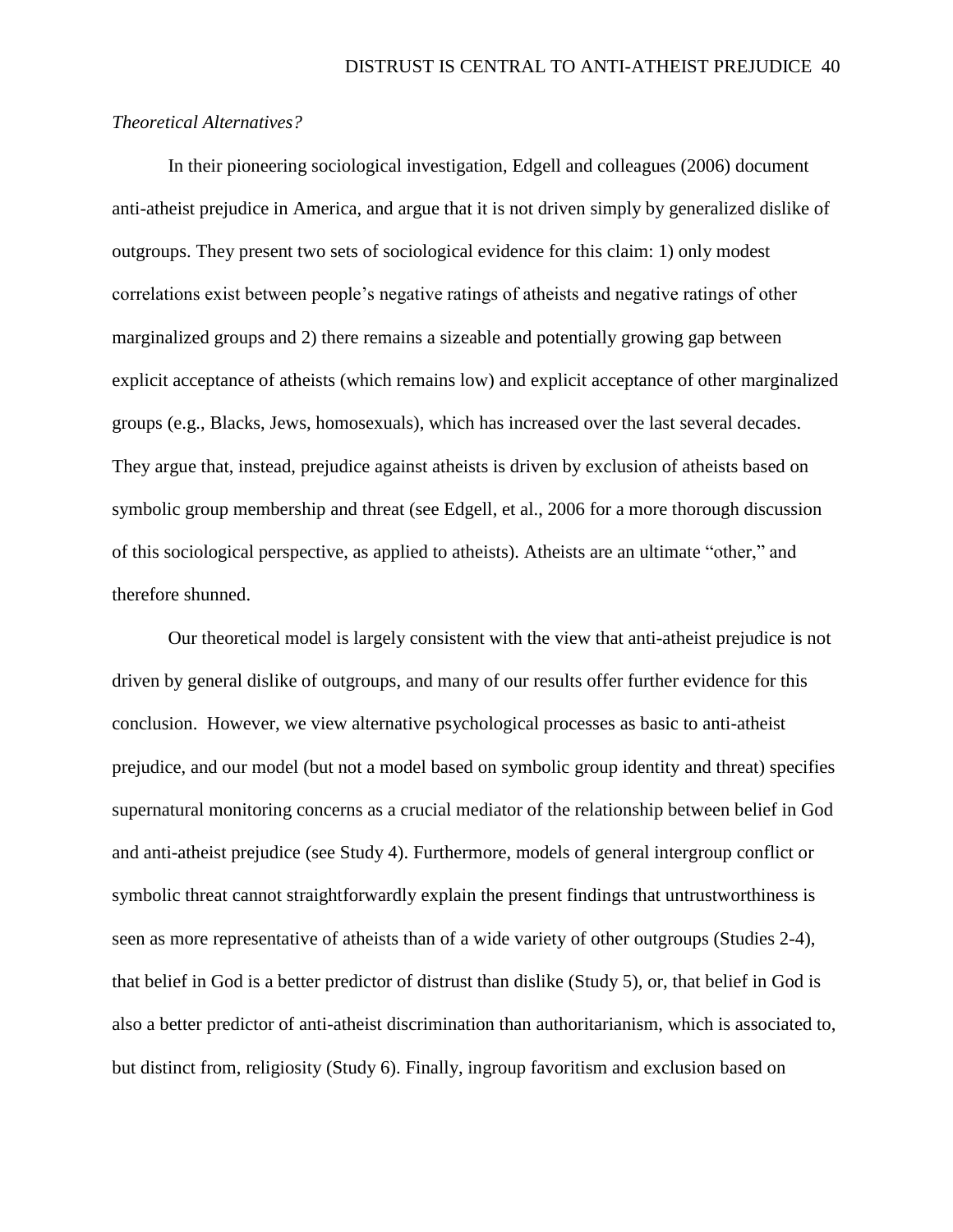symbolic group membership and threat cannot easily account for the nuanced, domain-specific findings of Study 6. If anti-atheist prejudice is merely a product of general intergroup processes, then it is difficult to see why anti-atheist prejudice was so context sensitive: according to a general intergroup process framework, atheists should be excluded across domains. Instead, Study 6 demonstrated that atheists were marginally preferred in a low-trust domain. Although general intergroup process theories do not clearly predict the present data, a sociofunctional perspective that incorporates religious prosociality can (and indeed did) lead to the predictions clearly supported by the present studies. This further underscores the need for researchers to be sensitive to the different ways prejudice may manifest towards different marginalized groups, leading to distinct patterns of stigmatization (e.g., Cottrell & Neuberg, 2005; Kurzban & Leary, 2001).

Of course, the sociofunctional perspective is not the only theoretical framework that depicts prejudice as multidimensional. Most notably, the behaviors from intergroup affect and stereotypes framework (e.g., Cuddy, et al., 2007, 2008; Fiske, et al., 2007) and the stereotype content model (Fiske, et al., 2002) both present prejudice as bidimensional: people and groups are viewed as differing in both warmth and competence. And although these frameworks have been successfully applied to a variety of different prejudices, they do not easily explain several of the present findings because they do not clearly delineate between trust and pleasantness, which would likely be classified together under the umbrella of warmth in a bidimensional framework (see Leach, et al., 2007, for a similar point on the distinction between warmth and trustworthiness or morality). Trust and pleasantness, however, were both conceptually and empirically distinguishable in the present studies. Pooling these two traits together would obscure the rich pattern of results reported across the present six studies. Most significantly,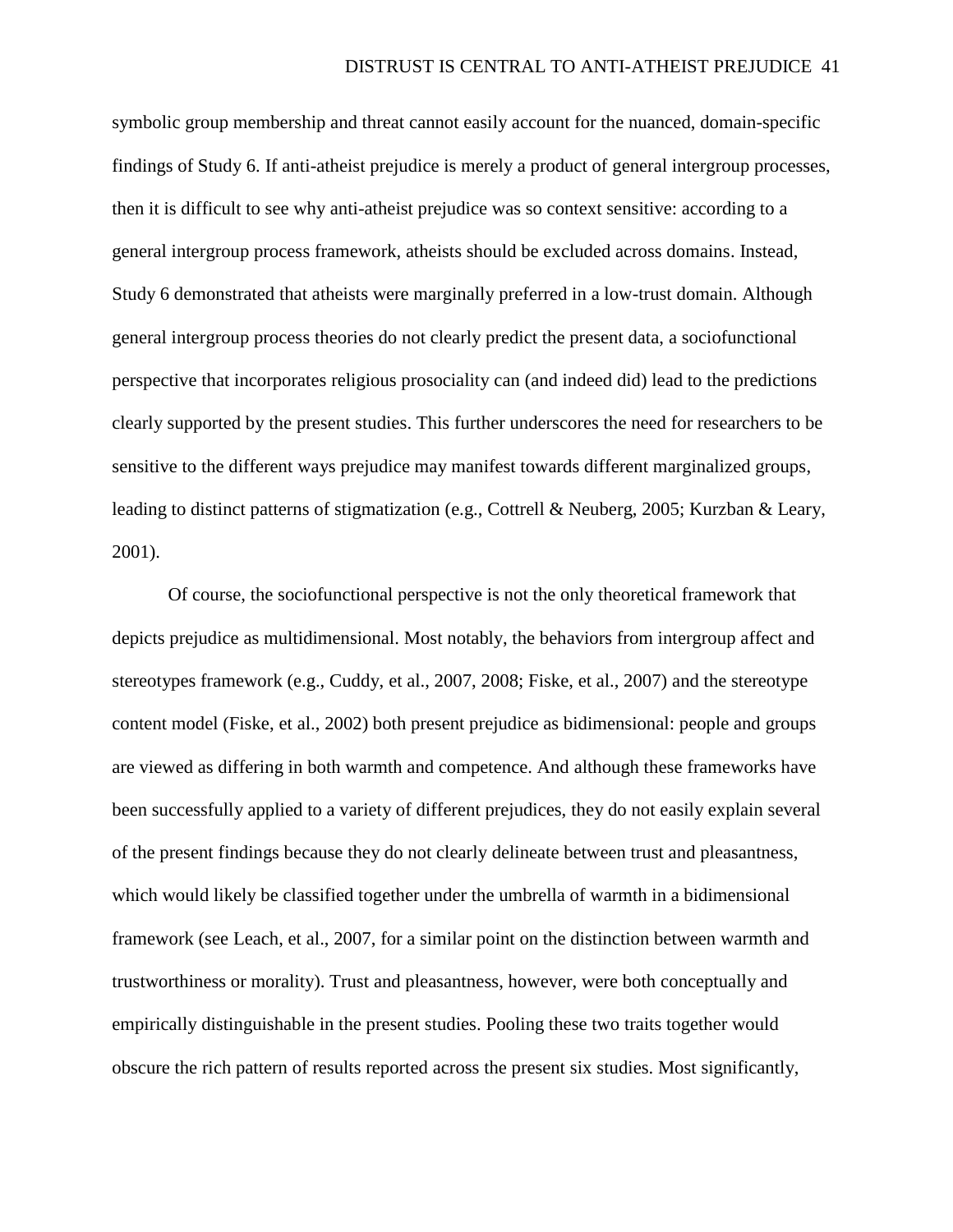however, Study 4 included a direct test of whether the stereotype content model adequately explains distrust of atheists. Even though atheists were rated comparably to feminists and Jewish people in terms of both warmth and competence, untrustworthiness was seen as significantly more representative of atheists than of either of these outgroups.

Finally, it is worth considering whether atheists are distrusted because they are seen as a threat to ingroup morality. People tend to view their ingroups in moralistic terms (Leach, et al., 2007). This may lead to distrust of outgroups to the extent that outgroups are perceived to threaten the basis of this ingroup morality. For participants with a prominent religious ingroup identification (e.g., Christians), atheists might be distrusted because they threaten the moral basis of the ingroup. Consistent with this possibility, distrust of atheists in the present studies was consistently related to religiosity. However, such a general approach does not obviously predict that atheists should be more distrusted than other groups often viewed as opposed to traditional Christian morality, such as, in some circles, Muslims and gay men. Perhaps atheists' denial of God is seen as more directly antithetical to religious ingroup values than the beliefs and lifestyles of Muslims and gay men, leading to more distrust of atheists. Although we acknowledge this possibility, we note two key findings predicted by our theoretical framework, but not a framework based on threats to ingroup morality. First, even religious "Nones" distrust atheists, and greater belief in God among these non-affiliated individuals still predicts greater distrust of atheists, thus dissociating belief in God from identification with a religious ingroup (Study 1). Second, data were consistent with the hypothesis that the relationship between belief in God and atheist distrust was fully mediated by concerns about supernatural monitoring (Study 4) concerns that are basic to our theoretical framework, but wholly absent from other approaches to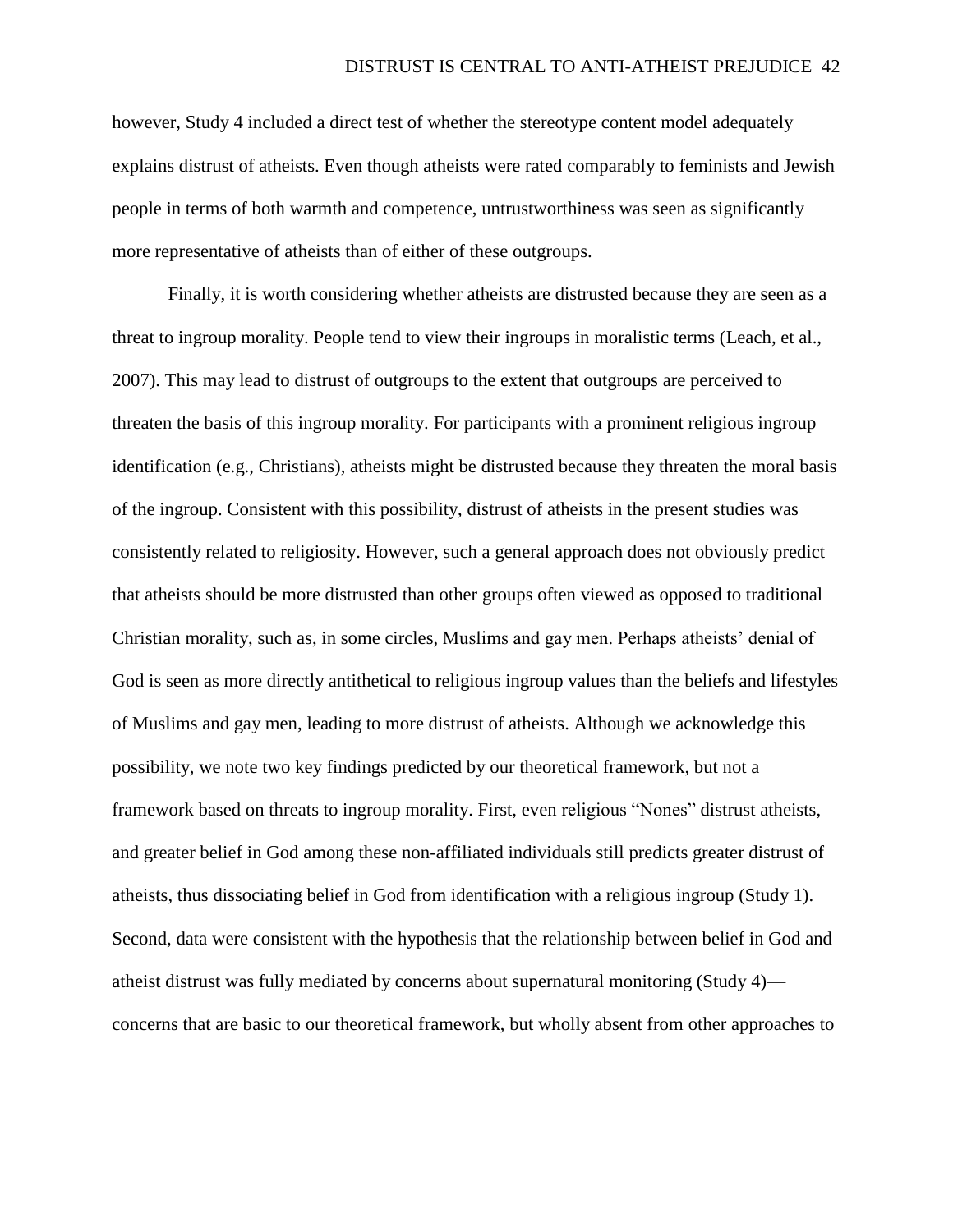prejudice that do not explicitly consider the role of religious prosociality in some intergroup relations.

In sum, the theoretical framework articulated in the present paper was consistently supported. The stereotype content model (e.g., Fiske, et al, 2002) has led to a number of important discoveries, and does an admirable job at describing the broad landscape of stereotyping. At the same time, Leach and colleagues (2007) rightly point out that "warmth" actually includes elements of both morality and sociability, and that perceived ingroup morality is an important phenomenon in its own right. Theoretical frameworks based on symbolic group membership and threat, stereotype content, or perceived ingroup morality may all explain many broad features of anti-atheist prejudice. Nonetheless, the theoretical framework articulated in the present paper allowed us to pose and support a number of much more *specific* hypotheses not obviously predicted by these more general models.

# *Complementary Processes: The Role of Cultural Norms*

Our hypotheses were informed by a cultural evolutionary approach to religious prosociality, whereby people who believe in morally concerned deities are seen as more trustworthy because they operate under the constrains of supposed supernatural punishment that curbs selfish behavior. However, this is not the only process that could lead to distrust of atheists, and religiously transmitted and enforced prosocial norms may also contribute to distrust of atheists. Norms are increasingly important to the understanding of morality and cultural transmission in a broader cognitive science framework (e.g., Sripada & Stich, 2005). Religious similarity is, among other things, a potent cue that another individual shares ones' norms and beliefs, and thus can be trusted (Henrich, et al., 2010; Henrich, & Henrich, 2007). Under this framework, ethnic outgroups, homosexuals, and atheists may not differ in the extent to which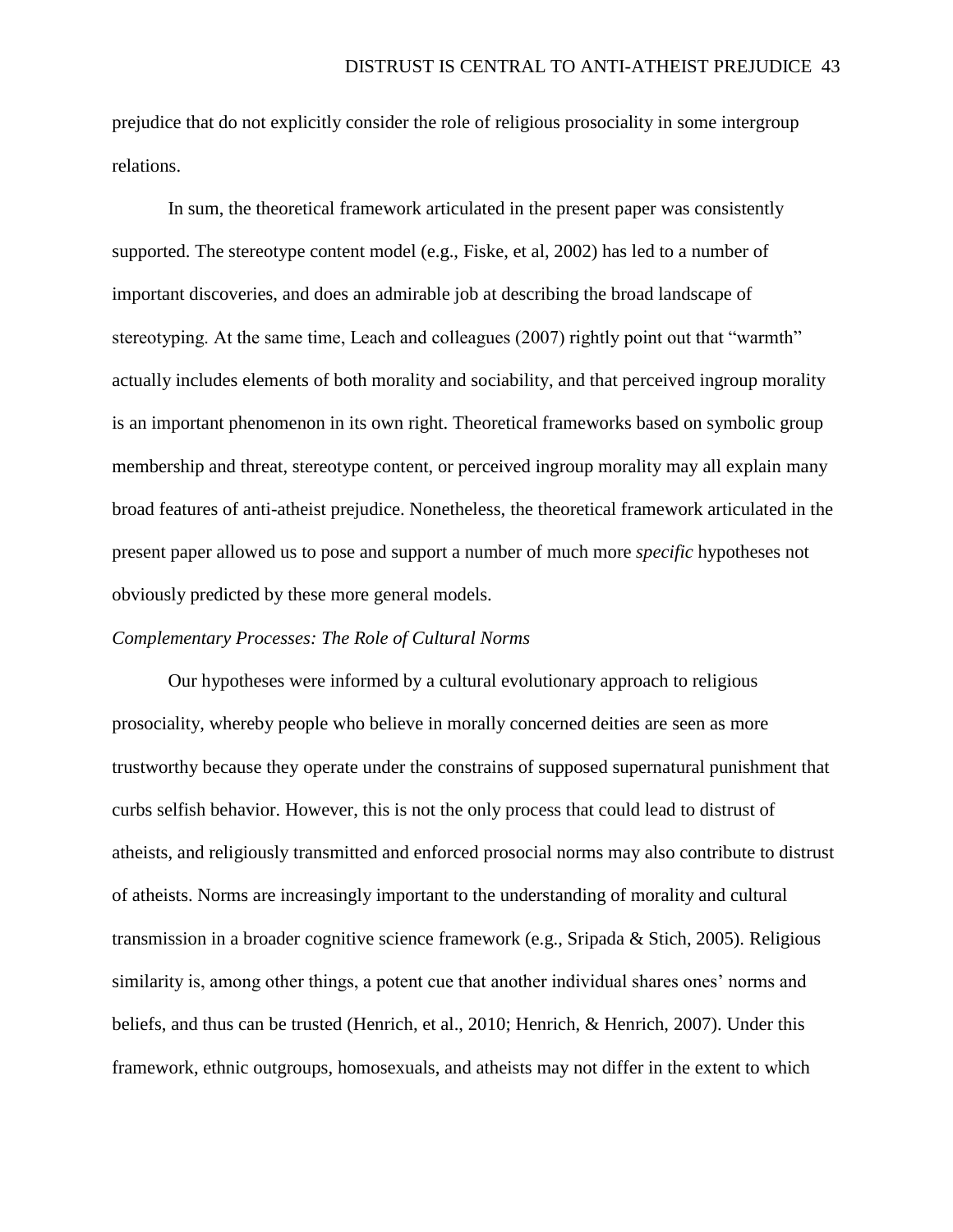they are viewed as holding outgroup norms. Rather, they differ in the particular norms to which they are perceived to adhere, and perceptions of atheist norms might lead religious individuals to distrust atheists.

The perceived norms of atheists might simply be more threatening to religious individuals than those of other groups. This is likely because although religious people might infer that ethnic outgroup members or homosexuals hold norms that differ from their own, atheists might be seen as holding norms that are directly antithetical to their own. Alternatively, atheists may be distrusted because people are unsure what exactly atheists believe. A Christian, for example, might be able to infer some of a Muslim's norms, but an atheist might be viewed as a wildcard; religious people might distrust atheists not only for the norms they are perceived to follow, but also for their perceived lack of norms.

This possibility directly complements our theoretical model because, even if atheists are believed to share one's norms, one might nonetheless be doubtful of the atheist's commitment to uphold those norms. The perceived threat of supernatural punishment (or, at the very least, belief in supernatural monitoring) may ensure that a believer adheres to prosocial norms, but this motivation does not apply to an atheist. This norm-based account of atheist distrust complements the framework elaborated in the present paper and future research should aim to explore both fear of supernatural punishment and perceived prosocial norms as contributors to religious prosociality and prejudice against atheists. Such comparisons, though unfortunately beyond the scope of the present paper, would further illuminate anti-atheist prejudice, the role of trust in a variety of prejudices, and allow for direct tests of the contributions of both perceived shared norms and fear of supernatural punishment in anti-atheist prejudice, as well as other prejudices. *Can Atheists Be Trusted?*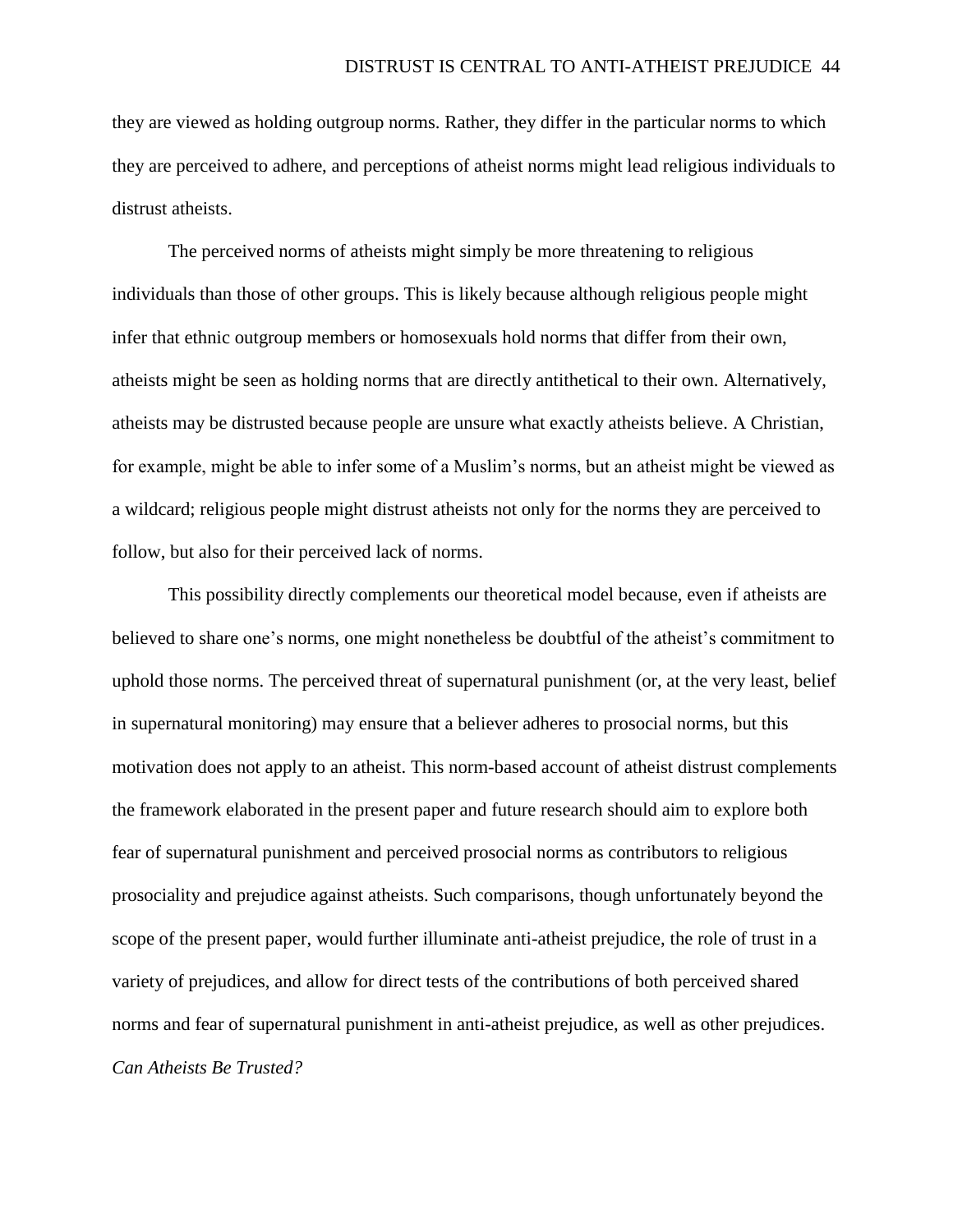It could be argued that distrust of atheists may be less the result of prejudice and more the result of rational expectations, given the connection between religiosity and prosocial behaviour. This logic, we argue, is faulty on at least three counts. First, distrust effects in our studies far exceeded any evidence of actual atheist untrustworthiness (e.g., morally equating atheists with rapists has no empirical foundation). Second, situational effects of religion may better predict prosocial behavior than do trait-level religious beliefs (Norenzayan & Shariff, 2008). In studies where religious primes increase prosocial tendencies and honesty, typically the effect of selfreported religiosity is null, at least in modern Western societies. Finally, there are multiple motivations for prosocial behaviour; although religious belief appears to be one such source of prosociality under some contexts, it is far from the only source available, and it is exceedingly likely that most atheists act morally, albeit for nonreligious reasons (e.g., Beit-Hallahmi, 2010).

Although the connection between religion and prosocial behavior does not rationalize distrust of atheists, it does raise interesting questions about life in largely nonreligious societies. Religion appears to be a "social glue" in the world, yet the least religious countries are actually among the most cooperative and peaceful on the planet (e.g., Zuckerman, 2008). To resolve this apparent paradox, it is important to recognize that religious prosociality is primarily a theoretical framework for explaining the types of beliefs that can act as motivators of human cooperation *in the absence* of large-scale institutions for promoting prosociality. In this view, religion may have once been—and may still be, in many places—one of the only games in town in terms of bringing people together into large cooperative social groups.

This is no longer the case in large parts of the world, and societal level existential security (as guaranteed by many modern social institutions) is a persistent predictor of *reduced* religious belief (Norris & Inglehart, 2004). This is perhaps most evident in Scandinavia, where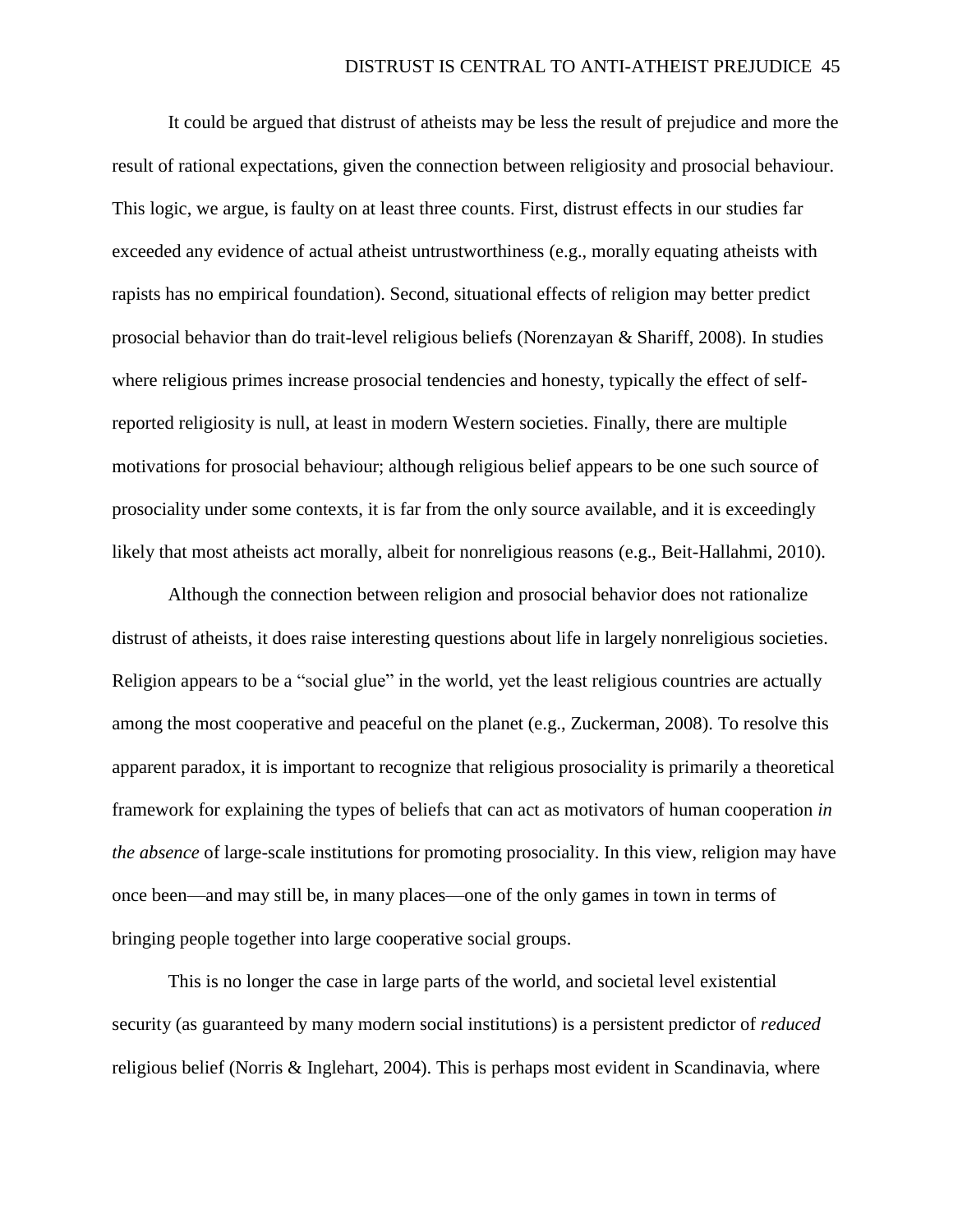religious belief is largely a historical curiosity, and the state provides most vital services (Zuckerman, 2008). Laboratory investigations converge with this notion, as priming secular justice concepts (e.g., civic, jury) is as effective as reminders of a watchful God for promoting prosocial behavior (Shariff & Norenzayan, 2007), and both governments and gods appear to serve largely interchangeable psychological functions (e.g., Kay, Shepherd, Blatz, Chua, & Galinsky, in press). Watchful institutions may replace watchful gods as guarantors of cooperation, but institutions can only be created by initially cooperative groups. Given that religious prosociality, but not secular institutions, directly implies distrust of atheists, the aforementioned finding that anti-atheist prejudice is exaggerated in strongly religious countries (Gervais, 2011) becomes clearer, as these countries also tend to rely the most on religion to guarantee cooperation. Freed from this constraint, people from countries that depend primarily on secular institutions do not tend to distrust atheists.

#### *Conclusion*

These studies are an initial investigation into anti-atheist prejudice, a common and understudied type of prejudice. Atheists are among the least liked groups of people in many parts of the world, and the present studies help to explain why. The present six studies converged on the conclusion that distrust is at the core of this particularly powerful, peculiar, and prevalent form of prejudice. While religions continue to exert great influence on most human lives, the numbers of nonreligious people have continually grown, leading to a great degree of cultural polarization. In recent years the topic of atheism has broken into public consciousness, leading to boisterous debate in popular culture and overshadowing the tremendous potential that the scientific study of atheism—and reactions to atheism—may hold for scientific understanding of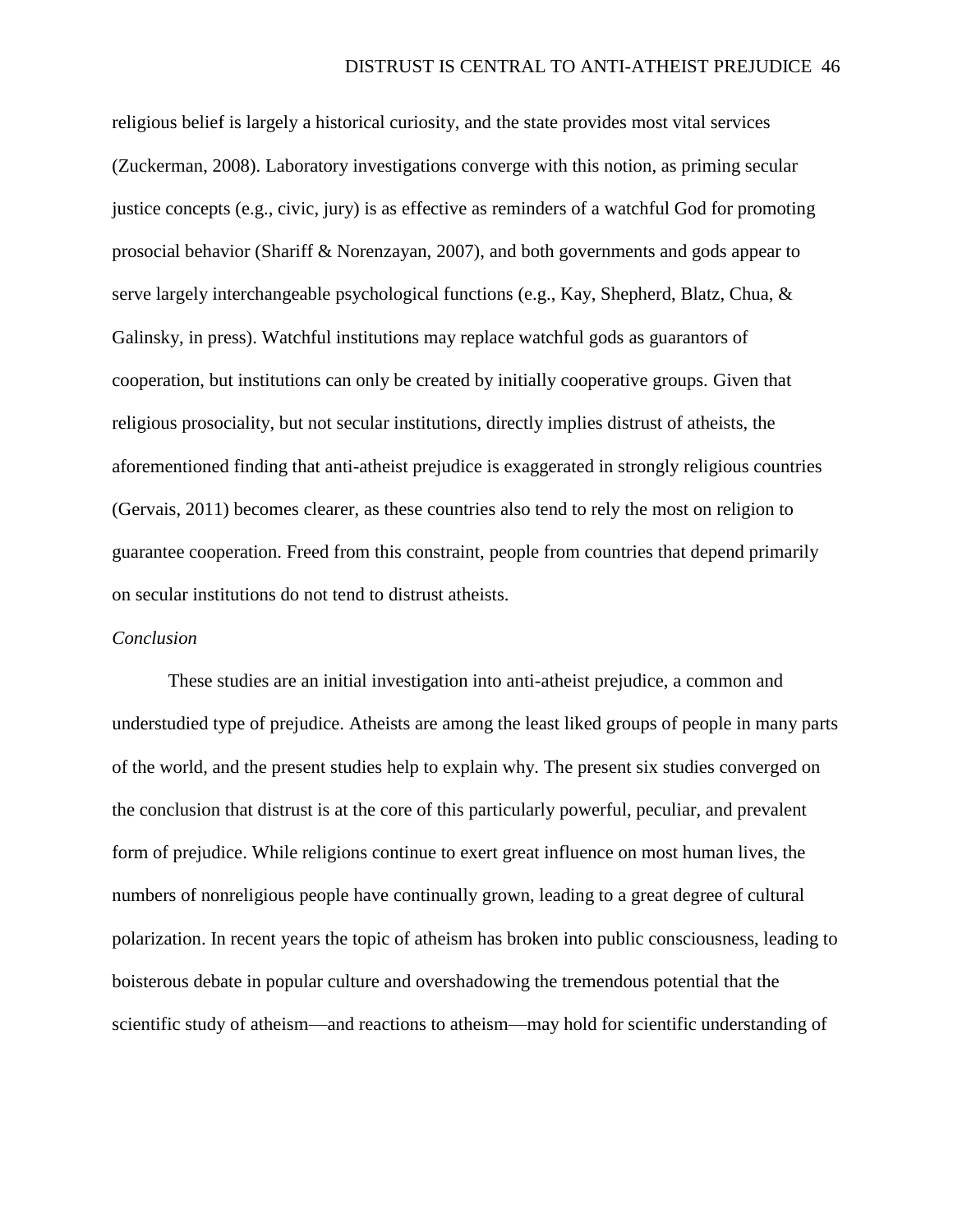# DISTRUST IS CENTRAL TO ANTI-ATHEIST PREJUDICE 47

the diversity of prejudice and the psychological, cultural, and evolutionary underpinnings of religion.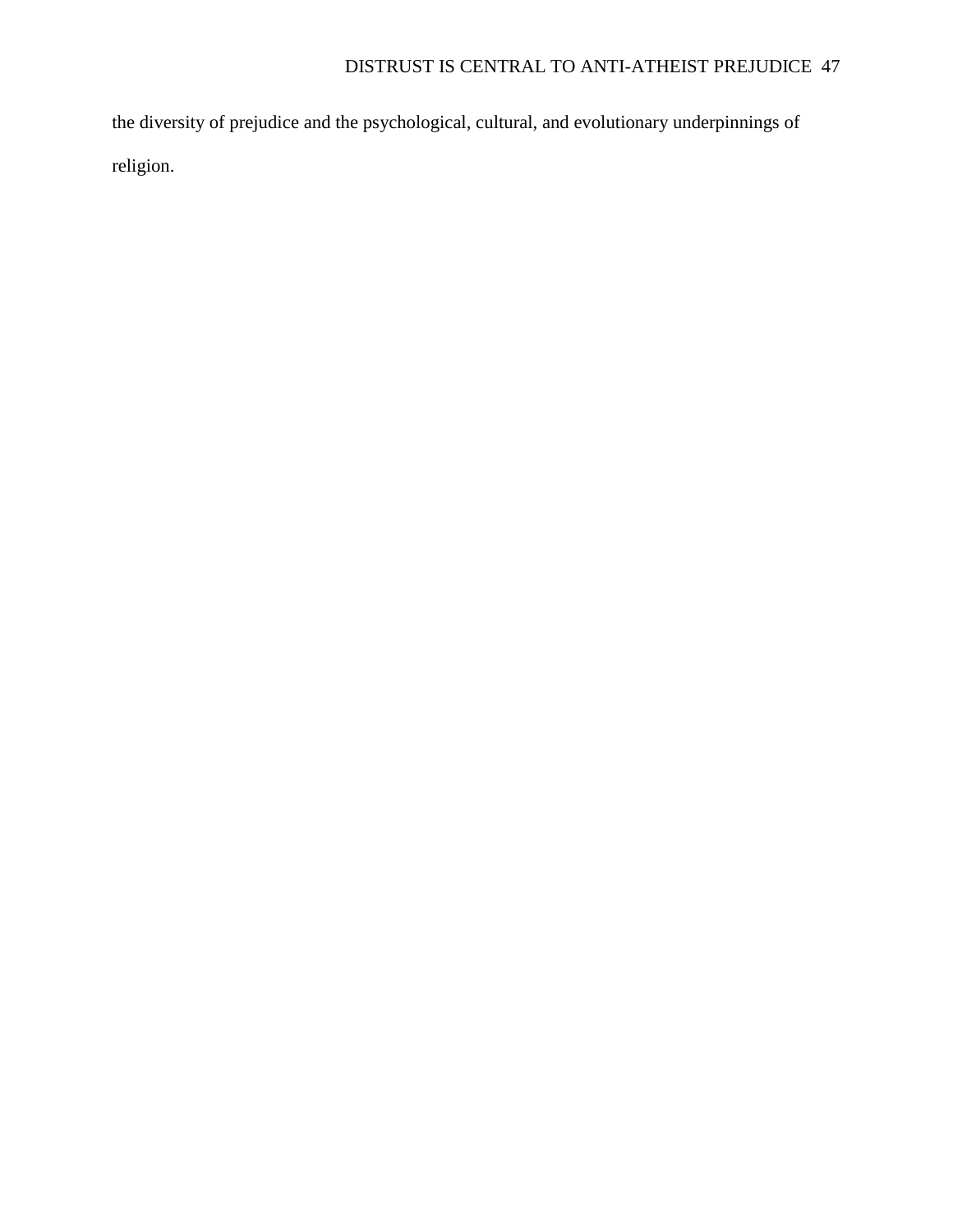# Footnotes

- <sup>1</sup> Footnote from the *New International Version* of the Bible: "The Hebrew words rendered *fool* in Psalms denote one who is morally deficient."
- $2$  In much intergroup conflict research, attitudes towards a given outgroup are typically measured only among people who are not members of that outgroup. We chose, instead, to adopt a broader approach and include all available participants (including atheists) in all analyses. This allowed us to draw upon a more religiously heterogenous sample, and to more meaningfully explore questions of how belief in God moderates distrust of atheists. We note that, if anything, this may have led to conservative estimates of anti-atheist prejudice.
- <sup>3</sup> Following the recommendation of Bakeman (2005), we report generalized eta squared ( $\eta_G^2$ ; Olejnik & Algina, 2003) for all ANOVA effect size estimates because it facilitates comparisons between repeated-measures and between-subjects effects.
- <sup>4</sup> All 95% confidence intervals of the indirect effect reported in this paper are percentile confidence intervals obtained by bootstrapping (5000 resamples).
- $<sup>5</sup>$  In an additional analysis, we examined whether atheists distrust other atheists. We isolated a</sup> subsample of 49 individuals from the total sample who indicated that they do not believe in God (based on the binary Yes/No belief question). Atheists Distrust within this subsample did not significantly differ from zero,  $t(48) = -0.08$ ,  $p = 0.94$ , indicating that whereas religious people strongly distrust atheists, atheists neither trust nor distrust atheists, relative to people in general.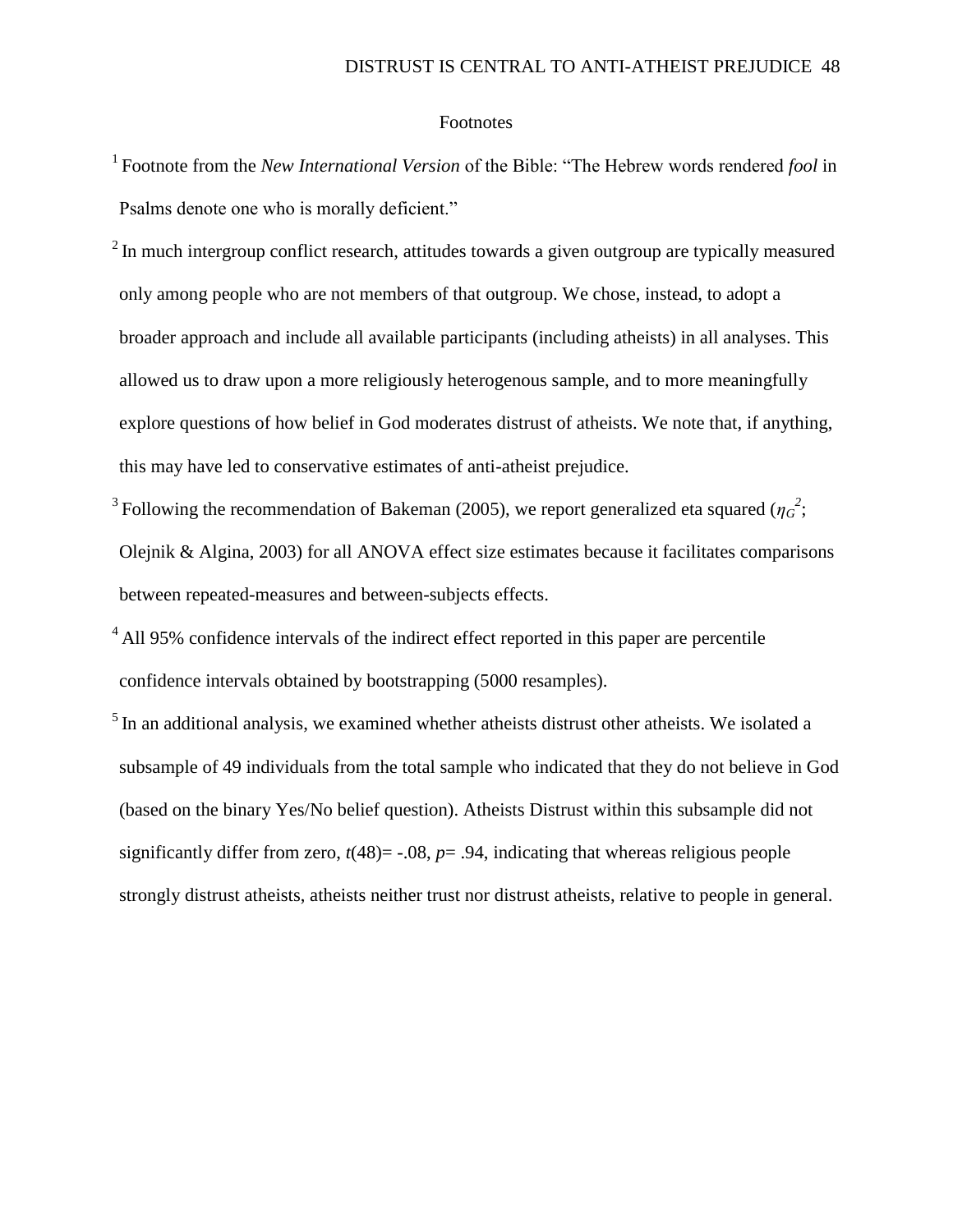# References

- Ackerman, J. M., Shapiro, J. R., Neuberg, S. L., Kenrick, D. T., Becker, D. V., Griskevicius, V., Maner, J., & Schaller, M. (2006). They all look the same to me (unless they're angry): From out-group homogeneity to out-group heterogeneity. *Psychological Science, 17*, 836-840.
- Altemeyer, B. (1988). *Enemies of freedom: Understanding right-wing authoritarianism.* San Francisco: Jossey-Bass.
- Altemeyer, B. & Hunsberger, B. (1992). Authoritarianism, religious fundamentalism, quest, and prejudice. *International Journal for the Psychology of Religion, 2,* 113–33.
- Atran, S. & Norenzayan, A. (2004). Religion's evolutionary landscape: Counterintuition, commitment, compassion, communion. *Behavioral and Brain Sciences, 27*, 713-770.
- Banse, R., Seise, J., & Zerbes, N. (2001). Implicit attitudes toward homosexuality: Reliability, validity, and controllability of the IAT. *Zeitschrift fur Experimentelle Psychologie, 48,*  145-160.
- Bakeman, R. (2005). Recommended effect size statistics for repeated measures designs. *Behavior Research Methods, 37,* 379-384.
- Bateson, M. Nettle, D. Roberts, G. (2006). Cues of being watched enhance cooperation in a realworld setting. *Biology Letters, 2,* 412-414
- Beit-Hallahmi, B. (2010). Morality and immorality among the irreligious. In P. Zuckerman (Ed.) *Atheism and Secularity*. (pp. 113-148). Westport, CT: Greenwood Publishing Group.
- Bering, J. M., McLeod, K. A. & Shackelford, T. K. (2005). Reasoning about dead agents reveals possible adaptive trends. *Human Nature*, *16*, 60–81.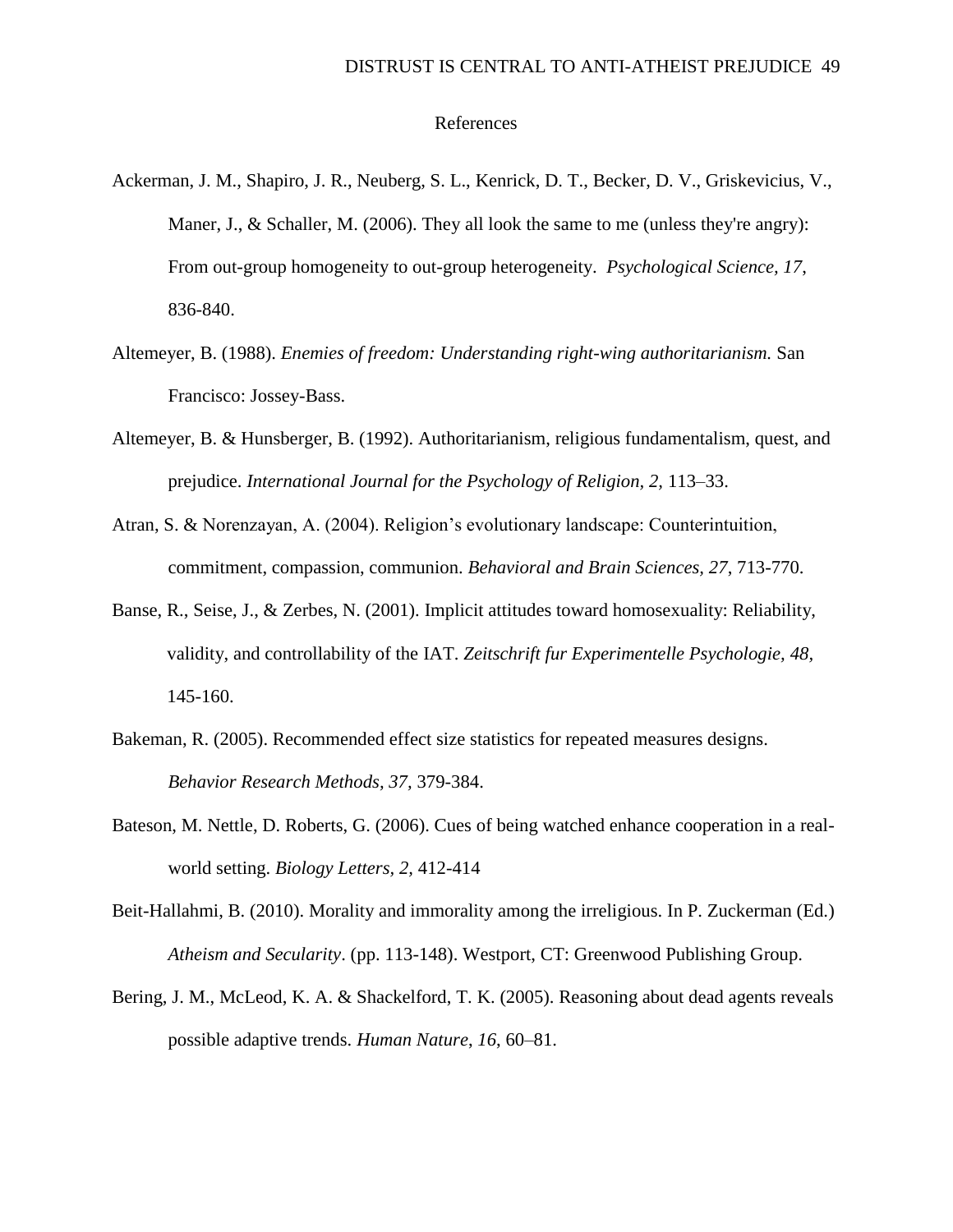- Brewer, M. B. (1999). The Psychology of prejudice: Ingroup love or outgroup hate? *Journal of Social Issue, 55,* 429-444.
- Brewer, M. B., & Brown, R. (1998). Intergroup relations. In D. T. Gilbert, S. T. Fiske, & G. Lindzey (Eds.), *The handbook of social psychology* (4th ed., pp. 554–594). New York: McGraw-Hill.
- Bulbulia, J. (2004). Religious costs as adaptations that signal altruistic intention. *Evolution and Cognition, 10,* 19–38.
- Cimino, R. (2005). No God in common: American evangelical discourse on Islam after 9/11. *Review of Religious Research 47*, 162-174.
- Cohen, A. B., Siegel, J. I., & Rozin, P. (2003). Faith versus practice: Different bases for religiosity judgments by Jews and Protestants. *European Journal of Social Psychology, 33,* 287-295.
- Cottrell, C. A. & Neuberg, S. L. (2005). Different emotional reactions to different groups: A sociofunctional threat-based approach to "prejudice." *Journal of Personality and Social Psychology, 88,* 770-789.
- Cottrell, C. A., Neuberg, S. L., & Li, N. P. (2007). What do people desire in others? A sociofunctional perspective on the importance of different valued characteristics. *Journal of Personality and Social Psychology, 92,* 208-231.
- Cousineau, D. (2005). Confidence intervals in within-subject designs: A simpler solution to Loftus and Masson's method. *Tutorials in Quantitative Methods for Psychology, 1, 42-*45.
- Cuddy, A. J. C., Fiske, S.T., & Glick, P. (2007). The BIAS map: Behaviors from intergroup affect and stereotypes. *Journal of Personality and Social Psychology, 92*, 631-648.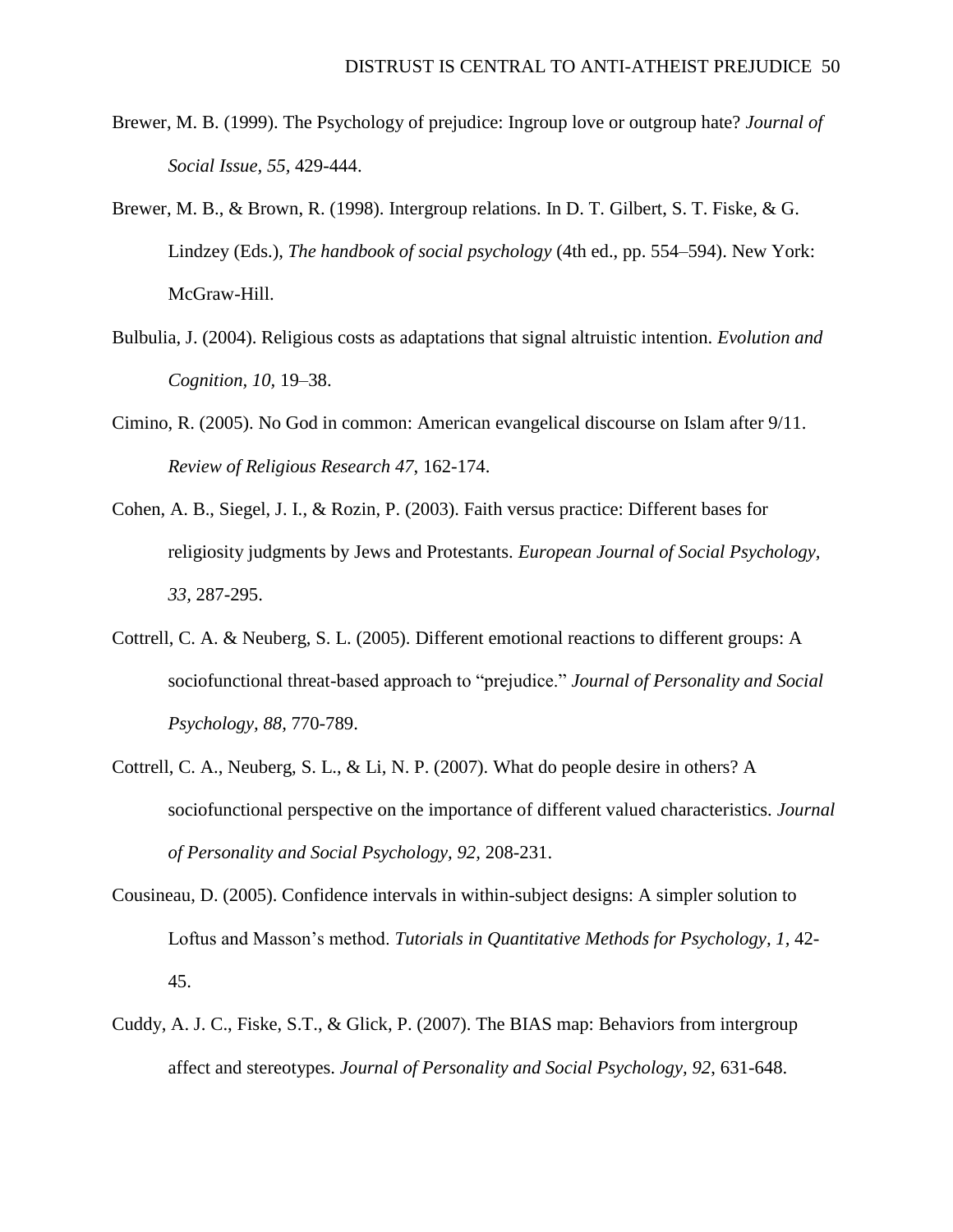Cuddy, A. J. C., Fiske, S.T., & Glick, P. (2008). Warmth and competence as universal dimensions of social perception: The stereotype content model and the BIAS map. *Advances in Experimental Social Psychology, 40,* 61-149.

Dawkins, R. (2006). *The God delusion.* Boston: Houghton Mifflin.

- Devine, P. G. (1989). Stereotypes and prejudice: Their automatic and controlled components. *Journal of Personality and Social Psychology, 56*, 5-18.
- Edgell, P., Gerteis, J., & Hartmann, D. (2006). Atheists as "other": Moral boundaries and cultural membership in American society. *American Sociological Review, 71*, 211–234.
- Faulkner, J., Schaller, M., Park, J. H., & Duncan, L. A. (2004). Evolved disease-avoidance processes and contemporary xenophobic attitudes. *Group Processes and Intergroup Behavior, 7*, 333-353.
- Fehr, E., & Fischbacher, U. (2003). The nature of human altruism. *Nature, 425*, 785-791.
- Fielder, K., Schott, M. & Meiser, T. (in press). What mediation analysis can (not) do. *Journal of Experimental Social Psychology*.
- Fiske, S. T., Cuddy, A. J. C., & Glick, P. (2007). Universal dimensions of social cognition: Warmth, then competence. *Trends in Cognitive Sciences, 11,* 77-83.
- Fiske, S. T., Cuddy, A. J. C., Glick, P., and Xu, J. (2002). A model of (often mixed) stereotype content: Competence and warmth respectively follow from status and competition. *Journal of Personality and Social Psychology, 6,* 878-902.
- Frank, R. H. (1988). *Passions within reason: The strategic role of the emotions*. New York: W.W. Norton.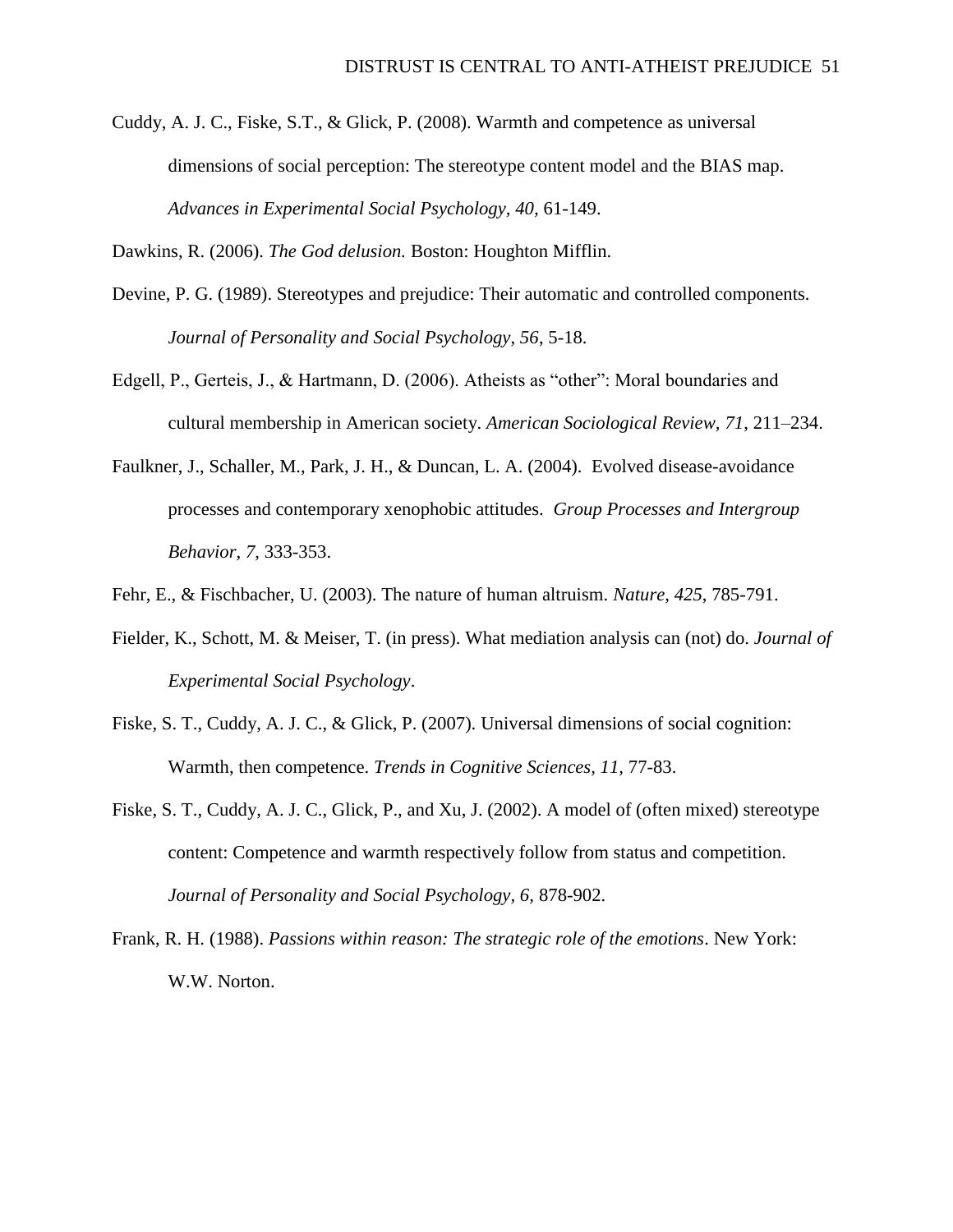- Gelfand, L. A., Mensinger, J. L., & Tenhave, T. (2009). Mediation analysis: A retrospective snapshot of practice and more recent directions. *The Journal of General Psychology, 136,*  153-176.
- Gervais, W. M. (2011). Finding the faithless: Perceived atheist prevalence reduce anti-atheist prejudice*. Personality and Social Psychology Bulletin, 37,* 543-556.
- Gervais, W. M. & Norenzayan, A. (2011). Like a camera in the sky? Thinking of God increases public self-awareness and socially desirable responding. *Unpublished manuscript*.
- Greenwald, A. G., McGhee, D. E. & Schwartz, J. L. (1998). Measuring individual differences in implicit cognition: The implicit association test. *Journal of Personality and Social Psychology, 74,* 1464-1480.
- Haley, K. J. & Fessler, D. M. T. (2005). Nobody's watching? Subtle cues affect generosity in an anonymous economic game. *Evolution and Human Behavior, 26*, 245–256.
- Hamilton, W. D. (1964). The genetical evolution of social behavior. *Journal of Theoretical Biology, 7,* 1-16.
- Henrich, J. (2004). Cultural group selection, coevolutionary processes and large-scale cooperation. *Journal of Economic Behavior & Organization, 53,* 3-35.
- Henrich, J. (2006) Cooperation, punishment, and the evolution of human institutions. *Science*, *312,* 60-61.
- Henrich, J., Boyd, R., Bowles, S., Gintis, H., Fehr, E., Camerer, C., McElreath, R., Gurven, M., Hill, K., Barr, A., Ensminger, J., Tracer, D., Marlow, F., Patton, J., Alvard, M., Gil-White F., & Henrich, N. (2005). ‗Economic Man' in cross-cultural perspective: Ethnography and experiments from 15 small-scale societies. *Behavioral and Brain Sciences, 28,* 795- 855.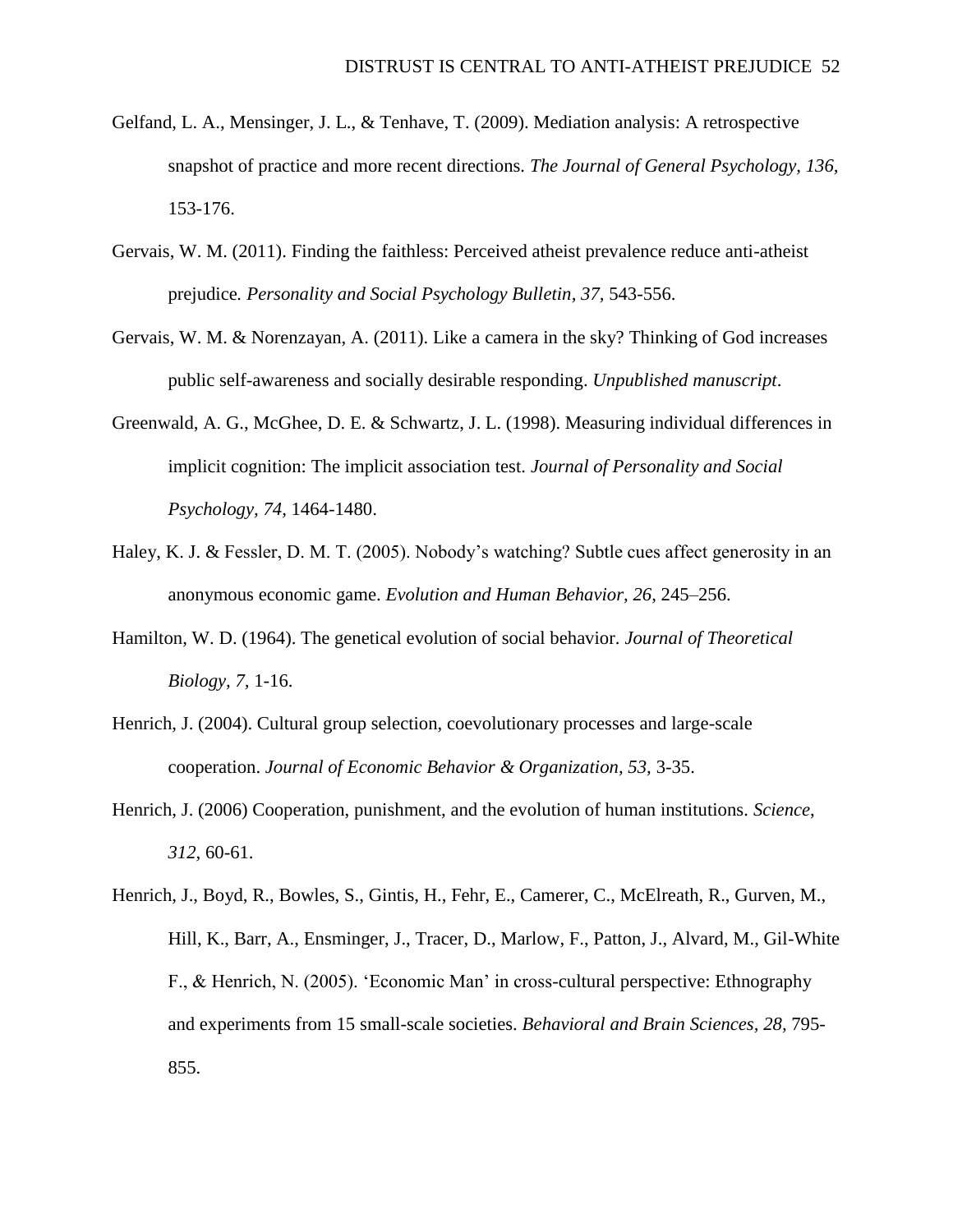- Henrich, J., Ensimger, J., McElreath, R., Barr, A., Barrett, C., Bolyanatz, A., Cardenas, J. C., Gurven, M., Gwako, E., Henrich, N., Lesorogol, C., Marlowe, F., Tracer, D., & Ziker, J. (2010). Markets, religion, community size, and the evolution of fairness and punishment. *Science, 327*, 1480- 1484.
- Henrich, N. S., & Henrich, J. (2007). *Why humans cooperate: A cultural and evolutionary explanation.* Oxford: Oxford University Press.
- Henrich, J., McElreath, R., Barr, A., Ensimger, J., Barrett, C., Bolyanatz, A., Cardenas, J. C., Gurven, M., Gwako, E., Henrich, N., Lesorogol, C., Marlowe, F., Tracer, D., Ziker, J. (2006). Costly punishment across human societies. *Science, 312*, 1767- 1770.
- Inbar, Y., Pizarro, D. A., Knobe, J. A., & Bloom, P. (2009). Disgust sensitivity predicts intuitive disapproval of gays. *Emotion, 23,* 714-725.
- Jacoby, S. (2004). *Freethinkers: A history of American secularism.* New York: Metropolitan.
- Johnson, D. D. P. (2005). God's punishment and public goods: A test of the supernatural punishment hypothesis in 186 world cultures. *Human Nature, 16,* 410–446.
- Johnson, D. D. P. & Bering, J. M. (2006). Hand of God, mind of man: Punishment and cognition in the evolution of cooperation. *Evolutionary Psychology, 4,* 219-233.
- Johnson, D. D. P. & Krueger, O. (2004). Supernatural punishment and the evolution of cooperation. *Political Theology, 5*, 159-176.
- Jones, J. M. (2007). Some Americans reluctant to vote for Mormon, 72-year-old presidential candidates. Based on February 9-11, 2007 Gallup poll. *Gallup News Service*.
- Kay, A. C., Shepherd, S., Blatz, C. W., Chua, S. N., Galinsky, A. D. (in press). For God (or) country: The hydraulic relationship between government instability and belief in religious sources of control. *Journal of Personality and Social Psychology*.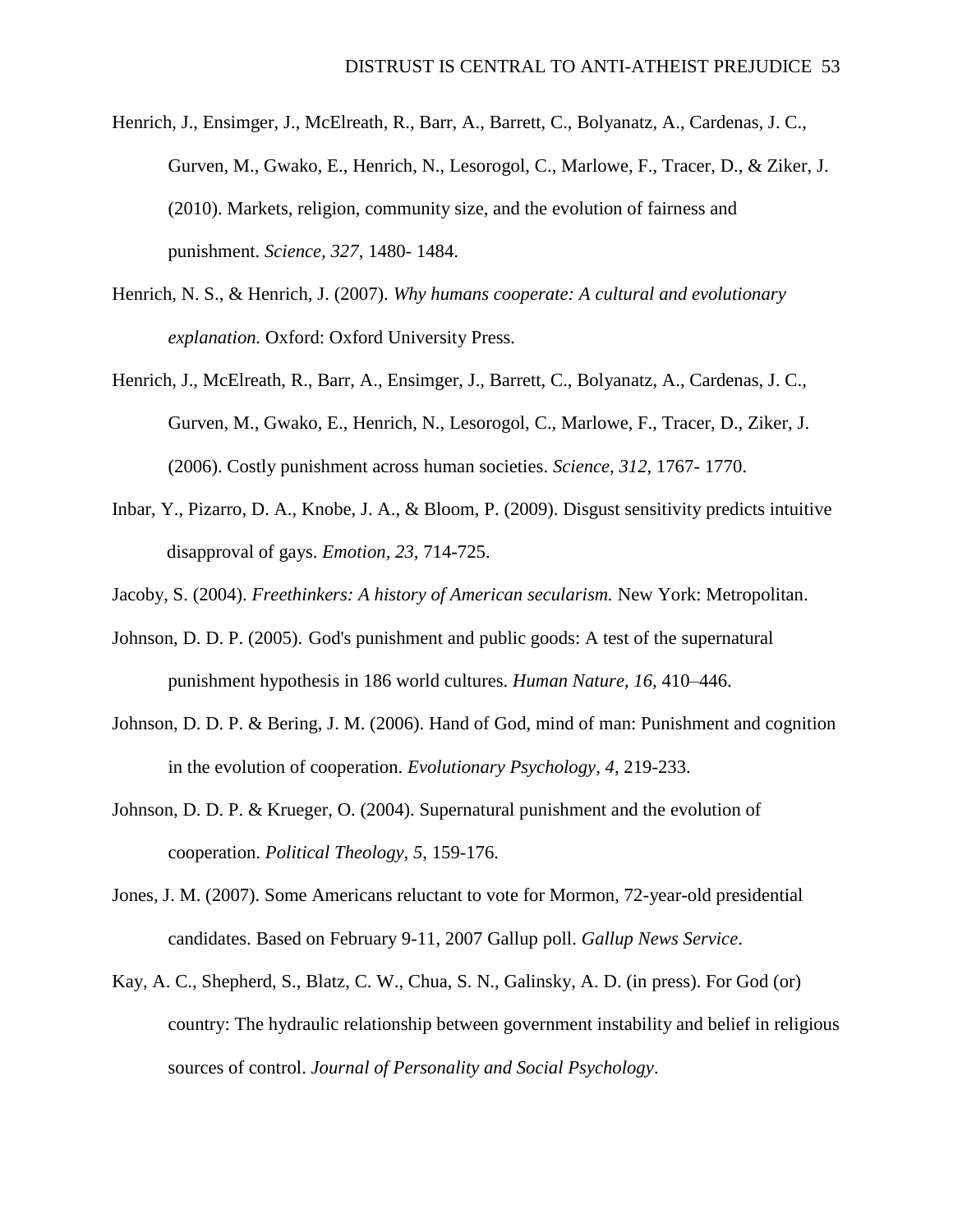- Kosmin, B.A., & Keysar, A. (2008). American religious identification survey summary report. Trinity College, Hartford, CT. Retrieved June 3, 2009, from http://www.americanreligionsurvey-aris.org/reports/ARIS\_Report\_2008.pdf.
- Kurzban, R. & Leary, M. R. (2001). Evolutionary origins of stigmatization: The functions of social exclusion. *Psychological Bulletin, 127,* 187-208.
- Laythe, B., Finkel, D., Kirkpatrick, L. A. (2001). Predicting prejudice from religious fundamentalism and right-wing authoritarianism: A multiple-regression approach. *Journal for the Scientific Study of Religion*, *40*, 1–10.
- Li, Y. J., Cohen, A. B., Weeden, J., & Kenrick, D. T. (2010). Mating competitors increase religious beliefs. *Journal of Experimental Social Psychology, 46,* 428-431.

Locke, J. (1983/1689). *A Letter Concerning Toleration*. Indianapolis, IN: Hackett.

- McConnell, A. R. & Leibold, J. M. (2001). Relations among the implicit association test, discriminatory behavior, and explicit measures of racial attitudes. *Journal of Experimental Social Psychology, 37,* 435-442.
- Norenzayan, A. & Shariff, A. F. (2008). The origin and evolution of religious prosociality. *Science, 322*, 58-62.
- Norris, P. & Inglehart, R. (2004). *Sacred and secular: Religion and politics worldwide*. Cambridge: Cambridge University Press.
- Olejnik, S., & Algina, J. (2003). Generalized eta and omega squared statistics: Measures of effect size for some common research designs. *Psychological Methods*, *8*, 434-447.
- Park, J. H. & Schaller, M. (2005). Does attitude similarity serve as a heuristic cue for kinship? Evidence of an implicit cognitive association. *Evolution and Human Behavior, 26,* 158- 170.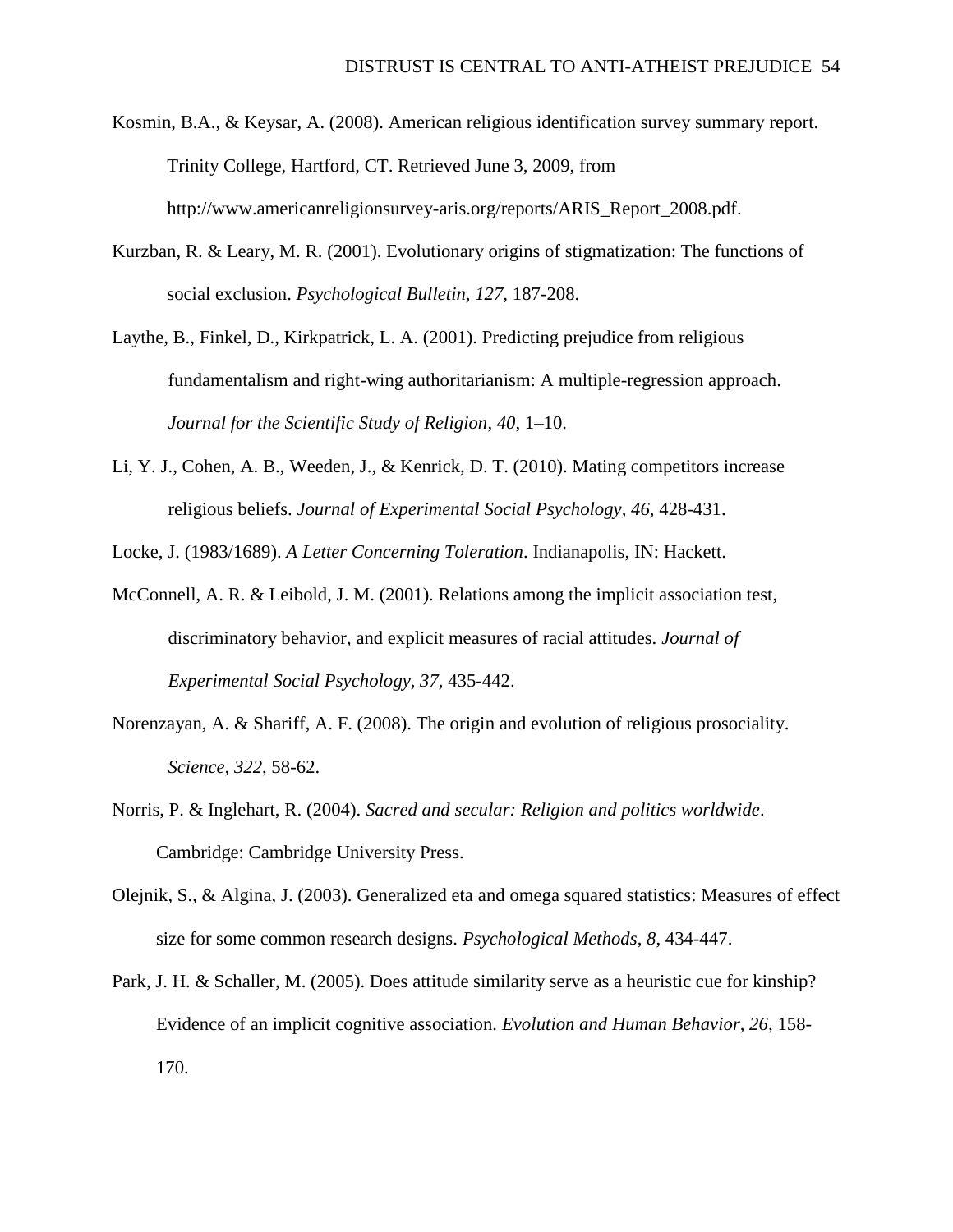- Park, J. H., Schaller, M., & Crandall, C. S. (2007). Pathogen-avoidance mechanisms and the stigmatization of obese people. *Evolution and Human Behavior, 28,* 410-414.
- Paxson, N. (2004). The entrepreneurial ethics of the Sikhs: Religious signaling and the importance of social capital for trust and exchange. Unpublished manuscript.
- Pew Research Center (2002). Americans struggle with religion's role at home and abroad. *The Pew Research Center for the People & the Press*, Washington, D.C.
- Pichon, I., Boccato, G., & Saroglou, V. (2007). Nonconscious influences of religion on prosociality: A priming study. *European Journal of Social Psychology, 37,* 1032-1045.
- Preacher, K. J., & Hayes, A. F. (2008). Asymptotic and resampling strategies for assessing and comparing indirect effects in multiple mediator models. *Behavior Research Methods, 40*, 879-891.
- Randolph-Seng, B. & Nielsen, M. E. (2007) Honesty: One effect of primed religious representations. *The International Journal for the Psychology of Religion* 17, 303–15.
- Roes, F. L. & Raymond, M. (2003). Belief in moralizing gods. *Evolution and Human Behavior, 24*, 126–35.
- Rowatt, W. C. & Franklin, L. (2004). Christian orthodoxy, religious fundamentalism, and rightwing authoritarianism as predictors of implicit racial prejudice. *International Journal for the Psychology of Religion, 14*, 125-138.
- Saroglou, V., Delpierre, V., & Dernelle, R. (2004). Values and religiosity: A meta-analysis of studies using Schwartz's model. *Personality and Individual Differences, 37*, 721-734.
- Schaller, M., & Neuberg, S. L. (2008). Intergroup prejudices and intergroup conflicts. In C. Crawford & D. L. Krebs (Eds.), *Foundations of evolutionary psychology* (pp. 399-412). Mahwah NJ: Lawrence Erlbaum Associates.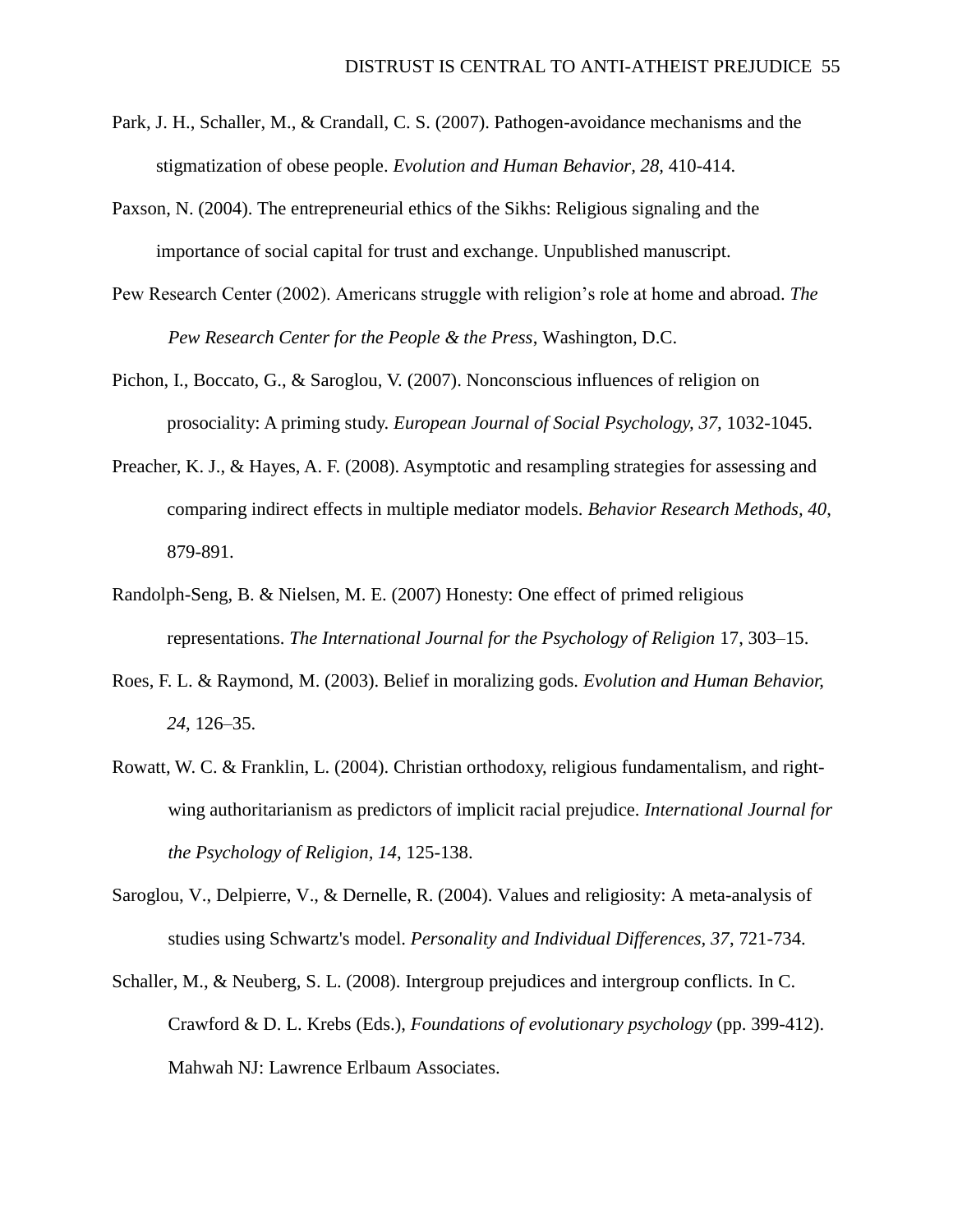- Schaller, M., Park, J. H., & Faulkner, J. (2003). Prehistoric dangers and contemporary prejudices. *European Review of Social Psychology, 14,* 105-137.
- Shariff, A. F. & Norenzayan, A. (2007) God is watching you: Priming God concepts increases prosocial behavior in an anonymous economic game. *Psychological Science,* 18, 803– 809.
- Shariff, A.F., & Norenzayan, A. (2011). Mean gods make good people: Different views of God predict cheating behavior. *International Journal for the Psychology of Religion, 2,* 85-96*.*
- Shrout, P. E. & Bolger, N. (2002). Mediation in experimental and nonexperimental studies: New procedures and recommendations. *Psychological Methods, 7,* 422-445.
- Simpson, J. A. (2007). Psychological foundations of trust. *Current Directions in Psychological Science, 16,* 264-268.
- Sober, E. & Wilson, D.S. (1998). *Unto others: The evolution and psychology of unselfish behavior*. Cambridge, MA: Harvard University Press.
- Sosis, R. (2005). Does religion promote trust? The role of signaling, reputation, and punishment. *Interdisciplinary Journal of Research on Religion, 1,* 1-30.
- Sripada, C. S., & Stich, S. (2005). A framework for the psychology of norms. In: P. Carruthers, S. Laurence & S. Stich, (eds.), *Innateness and the Structure of the Mind*, Vol. II, Oxford University Press.

Tajfel, H. (1970). Experiments in intergroup discrimination. *Scientific American, 223*, 96-102.

Tan, J. H. W. & Vogel, C. (2008). Religion and trust: An experimental study. *The Journal of Economic Psychology, 29,* 832-848*.*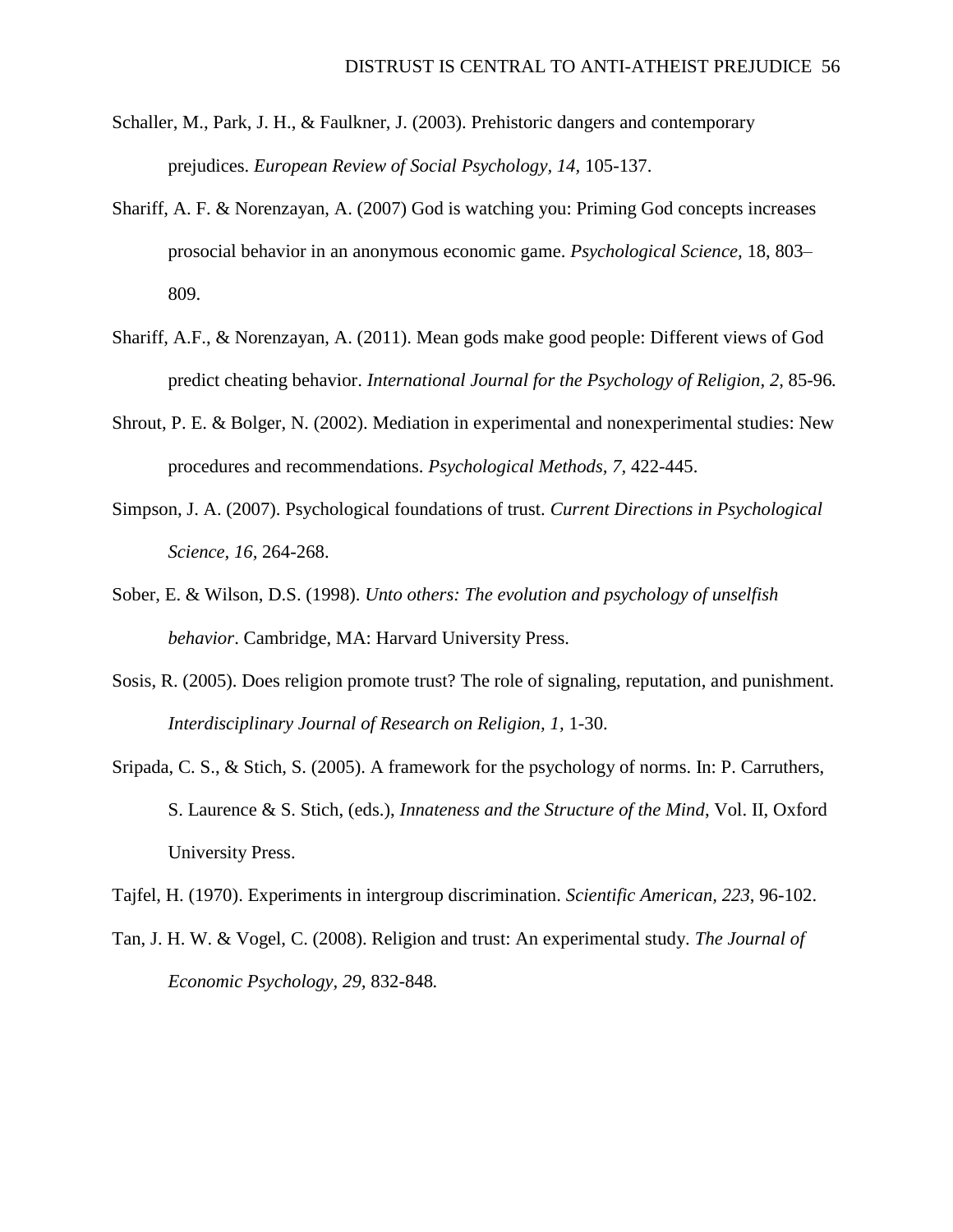- Tapias, M. P., Glaser, J., Keltner, D., Vasquez, K., Wickens, T. (2007). Emotion and prejudice: Specific emotions toward outgroups. *Group Processes & Intergroup Relations, 10,* 27- 39.
- Trivers, R. L. (1971). The evolution of reciprocal altruism. *The Quarterly Review of Biology, 46,*  35-57.
- Tversky, A. & Kahneman, D. (1983). Extension versus intuititve reasoning: The conjunction fallacy in probability judgment. *Psychological Review, 90,* 293-315.
- Tybur, J. M., Lieberman, D. L., & Griskevicius, V. (2009). Microbes, mating, and morality: Individual differences in three functional domains of disgust. *Journal of Personality and Social Psychology, 29*, 103-122.
- Wittenbrink, B., Judd, C. M., & Park, B. (1997). Evidence for racial prejudice in the implicit level and its relationship with questionnaire measures. *Journal of Personality and Social Psychology, 72*, 262–274.
- Zuckerman, P. (2007). Atheism: Contemporary numbers and patterns. In M. Martin (Ed.), *The Cambridge Companion to Atheism* (pp. 47-65). Cambridge: Cambridge University Press. Zuckerman, P. (2008). *Society without God*. New York: New York University Press.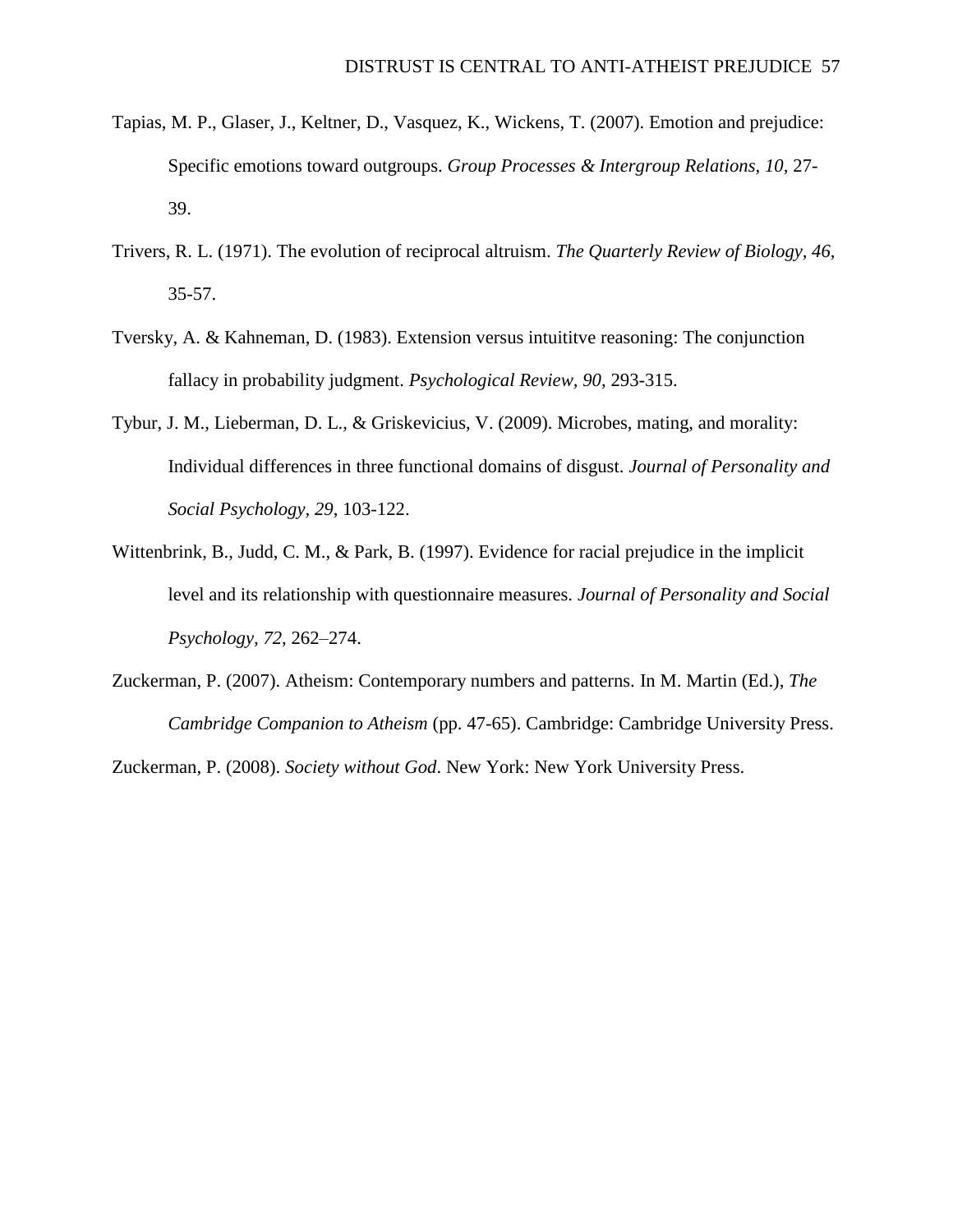# Figure Captions

*Figure 1.* Attitudes towards both atheists and gay men in a national sample of American adults (Study 1). Panel A: Atheists are viewed less warmly than either homosexuals or people in general. Panel B: Specific ratings of Distrust and Disgust for both atheists and gay men, relative to people in general. Error bars reflect 95% within-subject confidence intervals (Cousineau, 2005).

*Figure 2.* Proportion of participants who committed the conjunction fallacy when given a description of a criminally untrustworthy individual who could be 1) a Christian, 2) a Muslim, 3) a rapist, or 4) an atheist (Study 2). Error bars reflect 95% confidence intervals.

*Figure 3.* Proportion of participants who committed the conjunction fallacy when given either a Distrust or Unpleasant description, and either a potential Atheist or Homosexual target (Study 3). Error bars reflect 95% confidence intervals.

*Figure 4.* Proportion of participants who committed the conjunction fallacy when given a description of a criminally untrustworthy individual who could be 1) Jewish, 2) a feminist, or 3) an atheist (Study 4). Error bars reflect 95% confidence intervals.

*Figure 5.* Proportion of participants selecting an atheist candidate for High Trust and Low Trust jobs (Study 6). Error bars reflect 95% confidence intervals.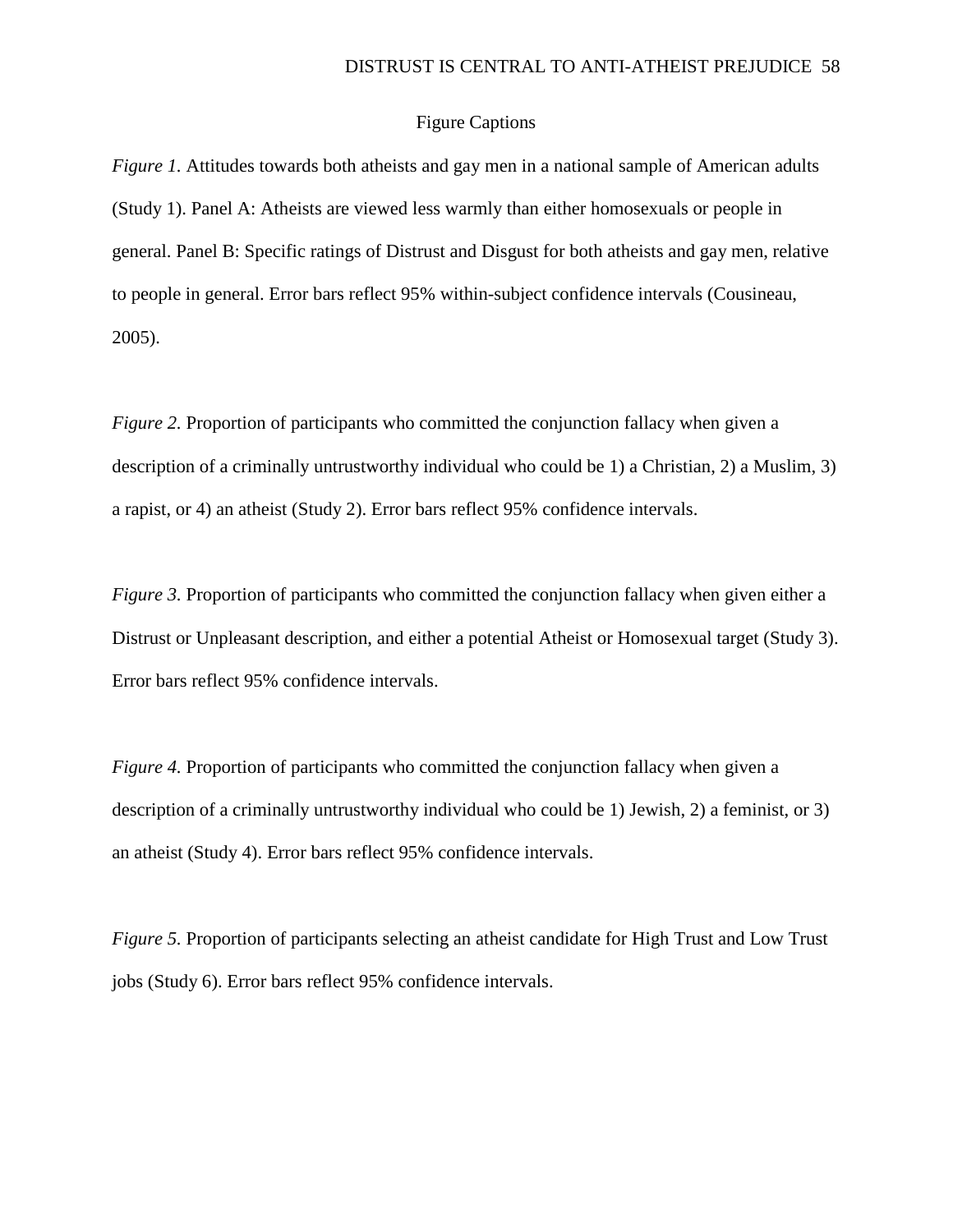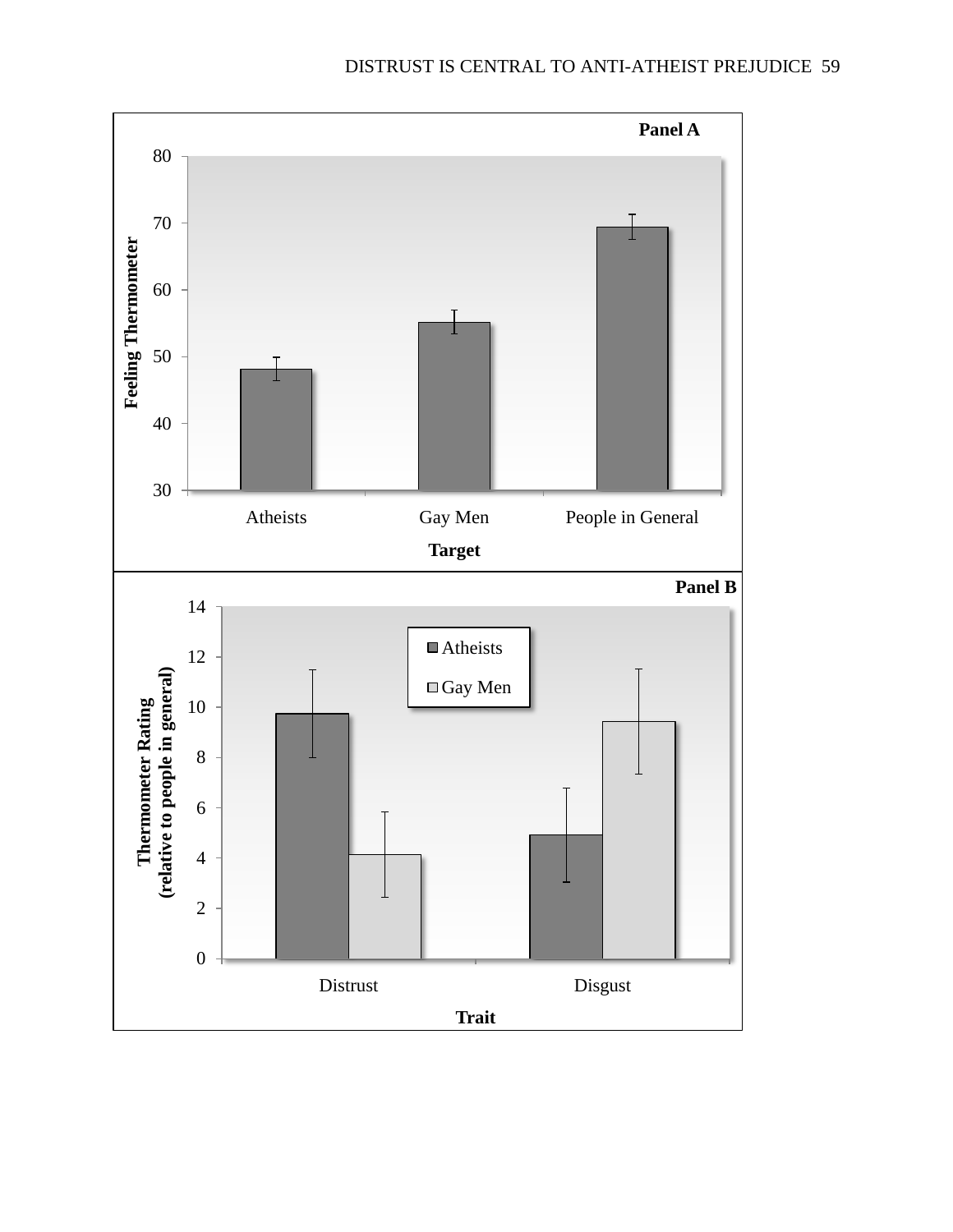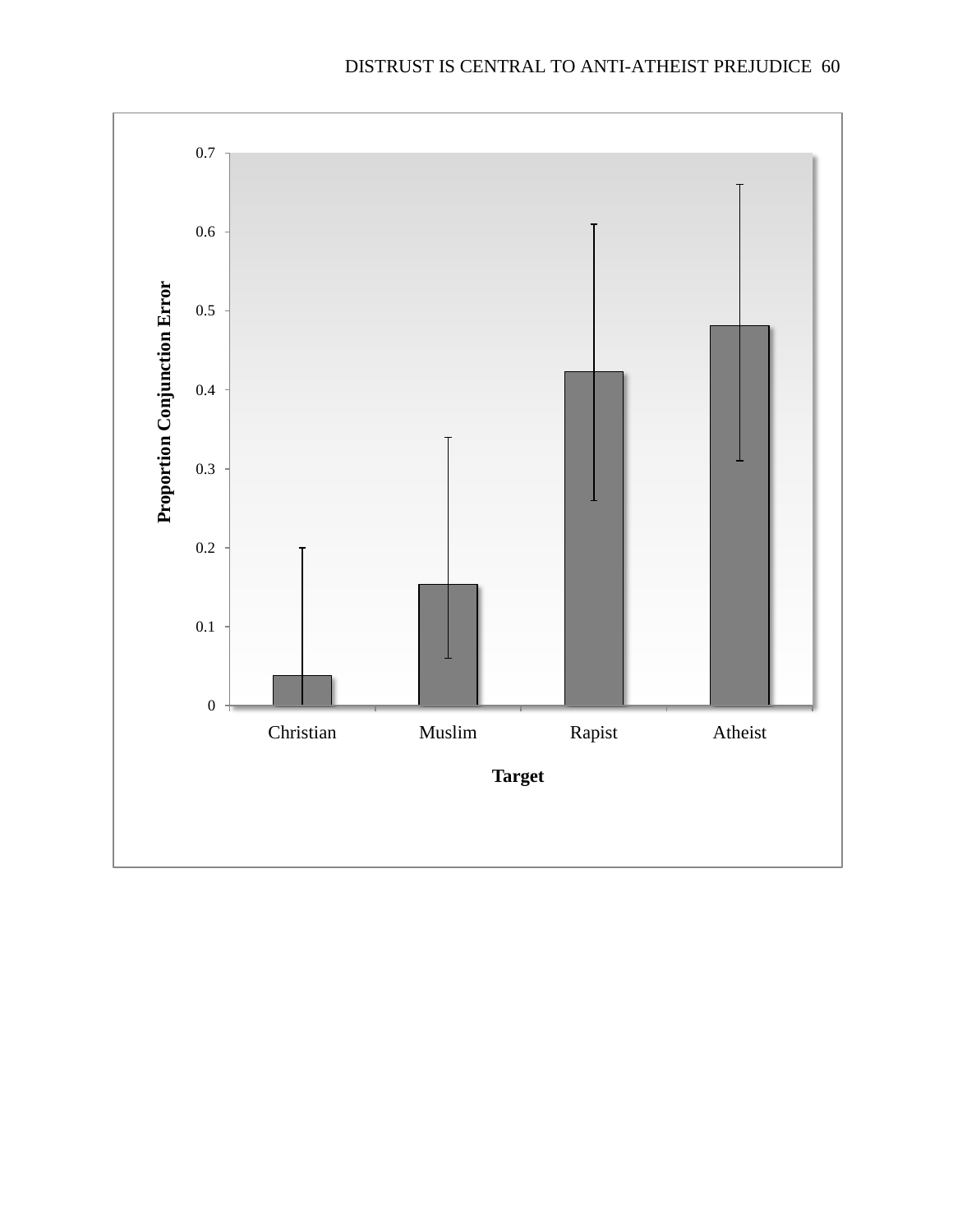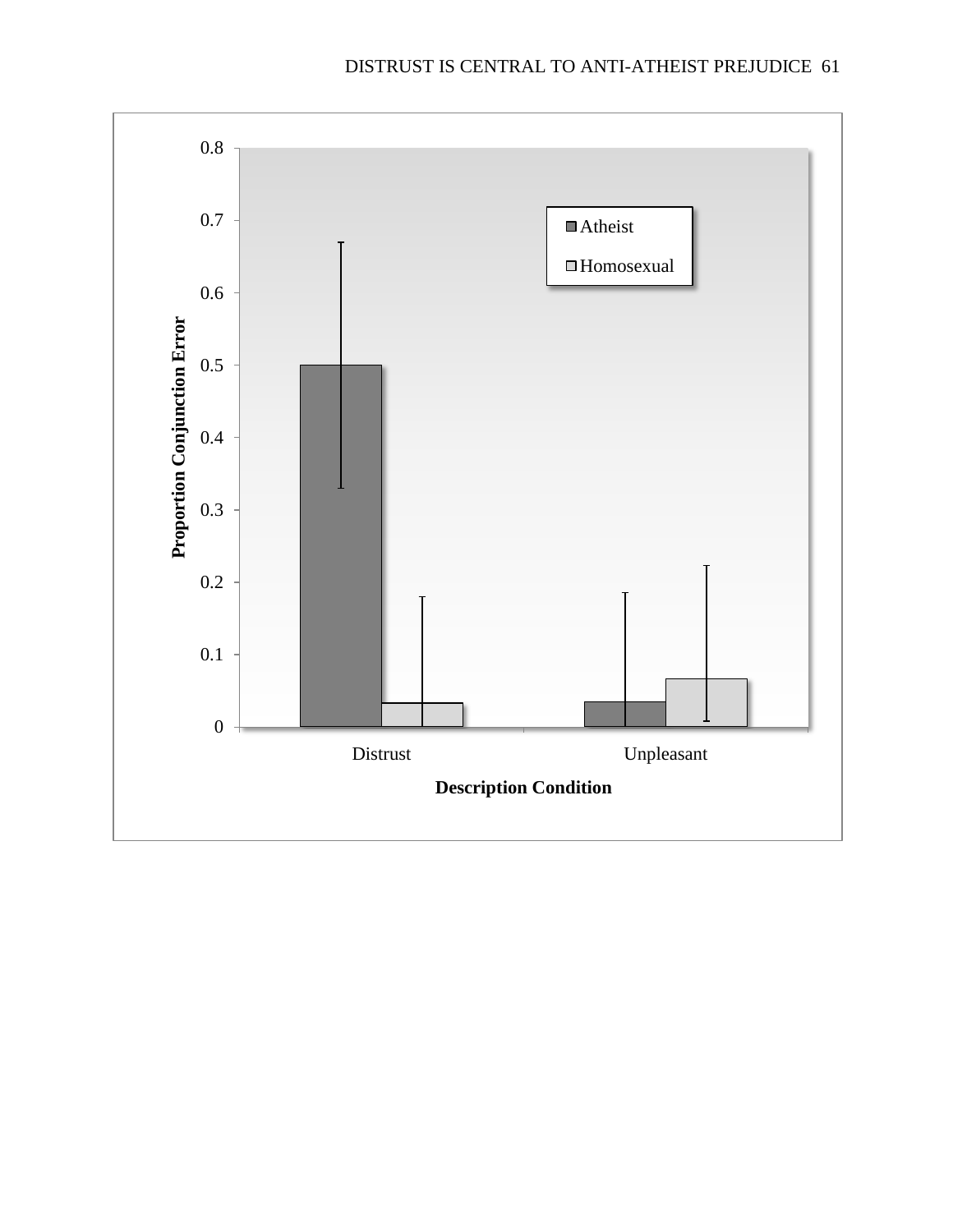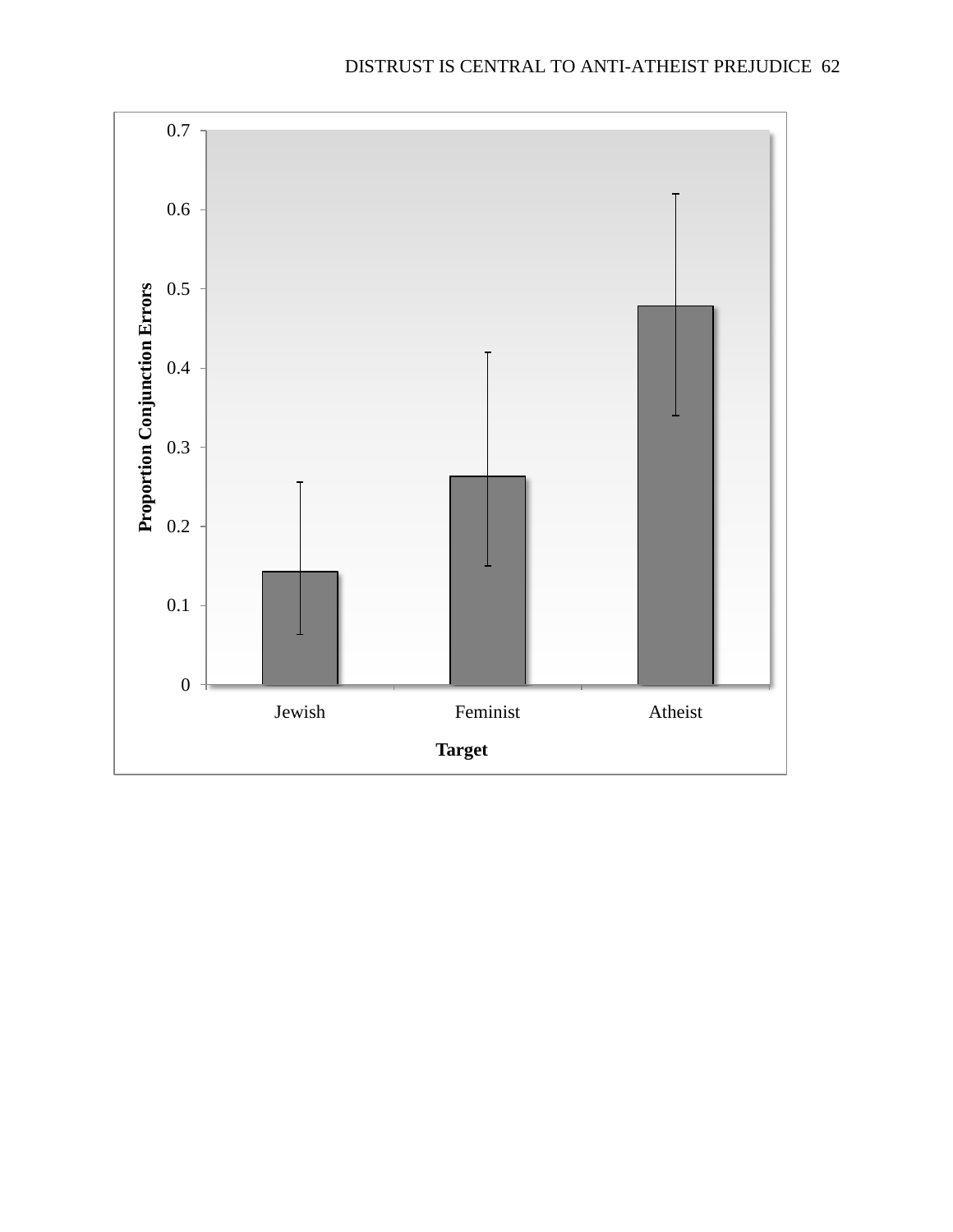